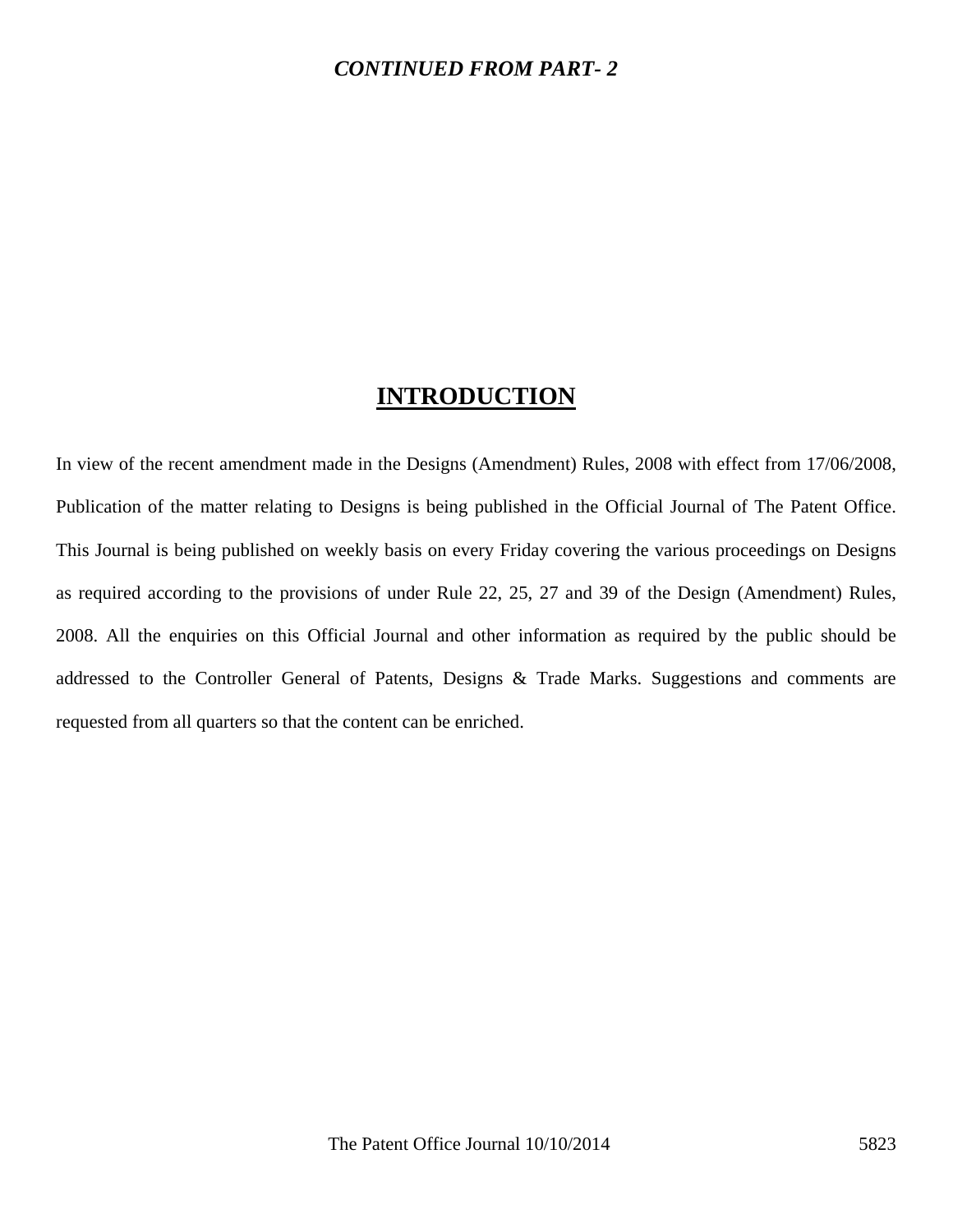## **COPYRIGHT PUBLICATION**

| <b>SL NO</b> | <b>REGISTERED DESIGN NUMBERS</b> | <b>RENEWED ON</b> |
|--------------|----------------------------------|-------------------|
| 1.           | 239043                           | 21.08.2014        |
| 2.           | 240219                           | 21.08.2014        |
| 3.           | 240417                           | 21.08.2014        |
| 4.           | 241108                           | 21.08.2014        |
| 5.           | 216276                           | 28.08.2014        |
| 6.           | 216999                           | 28.08.2014        |
| 7.           | 217000                           | 28.08.2014        |
| 8.           | 229670                           | 28.08.2014        |
| 9.           | 229796                           | 28.08.2014        |
| 10.          | 230105                           | 28.08.2014        |
| 11.          | 233320                           | 28.08.2014        |
| 12.          | 231817                           | 28.08.2014        |
| 13.          | 241746                           | 28.08.2014        |
| 14.          | 241747                           | 28.08.2014        |
| 15.          | 246312                           | 28.07.2014        |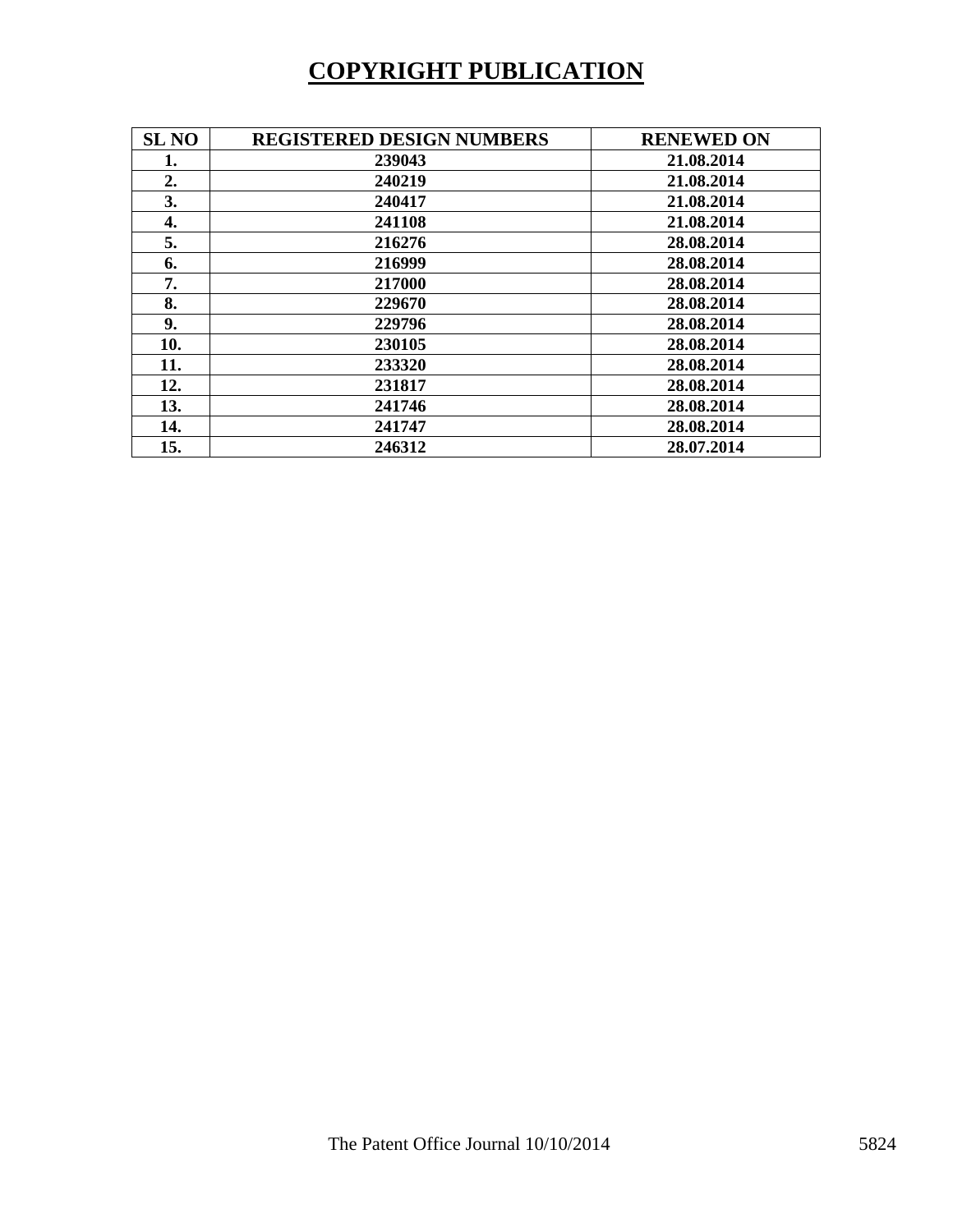## **REGISTRATION OF DESIGNS**

**The following designs have been registered. They are now open for public inspection. In the following each entry the Date of Registration is shown. The Priority Number, Priority Date and Priority Country are also shown**

| <b>DESIGN NUMBER</b>                                                                                                                                                                                                       |             | 258812              |  |
|----------------------------------------------------------------------------------------------------------------------------------------------------------------------------------------------------------------------------|-------------|---------------------|--|
| <b>CLASS</b>                                                                                                                                                                                                               | $22-06$     |                     |  |
| 1) YOGESH PALIWAL, AN INDIAN NATIONAL PROPRIETOR OF FARM INPUT<br><b>TRADING COMPANY,</b><br>6, SAWARKAR MARKET, DATTA CHOWK, YAVATMAL-445001,<br>MAHARASHTRA, INDIA                                                       |             |                     |  |
| <b>DATE OF REGISTRATION</b>                                                                                                                                                                                                |             | 18/12/2013          |  |
| <b>TITLE</b>                                                                                                                                                                                                               |             | <b>INSECT TRAP</b>  |  |
| <b>PRIORITY NA</b>                                                                                                                                                                                                         |             |                     |  |
| <b>DESIGN NUMBER</b>                                                                                                                                                                                                       |             | 258916              |  |
| <b>CLASS</b>                                                                                                                                                                                                               |             | $14-03$             |  |
| 1) IXONOS PLC, A LEGAL ENTITY UNDER THE LAWS OF FINLAND, OF THE<br>ADDRESS HITSAAJANKATU 20, FI-00810 HELSINKI, FINLAND<br>(P.O. BOX 284, FI-00811, HELSINKI, FINLAND)                                                     |             |                     |  |
| <b>DATE OF REGISTRATION</b>                                                                                                                                                                                                |             | 23/12/2013          |  |
| <b>TITLE</b>                                                                                                                                                                                                               |             | <b>MOBILE PHONE</b> |  |
| <b>PRIORITY</b>                                                                                                                                                                                                            |             |                     |  |
| PRIORITY NUMBER                                                                                                                                                                                                            | <b>DATE</b> | <b>COUNTRY</b>      |  |
| 002266809                                                                                                                                                                                                                  | 03/07/2013  | <b>OHIM</b>         |  |
| <b>DESIGN NUMBER</b>                                                                                                                                                                                                       |             | 259026              |  |
| <b>CLASS</b>                                                                                                                                                                                                               |             | $13-03$             |  |
| 1) NOVATEUR ELECTRICAL & DIGITAL SYSTEMS PVT. LTD., A COMPANY<br>ORGANIZED UNDER THE LAWS OF INDIA,<br>OF 61/62, 6TH FLOOR, KALPATARU SQUARE, KONDIVITA ROAD, OFF<br>ANDHERI-KURLA ROAD, ANDHERI (E), MUMBAI-400059, INDIA |             |                     |  |
| <b>DATE OF REGISTRATION</b>                                                                                                                                                                                                |             | 27/12/2013          |  |
| <b>TITLE</b><br>ELECTRICAL SWITCHING DEVICE                                                                                                                                                                                |             |                     |  |
| <b>PRIORITY NA</b>                                                                                                                                                                                                         |             |                     |  |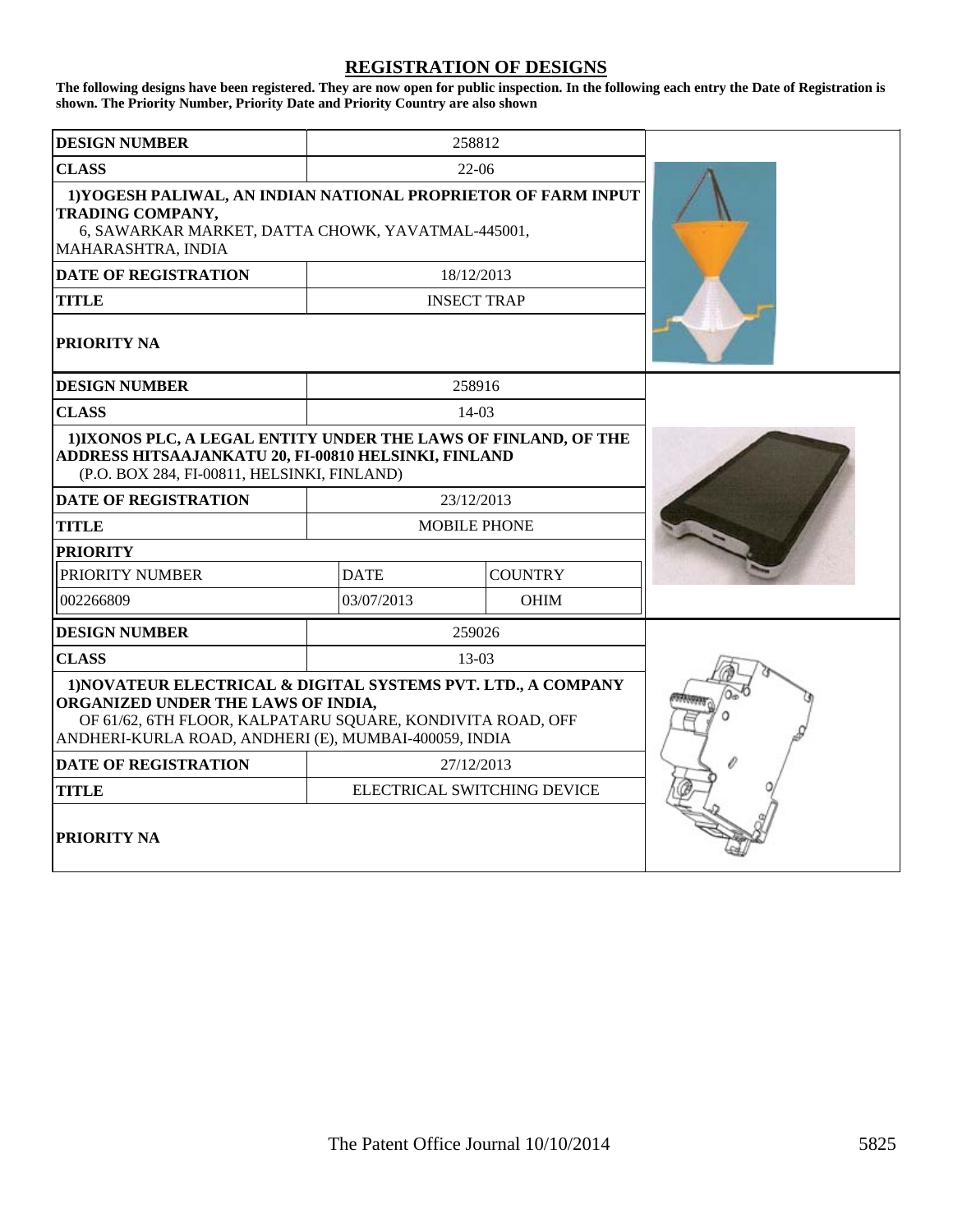| <b>DESIGN NUMBER</b>                                                                                                                                                                                                                      | 259116                       |                                           |                         |            |                |  |    |
|-------------------------------------------------------------------------------------------------------------------------------------------------------------------------------------------------------------------------------------------|------------------------------|-------------------------------------------|-------------------------|------------|----------------|--|----|
| <b>CLASS</b>                                                                                                                                                                                                                              |                              | 12-08                                     |                         |            |                |  |    |
| 1) TOYOTA JIDOSHA KABUSHIKI KAISHA, A<br><b>JAPANESE CO.,</b><br>OF 1, TOYOTA-CHO, TOYOTA-SHI, AICHI-KEN, 471-                                                                                                                            |                              |                                           |                         |            |                |  |    |
| 8571, JAPAN                                                                                                                                                                                                                               |                              |                                           |                         |            |                |  |    |
| <b>REGISTRATION</b>                                                                                                                                                                                                                       | <b>DATE OF</b><br>30/12/2013 |                                           |                         |            |                |  |    |
| <b>TITLE</b>                                                                                                                                                                                                                              |                              | CAR                                       |                         |            |                |  |    |
| <b>PRIORITY</b>                                                                                                                                                                                                                           |                              |                                           |                         |            |                |  |    |
| PRIORITY NUMBER                                                                                                                                                                                                                           | <b>DATE</b>                  | <b>COUNTRY</b>                            |                         |            |                |  |    |
| BR3020130032892                                                                                                                                                                                                                           | 04/07/2013                   | <b>BRAZIL</b>                             |                         |            |                |  |    |
| <b>DESIGN NUMBER</b>                                                                                                                                                                                                                      |                              | 257820                                    |                         |            |                |  |    |
| <b>CLASS</b>                                                                                                                                                                                                                              |                              | $12-16$                                   |                         |            |                |  |    |
| 1) JCB INDIA LIMITED, AN INDIAN COMPANY HAVING ITS<br>REGISTERED OFFICE AT B-1/1-1, 2ND FLOOR, MOHAN CO-<br>OPERATIVE INDUSTRIAL ESTATE, MATHURA ROAD, NEW<br>DELHI, INDIA AND WORKS AT<br>23/7, MATHURA ROAD, BALLABGARH, HARYANA, INDIA |                              |                                           |                         |            |                |  |    |
| <b>DATE OF</b><br><b>REGISTRATION</b>                                                                                                                                                                                                     | 28/10/2013                   |                                           |                         |            |                |  |    |
| <b>TITLE</b>                                                                                                                                                                                                                              |                              | CHASSIS OF TELESCOPIC HANDLER<br>(LOADALL |                         |            |                |  |    |
| PRIORITY NA                                                                                                                                                                                                                               |                              |                                           |                         |            |                |  |    |
| <b>DESIGN NUMBER</b>                                                                                                                                                                                                                      |                              |                                           |                         | 258134     |                |  |    |
| <b>CLASS</b>                                                                                                                                                                                                                              |                              |                                           |                         | 14-02      |                |  |    |
| 1) APPLE INC.,<br>1 INFINITE LOOP, CUPERTINO, CALIFORNIA 95014, U.S.A., A CORPORATION<br>INCORPORATED IN THE STATE OF CALIFORNIA                                                                                                          |                              |                                           |                         |            |                |  |    |
| <b>DATE OF REGISTRATION</b>                                                                                                                                                                                                               |                              |                                           |                         | 13/11/2013 |                |  |    |
| <b>TITLE</b>                                                                                                                                                                                                                              |                              |                                           | <b>DESKTOP COMPUTER</b> |            |                |  |    |
| <b>PRIORITY</b><br>PRIORITY NUMBER<br>29/457,349                                                                                                                                                                                          |                              | <b>DATE</b><br>09/06/2013                 |                         | U.S.A.     | <b>COUNTRY</b> |  | a, |
|                                                                                                                                                                                                                                           |                              |                                           |                         |            |                |  |    |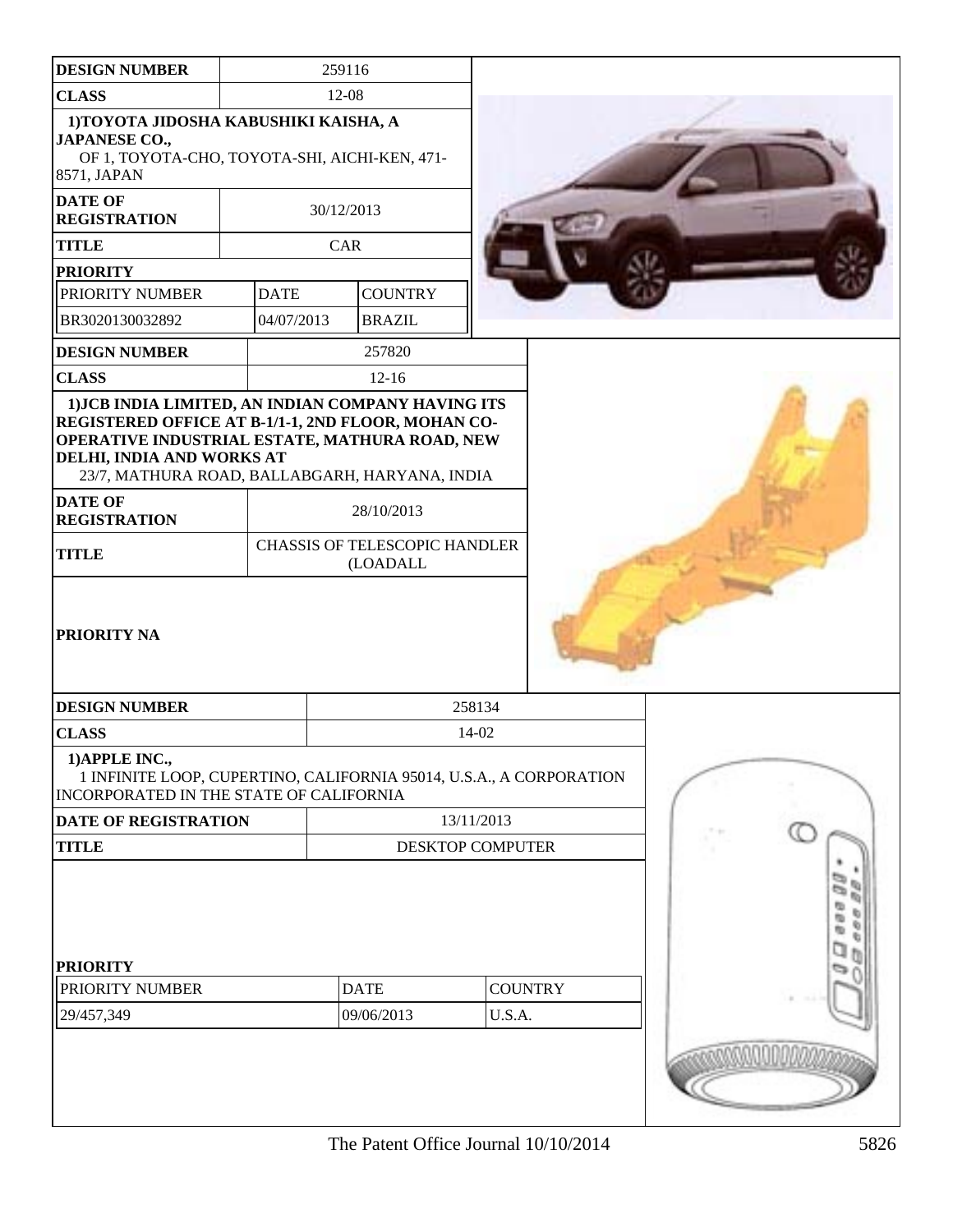| <b>DESIGN NUMBER</b>                                                                                                                                                    |                             | 259027     |                                |         |
|-------------------------------------------------------------------------------------------------------------------------------------------------------------------------|-----------------------------|------------|--------------------------------|---------|
| <b>CLASS</b>                                                                                                                                                            |                             | $13-03$    |                                |         |
| 1) NOVATEUR ELECTRICAL & DIGITAL SYSTEMS PVT. LTD.,<br>61/62, 6TH FLOOR, KALPATARU SQUARE, KONDIVITA ROAD, OFF ANDHERI-<br>KURLA ROAD, ANDHERI (E), MUMBAI-40059, INDIA |                             |            |                                |         |
| <b>DATE OF REGISTRATION</b>                                                                                                                                             |                             | 27/12/2013 |                                |         |
| <b>TITLE</b>                                                                                                                                                            | ELECTRICAL SWITCHING DEVICE |            |                                |         |
| <b>PRIORITY NA</b>                                                                                                                                                      |                             |            |                                |         |
| <b>DESIGN NUMBER</b>                                                                                                                                                    |                             | 259117     |                                |         |
| <b>CLASS</b>                                                                                                                                                            |                             | $12 - 16$  |                                |         |
| 1) TOYOTA JIDOSHA KABUSHIKI KAISHA, A JAPANESE CO.,<br>OF 1, TOYOTA-CHO, TOYOTA-SHI, AICHI-KEN, 471-8571, JAPAN                                                         |                             |            |                                |         |
| <b>DATE OF REGISTRATION</b>                                                                                                                                             |                             | 30/12/2013 |                                |         |
| <b>TITLE</b>                                                                                                                                                            |                             |            | FRONT BUMPER FOR AN AUTOMOBILE |         |
| <b>PRIORITY</b>                                                                                                                                                         |                             |            |                                |         |
| PRIORITY NUMBER                                                                                                                                                         | <b>DATE</b>                 |            | <b>COUNTRY</b>                 |         |
| BR3020130032884                                                                                                                                                         | 04/07/2013                  |            | <b>BRAZIL</b>                  |         |
| <b>DESIGN NUMBER</b>                                                                                                                                                    |                             | 259476     |                                |         |
| <b>CLASS</b>                                                                                                                                                            |                             | 13-03      |                                |         |
| 1) SCHURTER AG A SWISS COMPANY OF<br>WERKHOFSTRASSE 8-12, 6002 LUZERN SWITZERLAND                                                                                       |                             |            |                                |         |
| <b>DATE OF REGISTRATION</b>                                                                                                                                             |                             | 17/01/2014 |                                |         |
| <b>TITLE</b>                                                                                                                                                            | <b>ELECTRIC DEVICE PLUG</b> |            |                                |         |
| <b>PRIORITY</b>                                                                                                                                                         |                             |            |                                |         |
| PRIORITY NUMBER                                                                                                                                                         | <b>DATE</b>                 |            | <b>COUNTRY</b>                 | $Q_{Q}$ |
| 140050                                                                                                                                                                  | 18/07/2013                  |            | <b>SWITZERLAND</b>             |         |
|                                                                                                                                                                         |                             |            |                                |         |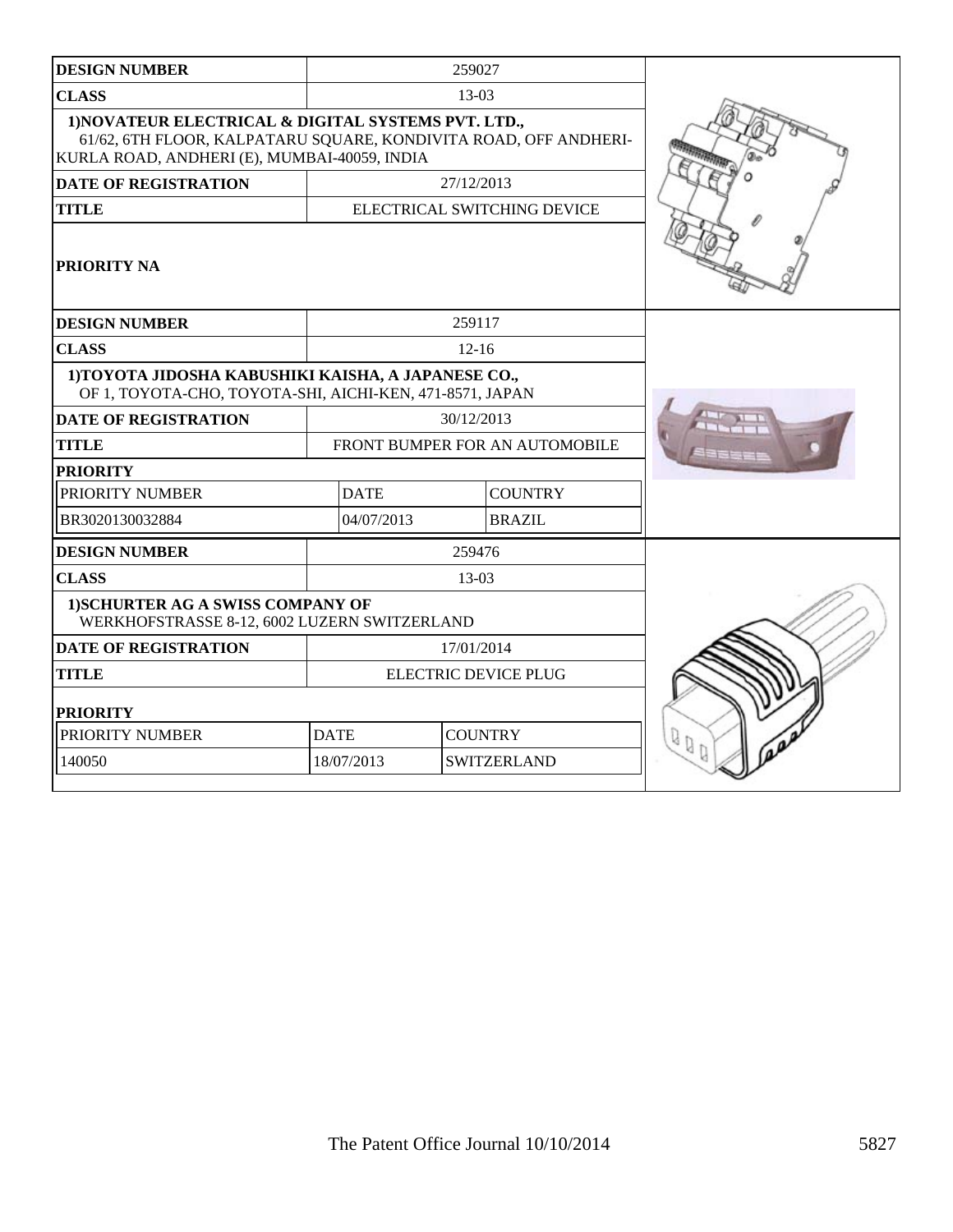| <b>DESIGN NUMBER</b>                                                                                                                                                                                                                                                                                                                                                                             | 258448      |                                                   |  |
|--------------------------------------------------------------------------------------------------------------------------------------------------------------------------------------------------------------------------------------------------------------------------------------------------------------------------------------------------------------------------------------------------|-------------|---------------------------------------------------|--|
| <b>CLASS</b>                                                                                                                                                                                                                                                                                                                                                                                     |             |                                                   |  |
| 1) RAY ARBESMAN, OF<br>42 BURTON ROAD, TORONTO, ONTARIO M5P 1V2, CANADA; NATIONALITY:<br><b>CANADA</b>                                                                                                                                                                                                                                                                                           |             |                                                   |  |
| <b>DATE OF REGISTRATION</b>                                                                                                                                                                                                                                                                                                                                                                      |             | 28/11/2013                                        |  |
| <b>TITLE</b>                                                                                                                                                                                                                                                                                                                                                                                     |             | KINESIOLOGY TAPE STRIP                            |  |
| <b>PRIORITY</b>                                                                                                                                                                                                                                                                                                                                                                                  |             |                                                   |  |
| PRIORITY NUMBER                                                                                                                                                                                                                                                                                                                                                                                  | <b>DATE</b> | <b>COUNTRY</b>                                    |  |
| 151358                                                                                                                                                                                                                                                                                                                                                                                           | 29/05/2013  | <b>CANADA</b>                                     |  |
| <b>DESIGN NUMBER</b>                                                                                                                                                                                                                                                                                                                                                                             |             | 257756                                            |  |
| <b>CLASS</b>                                                                                                                                                                                                                                                                                                                                                                                     |             | $12 - 16$                                         |  |
| 1) JCB INDIA LIMITED, AN INDIAN COMPANY HAVING ITS REGISTERED<br>OFFICE AT B-1/1-1, 2ND FLOOR, MOHAN CO-OPERATIVE INDUSTRIAL<br>ESTATE, MATHURA ROAD, NEW DELHI, INDIA AND WORKS AT<br>23/7, MATHURA ROAD, BALLABGARH, HARYANA, INDIA.<br><b>DATE OF REGISTRATION</b><br><b>TITLE</b><br>PRIORITY NA                                                                                             |             | 25/10/2013<br><b>BUCKET FOR SKID STEER LOADER</b> |  |
| <b>DESIGN NUMBER</b>                                                                                                                                                                                                                                                                                                                                                                             |             | 258961                                            |  |
| <b>CLASS</b>                                                                                                                                                                                                                                                                                                                                                                                     |             | $08-06$                                           |  |
| 1) SARASWATI INDUSTRIES., (A PARTNERSHIP FIRM REGISTERED UNDER<br>INDIAN PARTNERSHIP ACT, 1932), AT 203/A, RAJ UMANG 1, CHS SHIV<br>VALLABH ROAD, ASHOK VAN, NEAR MARUTI NAGAR, DAHISAR (EAST),<br>MUMBAI-400068. MAHARASHTRA, INDIA.<br>WHOSE PARTNERS ARE (1) ARUNA BIPIN RATHOD. (INDIAN NATIONAL), &<br>(2) KRUPA HIMANSHU RATHOD. (INDIAN NATIONAL), ALL ARE HAVING ABOVE<br><b>ADDRESS</b> |             |                                                   |  |
| <b>DATE OF REGISTRATION</b>                                                                                                                                                                                                                                                                                                                                                                      |             | 24/12/2013                                        |  |
| <b>TITLE</b>                                                                                                                                                                                                                                                                                                                                                                                     |             | <b>HINGE</b>                                      |  |
| PRIORITY NA                                                                                                                                                                                                                                                                                                                                                                                      |             |                                                   |  |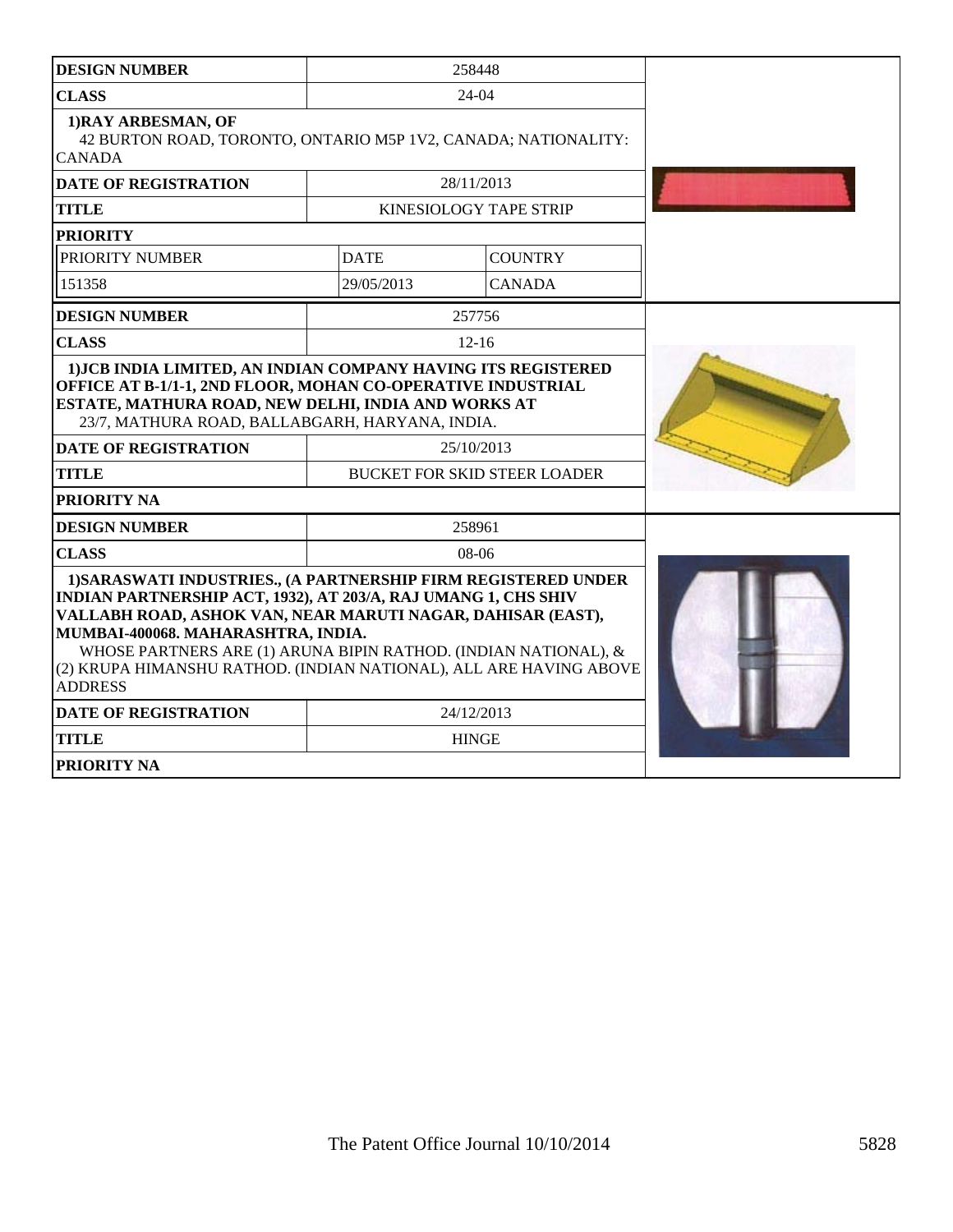| <b>DESIGN NUMBER</b>                                                                                                                                                                                                         |                                                                | 259016                      |                |  |
|------------------------------------------------------------------------------------------------------------------------------------------------------------------------------------------------------------------------------|----------------------------------------------------------------|-----------------------------|----------------|--|
| <b>CLASS</b>                                                                                                                                                                                                                 | $13-03$                                                        |                             |                |  |
| 1) NOVATEUR ELECTRICAL & DIGITAL SYSTEMS PVT. LTD., A COMPANY<br>ORGANIZED UNDER THE LAWS OF INDIA,<br>OF 61/62, 6TH FLOOR, KALPATARU SQUARE, KONDIVITA ROAD, OFF<br>ANDHERI-KURLA ROAD, ANDHERI (E), MUMBAI-400059, INDIA   |                                                                |                             |                |  |
| <b>DATE OF REGISTRATION</b>                                                                                                                                                                                                  |                                                                | 27/12/2013                  |                |  |
| <b>TITLE</b>                                                                                                                                                                                                                 |                                                                | ELECTRICAL SWITCHING DEVICE |                |  |
| <b>PRIORITY NA</b>                                                                                                                                                                                                           |                                                                |                             |                |  |
| <b>DESIGN NUMBER</b>                                                                                                                                                                                                         |                                                                | 259088                      |                |  |
| <b>CLASS</b>                                                                                                                                                                                                                 |                                                                | $19-06$                     |                |  |
| FIRM) UNIT NO: A-301/302, SUNFLOWER BUILDING,<br>PLOT NO-36 A, SHIVNERI MARG, OFF GOREGAON-MULUND LINK ROAD,<br>AMBEDKAR CHOWK, GOREGAON-EAST, MUMBAI-400063, STATE OF<br>MAHARASHTRA. INDIA.<br><b>DATE OF REGISTRATION</b> |                                                                |                             |                |  |
| <b>TITLE</b>                                                                                                                                                                                                                 | <b>PEN</b>                                                     |                             |                |  |
| PRIORITY NA                                                                                                                                                                                                                  |                                                                |                             |                |  |
| <b>DESIGN NUMBER</b>                                                                                                                                                                                                         |                                                                | 249609                      |                |  |
| <b>CLASS</b>                                                                                                                                                                                                                 |                                                                | 08-07                       |                |  |
| 1) STAUBLI FAVERGES, OF<br>A FRENCH SOCIÉTÉ EN COMMANDITE PAR ACTIONS", PLACE ROBERT<br>STÄUBLI 74210 FAVERGES FRANCE                                                                                                        |                                                                |                             |                |  |
| <b>DATE OF REGISTRATION</b>                                                                                                                                                                                                  | 20/11/2012                                                     |                             |                |  |
| TITLE                                                                                                                                                                                                                        | LOCKING OR CLOSING DEVICES OF MULTI-<br><b>COUPLING PLATES</b> |                             |                |  |
| <b>PRIORITY</b>                                                                                                                                                                                                              |                                                                |                             |                |  |
| PRIORITY NUMBER                                                                                                                                                                                                              |                                                                | <b>DATE</b>                 | <b>COUNTRY</b> |  |
| 002047183-0001                                                                                                                                                                                                               |                                                                | 25/05/2012                  |                |  |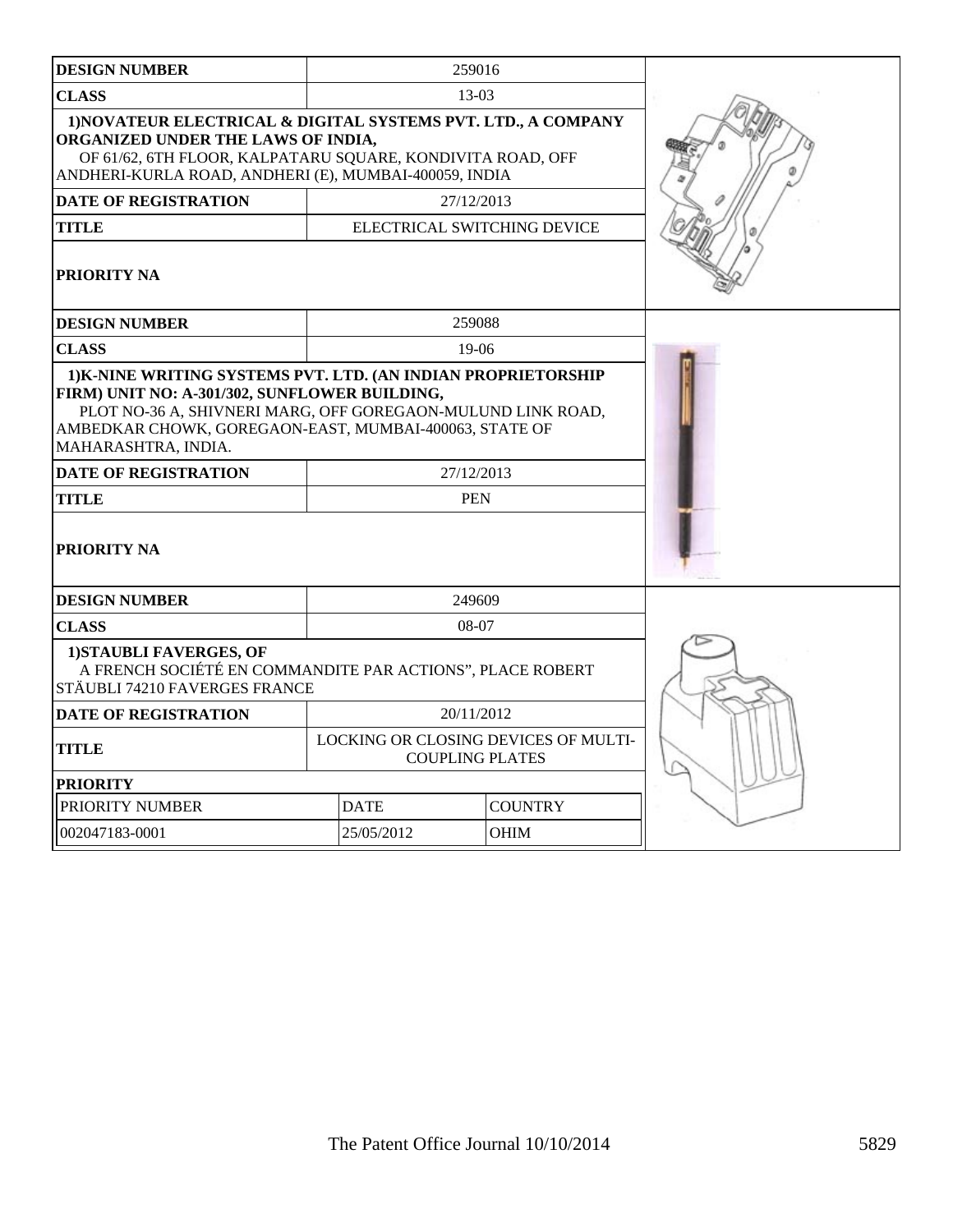| <b>DESIGN NUMBER</b>                                                                                                                                                   |  | 256834                      |                   |  |  |
|------------------------------------------------------------------------------------------------------------------------------------------------------------------------|--|-----------------------------|-------------------|--|--|
| <b>CLASS</b>                                                                                                                                                           |  | 26-05                       |                   |  |  |
| 1) FLOS S.P.A., AN ITALIAN COMPANY,<br>VIA A. FAINI, 2, I-25073 BOVEZZO, BRESCIA, ITALY.                                                                               |  |                             |                   |  |  |
| <b>DATE OF REGISTRATION</b>                                                                                                                                            |  |                             | 26/09/2013        |  |  |
| <b>TITLE</b>                                                                                                                                                           |  |                             | <b>TABLE LAMP</b> |  |  |
| <b>PRIORITY</b><br>PRIORITY NUMBER                                                                                                                                     |  | <b>DATE</b>                 | <b>COUNTRY</b>    |  |  |
| BS2013O000012                                                                                                                                                          |  | 29/03/2013                  | <b>ITALY</b>      |  |  |
|                                                                                                                                                                        |  |                             |                   |  |  |
| <b>DESIGN NUMBER</b>                                                                                                                                                   |  | 259264                      |                   |  |  |
| <b>CLASS</b>                                                                                                                                                           |  | 13-03                       |                   |  |  |
| 1) M/S URBANE SUPPLY CHAIN SOLUTIONS PRIVATE LIMITED<br>HAVING REGISTERED OFFICE AT,<br>401, SOLACE APTS, PLOT 345, 33RD ROAD, TPS 3, BANDRA (WEST),                   |  |                             |                   |  |  |
| MUMBAI-400 050, MAHARASHTRA, INDIA                                                                                                                                     |  |                             |                   |  |  |
| <b>DATE OF REGISTRATION</b>                                                                                                                                            |  | 07/01/2014                  |                   |  |  |
| <b>TITLE</b>                                                                                                                                                           |  | CONNECTOR (ELECTRICITY)     |                   |  |  |
| <b>PRIORITY NA</b>                                                                                                                                                     |  |                             |                   |  |  |
| <b>DESIGN NUMBER</b>                                                                                                                                                   |  | 258647                      |                   |  |  |
| <b>CLASS</b>                                                                                                                                                           |  | 29-02                       |                   |  |  |
| 1)RESGUARDO INDUSTRIES,<br>SHED NO. 3, PLOT NO. 17, JIGANI INDUSTRIAL AREA,<br>MADEVPATTANA VILLAGE, ANEKAL TALUK, JIGANI HOBLI,<br>BANGALORE-562106, KARNATAKA, INDIA |  |                             |                   |  |  |
| <b>DATE OF</b><br><b>REGISTRATION</b>                                                                                                                                  |  | 10/12/2013                  |                   |  |  |
| <b>TITLE</b>                                                                                                                                                           |  | EMERGENCY RESPONSE TEAM CAP |                   |  |  |
| <b>PRIORITY NA</b>                                                                                                                                                     |  |                             |                   |  |  |

The Patent Office Journal  $10/10/2014$  5830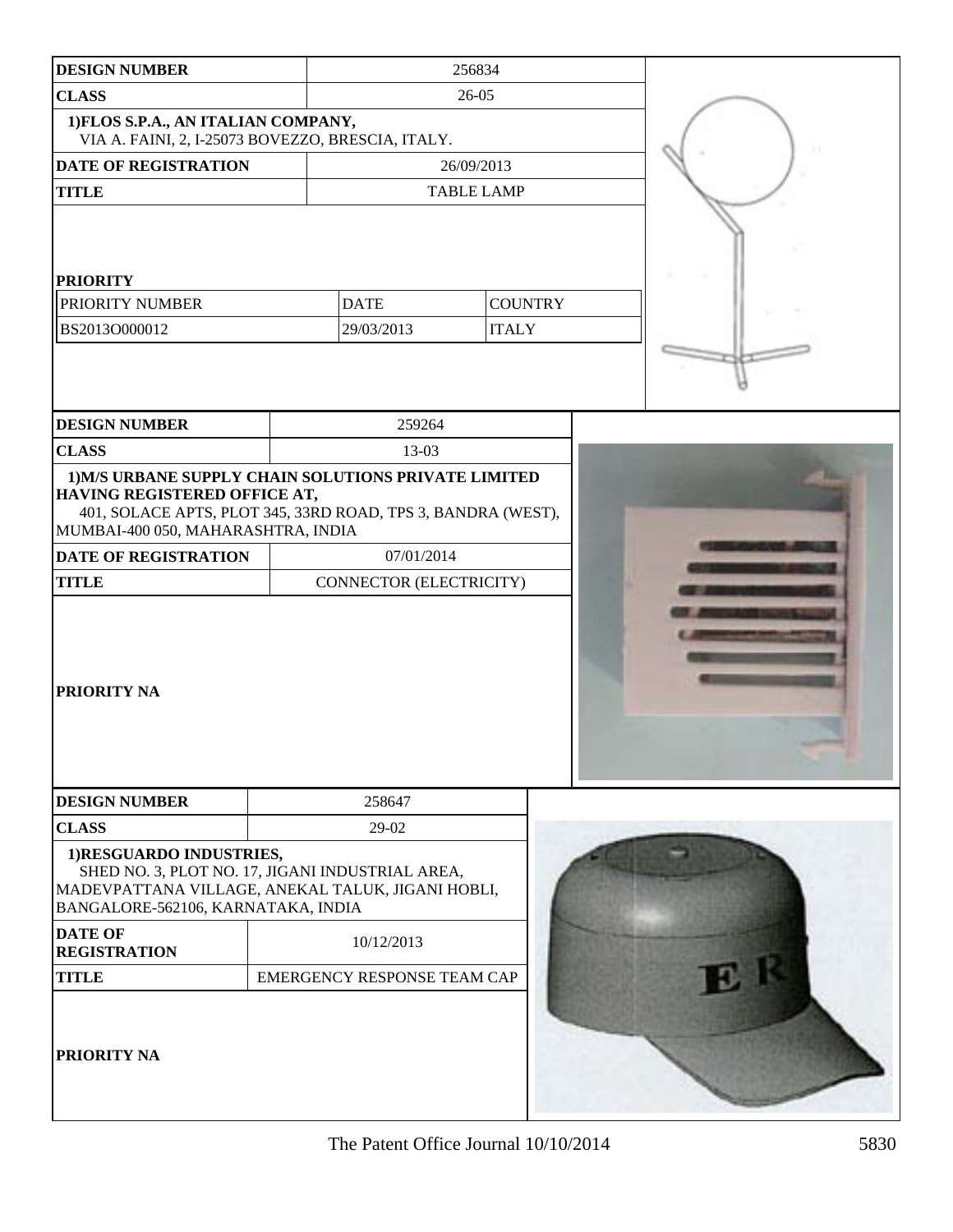| <b>DESIGN NUMBER</b>                                                                                                                                                                                                                                                                                                                              |             | 259820                       |  |
|---------------------------------------------------------------------------------------------------------------------------------------------------------------------------------------------------------------------------------------------------------------------------------------------------------------------------------------------------|-------------|------------------------------|--|
| <b>CLASS</b>                                                                                                                                                                                                                                                                                                                                      |             | $12 - 11$                    |  |
| 1) BAJAJ AUTO LIMITED, AN INDIAN COMPANY, INCORPORATED UNDER<br>THE COMPANIES ACT OF 1956, HAVING ITS PRINCIPAL PLACE OF BUSINESS<br>AT NEW 2ND & 3RD FLOOR, KHIVRAJ BUILDING, NO. 616, ANNASALAI,<br><b>CHENNAI - 600006, STATE OF TAMIL NADU, INDIA, AND REGISTERED</b><br><b>OFFICE AT</b><br>AKURDI, PUNE-411035, STATE OF MAHARASHTRA, INDIA |             |                              |  |
| <b>DATE OF REGISTRATION</b>                                                                                                                                                                                                                                                                                                                       |             | 29/01/2014                   |  |
| <b>TITLE</b>                                                                                                                                                                                                                                                                                                                                      |             | SEAT ASSEMBLY FOR MOTORCYCLE |  |
| PRIORITY NA                                                                                                                                                                                                                                                                                                                                       |             |                              |  |
| <b>DESIGN NUMBER</b>                                                                                                                                                                                                                                                                                                                              |             | 259498                       |  |
| <b>CLASS</b>                                                                                                                                                                                                                                                                                                                                      |             | $11-02$                      |  |
| 1) AMAR SINGH YADAV, TRADING AS M/S. S. N. GLASS DECORATERS,<br><b>SITUATED AT</b><br>2/778, SUHAG NAGAR, FIROZABAD (U.P.) INDIA, OF ABOVE ADDRESS                                                                                                                                                                                                |             |                              |  |
| <b>DATE OF REGISTRATION</b>                                                                                                                                                                                                                                                                                                                       |             | 20/01/2014                   |  |
| <b>TITLE</b>                                                                                                                                                                                                                                                                                                                                      |             | <b>FLOWER VASE</b>           |  |
| PRIORITY NA                                                                                                                                                                                                                                                                                                                                       |             |                              |  |
| <b>DESIGN NUMBER</b>                                                                                                                                                                                                                                                                                                                              |             | 257493                       |  |
| <b>CLASS</b>                                                                                                                                                                                                                                                                                                                                      |             | $13-03$                      |  |
| 1) NORMAN R. BYRNE (A CITIZEN OF UNITED STATES OF AMERICA)<br><b>WHOSE ADDRESS IS</b><br>2736, HONEY GREEK AVE, NE ADA, MI 49301, UNITED STATES OF AMERICA                                                                                                                                                                                        |             |                              |  |
| <b>DATE OF REGISTRATION</b>                                                                                                                                                                                                                                                                                                                       |             | 14/10/2013                   |  |
| <b>TITLE</b>                                                                                                                                                                                                                                                                                                                                      |             | ELECTRICAL POWER CENTER      |  |
| <b>PRIORITY</b>                                                                                                                                                                                                                                                                                                                                   |             |                              |  |
| PRIORITY NUMBER                                                                                                                                                                                                                                                                                                                                   | <b>DATE</b> | <b>COUNTRY</b>               |  |
| 29/452,253                                                                                                                                                                                                                                                                                                                                        | 15/04/2013  | U.S.A.                       |  |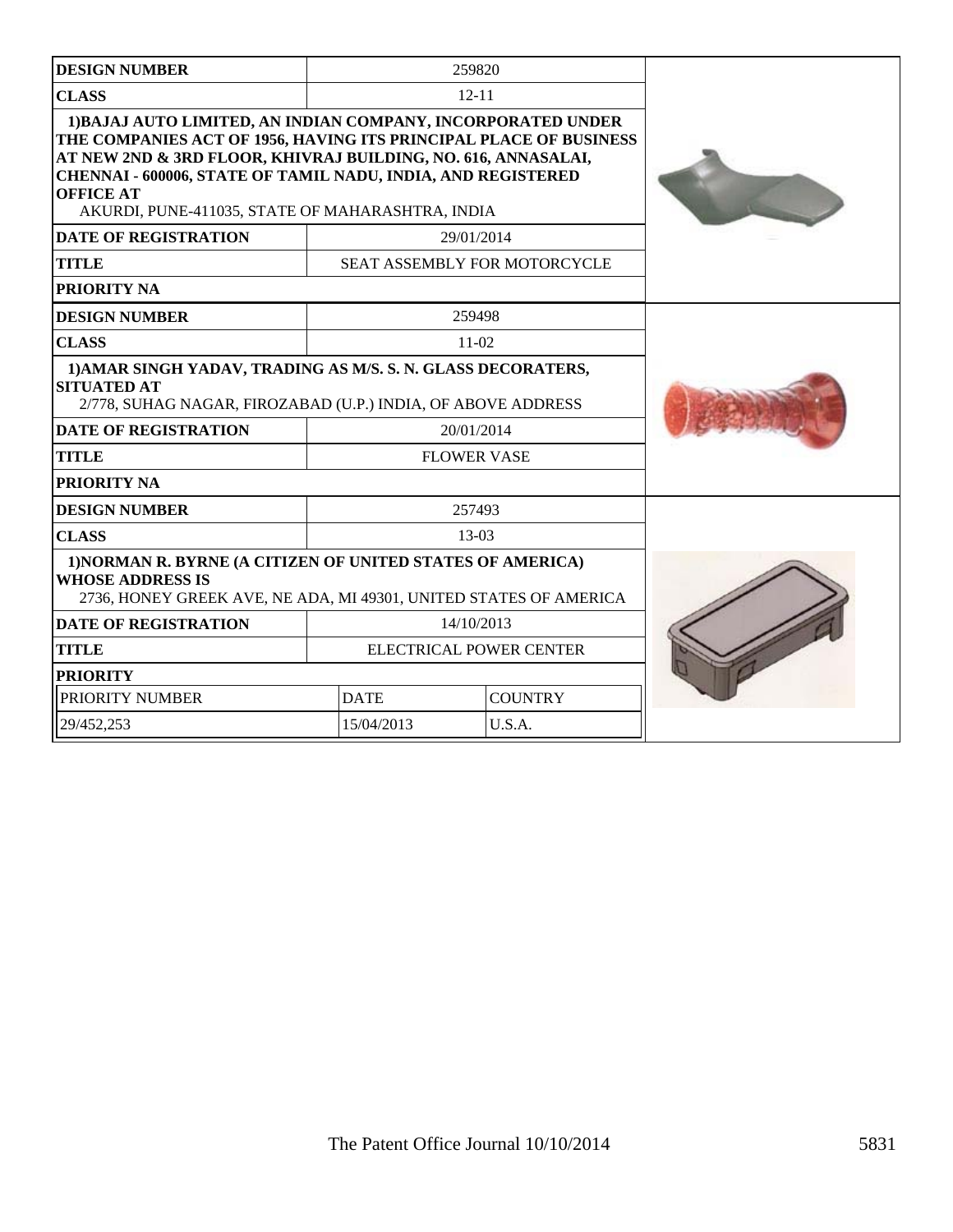| <b>DESIGN NUMBER</b>                                                                                                                                                                                  | 260384                                                                                                                        |  |
|-------------------------------------------------------------------------------------------------------------------------------------------------------------------------------------------------------|-------------------------------------------------------------------------------------------------------------------------------|--|
| <b>CLASS</b>                                                                                                                                                                                          | $26-05$                                                                                                                       |  |
| 1) M/S GM MODULAR PVT, LTD., (A COMPANY INCORPORATED UNDER<br><b>INDIAN COMPANIES ACT),</b><br>14/15, BOKADIA IND. ESTATE, SATIVALI ROAD, VASAI (EAST)-401208,<br>DISTRICT-THANE, MAHARASHTRA (INDIA) |                                                                                                                               |  |
| <b>DATE OF REGISTRATION</b>                                                                                                                                                                           | 17/02/2014                                                                                                                    |  |
| <b>TITLE</b>                                                                                                                                                                                          | <b>NIGHT LAMP</b>                                                                                                             |  |
| <b>PRIORITY NA</b>                                                                                                                                                                                    |                                                                                                                               |  |
| <b>DESIGN NUMBER</b>                                                                                                                                                                                  | 259128                                                                                                                        |  |
| <b>CLASS</b>                                                                                                                                                                                          | 23-01                                                                                                                         |  |
| <b>COMPANIES ACT 1956 HAVING ITS REGISTERED OFFICE</b><br>KARNATAKA, INDIA; NATIONALITY: INDIAN                                                                                                       | 1) ASHIRVAD PIPES PVT. LTD, A COMPANY REGISTERED UNDER THE<br>AT 4-B, ATTIBELE INDUSTRIAL AREA, HOSUR ROAD, BANGALORE-562107, |  |
| <b>DATE OF REGISTRATION</b>                                                                                                                                                                           | 30/12/2013                                                                                                                    |  |
| <b>TITLE</b>                                                                                                                                                                                          | <b>SEALING RING</b>                                                                                                           |  |
| PRIORITY NA                                                                                                                                                                                           |                                                                                                                               |  |
| <b>DESIGN NUMBER</b>                                                                                                                                                                                  | 258823                                                                                                                        |  |
| <b>CLASS</b>                                                                                                                                                                                          | $12-08$                                                                                                                       |  |
| BERLINER RING 2, 38440 WOLFSBURG, GERMANY                                                                                                                                                             | 1) VOLKSWAGEN AKTIENGESELLSCHAFT, A GERMAN COMPANY OF                                                                         |  |
| <b>DATE OF REGISTRATION</b>                                                                                                                                                                           |                                                                                                                               |  |
| <b>TITLE</b>                                                                                                                                                                                          | CAR                                                                                                                           |  |
| PRIORITY NA                                                                                                                                                                                           |                                                                                                                               |  |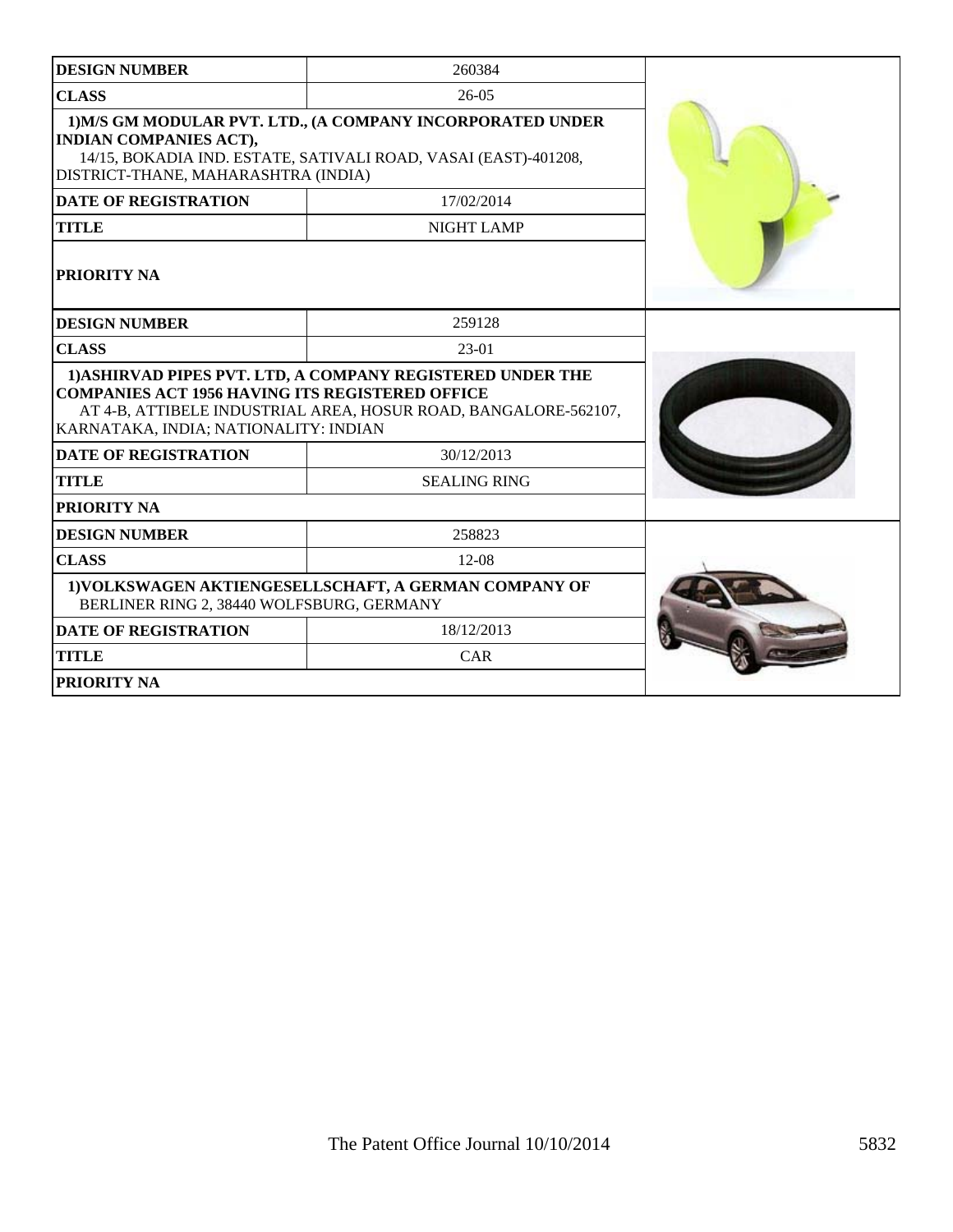| <b>DESIGN NUMBER</b>                                                                                                                                                                                                                                                                                                                       | 259636                                                   |  |  |  |  |
|--------------------------------------------------------------------------------------------------------------------------------------------------------------------------------------------------------------------------------------------------------------------------------------------------------------------------------------------|----------------------------------------------------------|--|--|--|--|
| <b>CLASS</b>                                                                                                                                                                                                                                                                                                                               | $12 - 16$                                                |  |  |  |  |
| 1) MANISH GRAPHICS, SHOP NO. 03, PLOT NO. 69, RAJA GARDEN, NEW<br><b>DELHI-110015, INDIA</b><br>(AN INDIAN PROPRIETORSHIP FIRM WHOSE PROPRIETOR IS:-MR. MANISH<br>AN INDIAN NATIONAL OF THE ABOVE ADDRESS                                                                                                                                  |                                                          |  |  |  |  |
| <b>DATE OF REGISTRATION</b>                                                                                                                                                                                                                                                                                                                | 23/01/2014                                               |  |  |  |  |
| <b>TITLE</b>                                                                                                                                                                                                                                                                                                                               | PROTECTOR FRAME FOR HIGH SECURITY<br><b>NUMBER PLATE</b> |  |  |  |  |
| PRIORITY NA                                                                                                                                                                                                                                                                                                                                |                                                          |  |  |  |  |
| <b>DESIGN NUMBER</b>                                                                                                                                                                                                                                                                                                                       | 259816                                                   |  |  |  |  |
| <b>CLASS</b>                                                                                                                                                                                                                                                                                                                               | $12 - 11$                                                |  |  |  |  |
| 1) BAJAJ AUTO LIMITED, AN INDIAN COMPANY, INCORPORATED UNDER<br>THE COMPANIES ACT OF 1956, HAVING ITS PRINCIPAL PLACE OF BUSINESS<br>AT NEW 2ND & 3RD FLOOR, KHIVRAJ BUILDING, NO. 616, ANNASALAI,<br>CHENNAI - 600006, STATE OF TAMIL NADU, INDIA, AND REGISTERED<br><b>OFFICE AT</b><br>AKURDI, PUNE-411035, STATE OF MAHARASHTRA, INDIA |                                                          |  |  |  |  |
| <b>DATE OF REGISTRATION</b>                                                                                                                                                                                                                                                                                                                | 29/01/2014                                               |  |  |  |  |
| <b>TITLE</b>                                                                                                                                                                                                                                                                                                                               | ENGINE LOWER COVER FOR MOTORCYCLE                        |  |  |  |  |
| PRIORITY NA                                                                                                                                                                                                                                                                                                                                |                                                          |  |  |  |  |
| <b>DESIGN NUMBER</b>                                                                                                                                                                                                                                                                                                                       | 258550                                                   |  |  |  |  |
| <b>CLASS</b>                                                                                                                                                                                                                                                                                                                               | $06-01$                                                  |  |  |  |  |
| 1) S. SINDHIYA, PROPRIETOR OF M/S. SINDHIYA PLASTIC INDUSTRIES, AT<br>NO. 75/1, THIRUNAGAR 3RD STREET, SUNDAKKAMUTHUR ROAD,<br>COIMBATORE-641026, INDIA, INDIAN-NATIONAL OF ABOVE ADDRESS                                                                                                                                                  |                                                          |  |  |  |  |
| <b>DATE OF REGISTRATION</b>                                                                                                                                                                                                                                                                                                                | 03/12/2013                                               |  |  |  |  |
| <b>TITLE</b>                                                                                                                                                                                                                                                                                                                               | <b>CHAIR</b>                                             |  |  |  |  |
| PRIORITY NA                                                                                                                                                                                                                                                                                                                                |                                                          |  |  |  |  |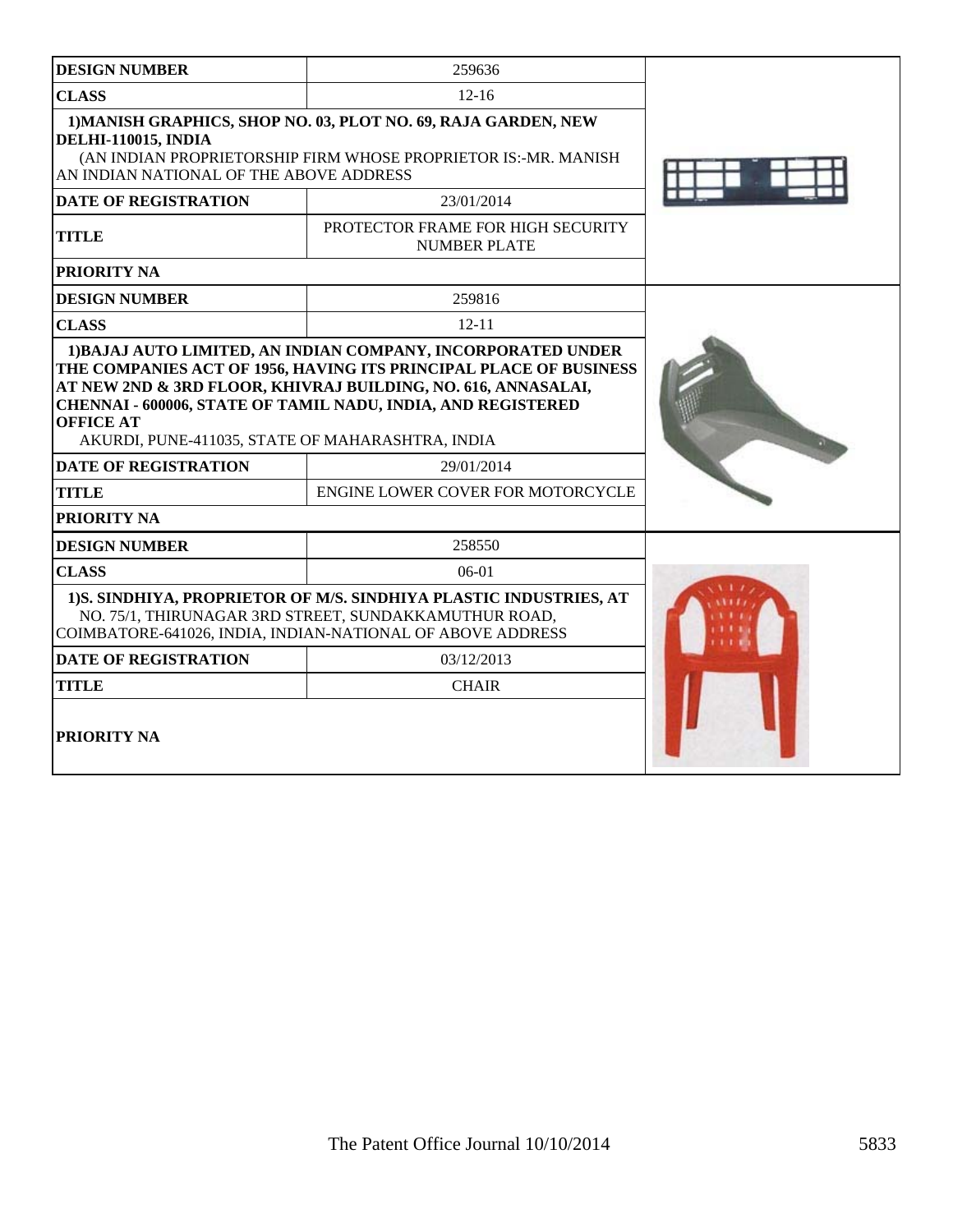| <b>DESIGN NUMBER</b>                                                                                                                                                                                                                                          |                                                    | 256534                                     |                                 |  |  |
|---------------------------------------------------------------------------------------------------------------------------------------------------------------------------------------------------------------------------------------------------------------|----------------------------------------------------|--------------------------------------------|---------------------------------|--|--|
| <b>CLASS</b>                                                                                                                                                                                                                                                  |                                                    | $12 - 11$                                  |                                 |  |  |
| 1) TVS MOTOR COMPANY LIMITED, AN INDIAN<br><b>COMPANY INCORPORATED UNDER THE</b><br><b>COMPANIES ACT, 1956, HAVING ITS REGISTERED</b><br><b>OFFICE AT</b><br>JAYALAKSHMI ESTATES, 29 (OLD NO. 8)<br>HADDOWS ROAD, CHENNAI 600006, TAMIL NADU,<br><b>INDIA</b> |                                                    |                                            |                                 |  |  |
| <b>DATE OF</b><br><b>REGISTRATION</b>                                                                                                                                                                                                                         |                                                    | 17/09/2013                                 |                                 |  |  |
| <b>TITLE</b>                                                                                                                                                                                                                                                  |                                                    | <b>TAIL COVER FOR</b><br><b>MOTORCYCLE</b> |                                 |  |  |
| PRIORITY NA                                                                                                                                                                                                                                                   |                                                    |                                            |                                 |  |  |
| <b>DESIGN NUMBER</b>                                                                                                                                                                                                                                          |                                                    |                                            | 259236                          |  |  |
| <b>CLASS</b>                                                                                                                                                                                                                                                  |                                                    |                                            | 08-07                           |  |  |
| NATIONAL) PARTNERS OF JAY SOMNATH METAL (INDIAN<br><b>PARTNERSHIP FIRM)</b><br>HAVING PLACE OF BUSINESS AT: 3, MARUTI INDUSTRIAL AREA,<br>KOTHARIYA RING ROAD, B/H. MURLIDHAR WAYBRIDGE, N.H. 8B,<br>RAJKOT-360003-GUJARAT-(INDIA)                            |                                                    |                                            |                                 |  |  |
| <b>DATE OF REGISTRATION</b><br><b>TITLE</b>                                                                                                                                                                                                                   |                                                    |                                            | 06/01/2014<br><b>DOOR LATCH</b> |  |  |
| <b>PRIORITY NA</b>                                                                                                                                                                                                                                            |                                                    |                                            |                                 |  |  |
| <b>DESIGN NUMBER</b>                                                                                                                                                                                                                                          |                                                    |                                            | 257489                          |  |  |
| <b>CLASS</b>                                                                                                                                                                                                                                                  |                                                    |                                            | 13-03                           |  |  |
| 1) NORMAN R. BYRNE (A CITIZEN OF UNITED STATES OF<br><b>AMERICA) WHOSE ADDRESS IS</b><br>2736, HONEY GREEK AVE, NE ADA, MI 49301, UNITED STATES<br>OF AMERICA<br><b>DATE OF</b>                                                                               |                                                    |                                            |                                 |  |  |
| <b>REGISTRATION</b>                                                                                                                                                                                                                                           |                                                    |                                            | 14/10/2013                      |  |  |
| <b>TITLE</b>                                                                                                                                                                                                                                                  | ELECTRICAL POWER UNIT FOR A<br><b>WORK SURFACE</b> |                                            |                                 |  |  |
| <b>PRIORITY</b>                                                                                                                                                                                                                                               |                                                    |                                            |                                 |  |  |
| PRIORITY NUMBER                                                                                                                                                                                                                                               |                                                    | <b>DATE</b>                                | <b>COUNTRY</b>                  |  |  |
| 29/452,251                                                                                                                                                                                                                                                    |                                                    | 15/04/2013                                 | U.S.A.                          |  |  |
|                                                                                                                                                                                                                                                               |                                                    |                                            |                                 |  |  |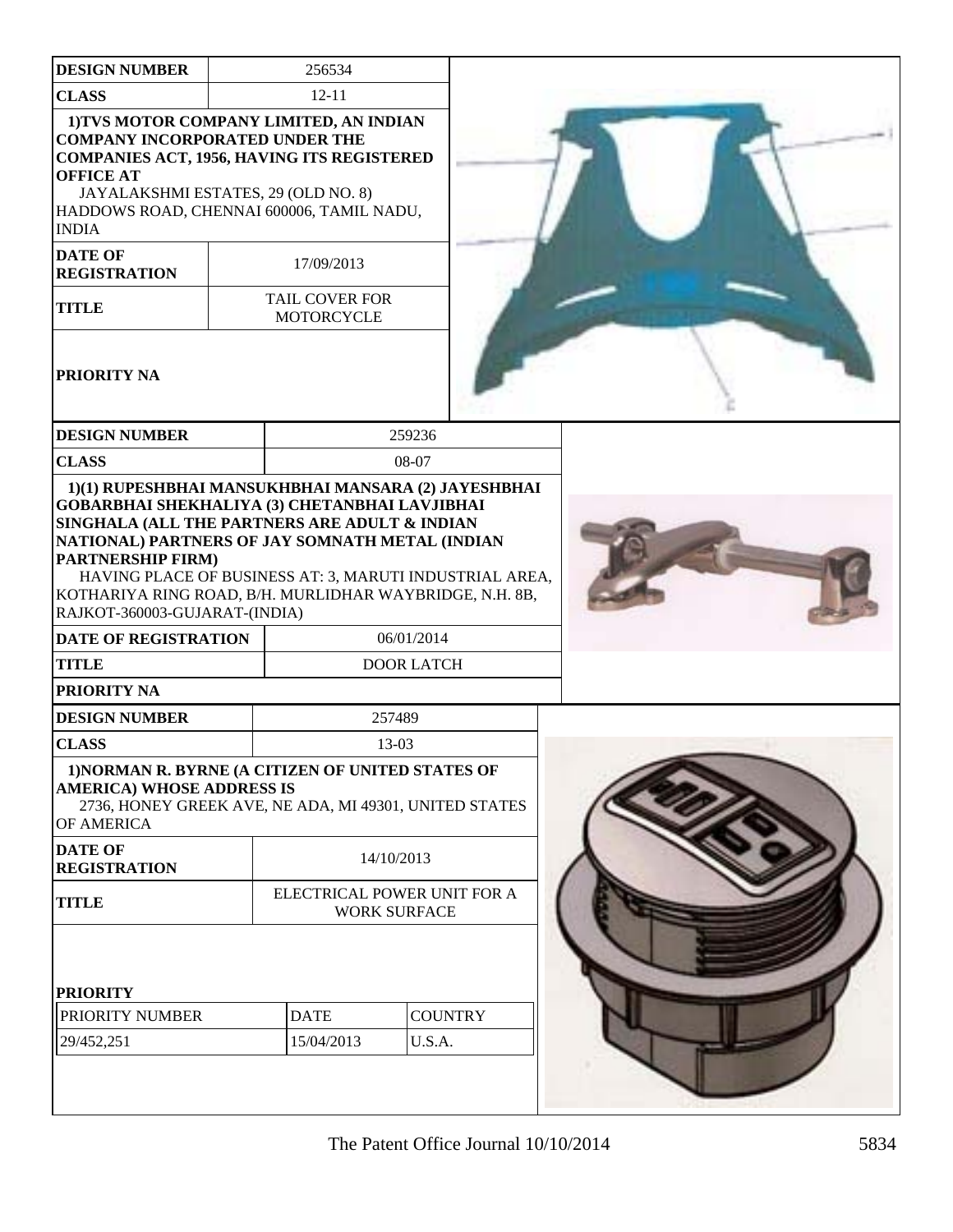| <b>DESIGN NUMBER</b>                                                                                                                                                                                                                                                       | 259023                      |  |
|----------------------------------------------------------------------------------------------------------------------------------------------------------------------------------------------------------------------------------------------------------------------------|-----------------------------|--|
| <b>CLASS</b>                                                                                                                                                                                                                                                               | $13-03$                     |  |
| 1) NOVATEUR ELECTRICAL & DIGITAL SYSTEMS PVT. LTD.,<br>61/62, 6TH FLOOR, KALPATARU SQUARE, KONDIVITA ROAD, OFF ANDHERI-<br>KURLA ROAD, ANDHERI (E), MUMBAI-40059, INDIA                                                                                                    |                             |  |
| <b>DATE OF REGISTRATION</b>                                                                                                                                                                                                                                                |                             |  |
| <b>TITLE</b>                                                                                                                                                                                                                                                               | ELECTRICAL SWITCHING DEVICE |  |
| PRIORITY NA                                                                                                                                                                                                                                                                |                             |  |
| <b>DESIGN NUMBER</b>                                                                                                                                                                                                                                                       | 257784                      |  |
| <b>CLASS</b>                                                                                                                                                                                                                                                               | $08-06$                     |  |
| 1) MR. MANISHBHAI BHIKABHAI PATEL., AN INDIAN NATIONAL SOLE<br>PROPRIETOR OF M/S. JAY SHAKTI METAL., AN INDIAN PROPRIETORSHIP<br>FIRM., HAVING ITS PRINCIPAL PLACE OF BUSINESS AT,<br>4, ATIKA INDUSTRIAL AREA, PATEL CHOWK, DEBAR ROAD (SOUTH),<br>RAJKOT. GUJARAT-INDIA. |                             |  |
| <b>DATE OF REGISTRATION</b>                                                                                                                                                                                                                                                | 25/10/2013                  |  |
| <b>TITLE</b>                                                                                                                                                                                                                                                               | <b>HANDLE</b>               |  |
| PRIORITY NA                                                                                                                                                                                                                                                                |                             |  |
| <b>DESIGN NUMBER</b>                                                                                                                                                                                                                                                       | 259497                      |  |
| <b>CLASS</b>                                                                                                                                                                                                                                                               | $11-02$                     |  |
| 1) AMAR SINGH YADAV, TRADING AS M/S. S. N. GLASS DECORATERS,<br><b>SITUATED AT</b><br>2/778, SUHAG NAGAR, FIROZABAD (U.P.) INDIA, OF ABOVE ADDRESS                                                                                                                         |                             |  |
| <b>DATE OF REGISTRATION</b>                                                                                                                                                                                                                                                |                             |  |
| <b>TITLE</b>                                                                                                                                                                                                                                                               | <b>FLOWER VASE</b>          |  |
| PRIORITY NA                                                                                                                                                                                                                                                                |                             |  |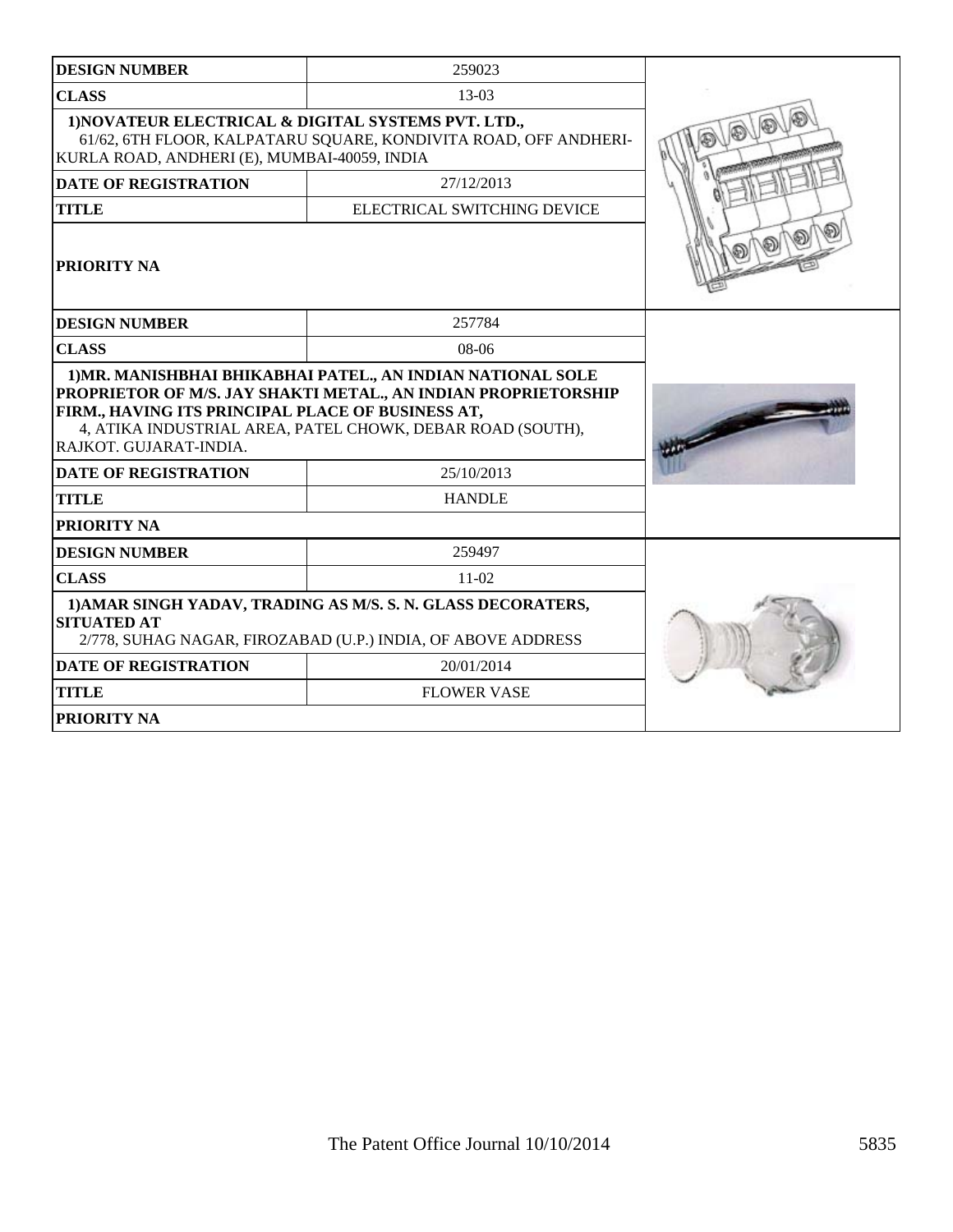| <b>DESIGN NUMBER</b>                                                                                                                                                                                                                                                                                                                                                                           | 259819                                   |  |
|------------------------------------------------------------------------------------------------------------------------------------------------------------------------------------------------------------------------------------------------------------------------------------------------------------------------------------------------------------------------------------------------|------------------------------------------|--|
| <b>CLASS</b>                                                                                                                                                                                                                                                                                                                                                                                   | $12 - 11$                                |  |
| 1) BAJAJ AUTO LIMITED, AN INDIAN COMPANY, INCORPORATED UNDER<br>THE COMPANIES ACT OF 1956, HAVING ITS PRINCIPAL PLACE OF BUSINESS<br>AT NEW 2ND & 3RD FLOOR, KHIVRAJ BUILDING, NO. 616, ANNASALAI,<br>CHENNAI - 600006, STATE OF TAMIL NADU, INDIA, AND REGISTERED<br><b>OFFICE AT</b><br>AKURDI, PUNE-411035, STATE OF MAHARASHTRA, INDIA                                                     |                                          |  |
| <b>DATE OF REGISTRATION</b>                                                                                                                                                                                                                                                                                                                                                                    | 29/01/2014                               |  |
| TITLE                                                                                                                                                                                                                                                                                                                                                                                          | <b>SEAT COWL ASSEMBLY FOR MOTORCYCLE</b> |  |
| PRIORITY NA                                                                                                                                                                                                                                                                                                                                                                                    |                                          |  |
| <b>DESIGN NUMBER</b>                                                                                                                                                                                                                                                                                                                                                                           | 257713                                   |  |
| <b>CLASS</b>                                                                                                                                                                                                                                                                                                                                                                                   | $07-02$                                  |  |
| VARMORA AND (4). KALPESH A. PATEL., ALL INDIAN NATIONAL<br>DIRECTORS OF VARMORA PLASTECH PVT. LTD., A COMPANY<br>INCORPORATED UNDER THE COMPANIES ACT, 1956., HAVING ITS<br>PRINCIPLE PLACE OF BUSINESS AT, PLOT NO. 3, SURVEY/BLOCK NO. 86,<br>PO. VASNA CHACHARVADI, NR. DIVYA BHASKAR PRESS, BAVLA-<br>CHANGODAR-AHMEDABAD HIGHWAY, TAL: SANAND, DIST: AHMEDABAD-382<br>213. GUJARAT-INDIA. |                                          |  |
| <b>DATE OF REGISTRATION</b>                                                                                                                                                                                                                                                                                                                                                                    | 24/10/2013                               |  |
| <b>TITLE</b>                                                                                                                                                                                                                                                                                                                                                                                   | <b>CONTAINER LID</b>                     |  |
| PRIORITY NA                                                                                                                                                                                                                                                                                                                                                                                    |                                          |  |
| <b>DESIGN NUMBER</b>                                                                                                                                                                                                                                                                                                                                                                           | 258621                                   |  |
| <b>CLASS</b>                                                                                                                                                                                                                                                                                                                                                                                   | $08-06$                                  |  |
| 1) DILIPBHAI BACHUBHAI HIRPARA (INDIAN NATIONALS) AND SOLE<br>PROPRIETOR OF JANKI DIE-CAST (INDIAN PROPRIETORSHIP CONCERN)<br><b>HAVING PLACE OF BUSINESS AT-</b><br>PLOT NO. 834, AJI INDUSTRIAL AREA, NR; SITARAM WAY BRIDGE, OPP:<br>MUNICIPAL WORKSHOP, BHAVNAGAR ROAD, RAJKOT-GUJARAT (INDIA)<br><b>DATE OF REGISTRATION</b>                                                              |                                          |  |
| <b>TITLE</b>                                                                                                                                                                                                                                                                                                                                                                                   | 09/12/2013                               |  |
|                                                                                                                                                                                                                                                                                                                                                                                                | <b>HANDLE</b>                            |  |
| <b>PRIORITY NA</b>                                                                                                                                                                                                                                                                                                                                                                             |                                          |  |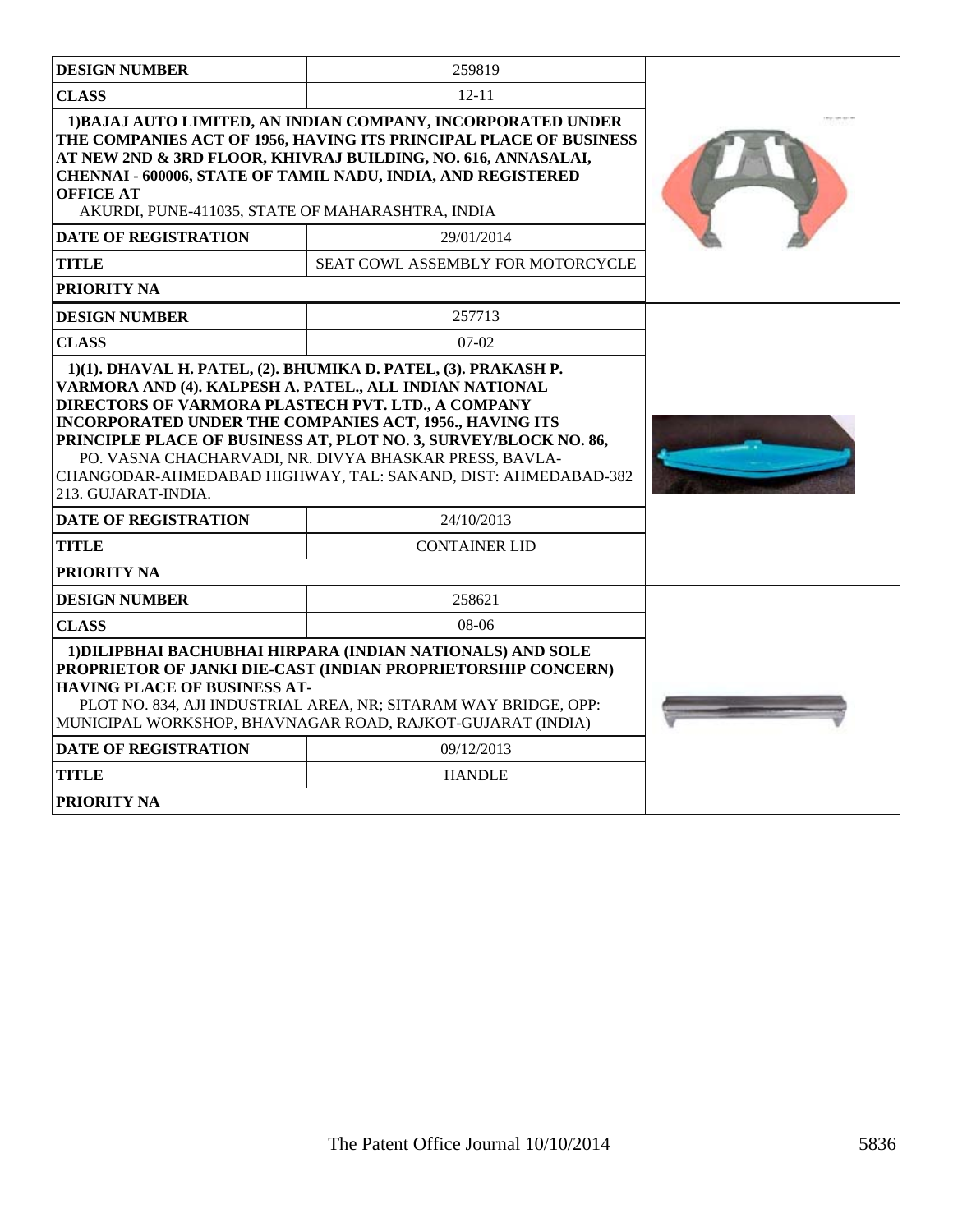| <b>DESIGN NUMBER</b>                                                                                                                                                                                                     |             | 256537                             |  |
|--------------------------------------------------------------------------------------------------------------------------------------------------------------------------------------------------------------------------|-------------|------------------------------------|--|
| <b>CLASS</b>                                                                                                                                                                                                             |             | $12 - 11$                          |  |
| 1) TVS MOTOR COMPANY LIMITED, AN INDIAN COMPANY INCORPORATED<br>UNDER THE COMPANIES ACT, 1956, HAVING ITS REGISTERED OFFICE AT<br>JAYALAKSHMI ESTATES, 29 (OLD NO. 8) HADDOWS ROAD, CHENNAI 600006,<br>TAMIL NADU, INDIA |             |                                    |  |
| <b>DATE OF REGISTRATION</b>                                                                                                                                                                                              |             | 17/09/2013                         |  |
| <b>TITLE</b>                                                                                                                                                                                                             |             | FRONT HEADLAMP HOUSING FOR SCOOTER |  |
| PRIORITY NA                                                                                                                                                                                                              |             |                                    |  |
| <b>DESIGN NUMBER</b>                                                                                                                                                                                                     |             | 257492                             |  |
| <b>CLASS</b>                                                                                                                                                                                                             |             | $13-03$                            |  |
| 1) NORMAN R. BYRNE (A CITIZEN OF UNITED STATES OF AMERICA)<br><b>WHOSE ADDRESS IS</b><br>2736, HONEY GREEK AVE, NE ADA, MI 49301, UNITED STATES OF AMERICA                                                               |             |                                    |  |
| <b>DATE OF REGISTRATION</b>                                                                                                                                                                                              |             | 14/10/2013                         |  |
| <b>TITLE</b>                                                                                                                                                                                                             |             | ELECTRICAL POWER CENTER            |  |
| <b>PRIORITY</b>                                                                                                                                                                                                          |             |                                    |  |
| PRIORITY NUMBER                                                                                                                                                                                                          | <b>DATE</b> | <b>COUNTRY</b>                     |  |
| 29/452.253                                                                                                                                                                                                               | 15/04/2013  | U.S.A.                             |  |
| <b>DESIGN NUMBER</b>                                                                                                                                                                                                     |             | 260383                             |  |
| <b>CLASS</b>                                                                                                                                                                                                             |             | $26-05$                            |  |
| 1) M/S GM MODULAR PVT, LTD., (A COMPANY INCORPORATED UNDER<br><b>INDIAN COMPANIES ACT),</b><br>14/15, BOKADIA IND. ESTATE, SATIVALI ROAD, VASAI (EAST)-401208,<br>DISTRICT-THANE, MAHARASHTRA (INDIA)                    |             |                                    |  |
| <b>DATE OF REGISTRATION</b>                                                                                                                                                                                              |             | 17/02/2014                         |  |
| <b>TITLE</b>                                                                                                                                                                                                             |             | <b>NIGHT LAMP</b>                  |  |
| PRIORITY NA                                                                                                                                                                                                              |             |                                    |  |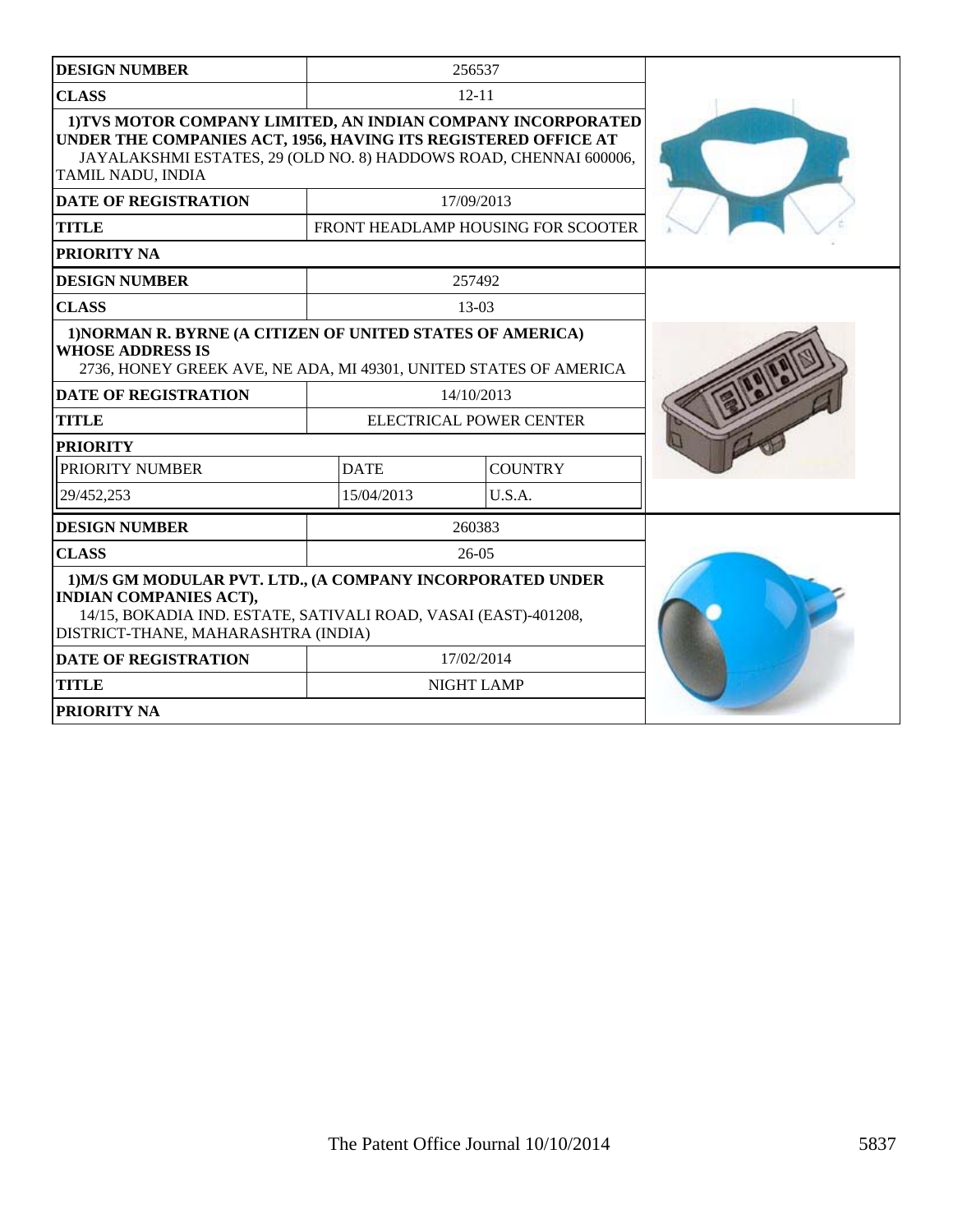| <b>DESIGN NUMBER</b>                                                                                                                                                                                                                                                             |              | 258902                            |  |  |
|----------------------------------------------------------------------------------------------------------------------------------------------------------------------------------------------------------------------------------------------------------------------------------|--------------|-----------------------------------|--|--|
| <b>CLASS</b>                                                                                                                                                                                                                                                                     |              | 23-01                             |  |  |
| 1) ASHIRVAD PIPES PVT. LTD, A COMPANY REGISTERED UNDER<br>THE COMPANIES ACT 1956 HAVING ITS REGISTERED OFFICE<br>AT 4-B, ATTIBELE INDUSTRIAL AREA, HOSUR ROAD,<br>BANGALORE-562107, KARNATAKA, INDIA; NATIONALITY: INDIAN<br>DATE OF REGISTRATION<br><b>TITLE</b><br>PRIORITY NA |              | 20/12/2013<br><b>SEALING RING</b> |  |  |
| <b>DESIGN NUMBER</b>                                                                                                                                                                                                                                                             |              | 259021                            |  |  |
| <b>CLASS</b>                                                                                                                                                                                                                                                                     |              | 13-03                             |  |  |
| 1) NOVATEUR ELECTRICAL & DIGITAL SYSTEMS PVT.<br>LTD., A COMPANY ORGANIZED UNDER THE LAWS OF<br>INDIA,<br>OF 61/62, 6TH FLOOR, KALPATARU SQUARE,<br>KONDIVITA ROAD, OFF ANDHERI-KURLA ROAD, ANDHERI<br>(E), MUMBAI-400059, INDIA<br><b>DATE OF</b>                               |              |                                   |  |  |
| <b>REGISTRATION</b>                                                                                                                                                                                                                                                              |              | 27/12/2013                        |  |  |
| <b>TITLE</b>                                                                                                                                                                                                                                                                     |              | ELECTRICAL SWITCHING DEVICE       |  |  |
| PRIORITY NA                                                                                                                                                                                                                                                                      |              |                                   |  |  |
| <b>DESIGN NUMBER</b>                                                                                                                                                                                                                                                             | 258795       |                                   |  |  |
| <b>CLASS</b>                                                                                                                                                                                                                                                                     | $10 - 02$    |                                   |  |  |
| 1) TURLEN HOLDING SA, A SWISS COMPANY,<br>C/O SIPO S.A., CHEMIN DU CHÂTEAU 26A, 2805<br>SOYHIÈRES, SWITZERLAND                                                                                                                                                                   |              |                                   |  |  |
| <b>DATE OF</b><br><b>REGISTRATION</b>                                                                                                                                                                                                                                            | 17/12/2013   |                                   |  |  |
| <b>TITLE</b>                                                                                                                                                                                                                                                                     | <b>WATCH</b> |                                   |  |  |
| <b>PRIORITY</b>                                                                                                                                                                                                                                                                  |              |                                   |  |  |
| PRIORITY NUMBER                                                                                                                                                                                                                                                                  | <b>DATE</b>  | <b>COUNTRY</b>                    |  |  |
| 757745701                                                                                                                                                                                                                                                                        | 23/08/2013   | <b>WIPO</b>                       |  |  |
|                                                                                                                                                                                                                                                                                  |              |                                   |  |  |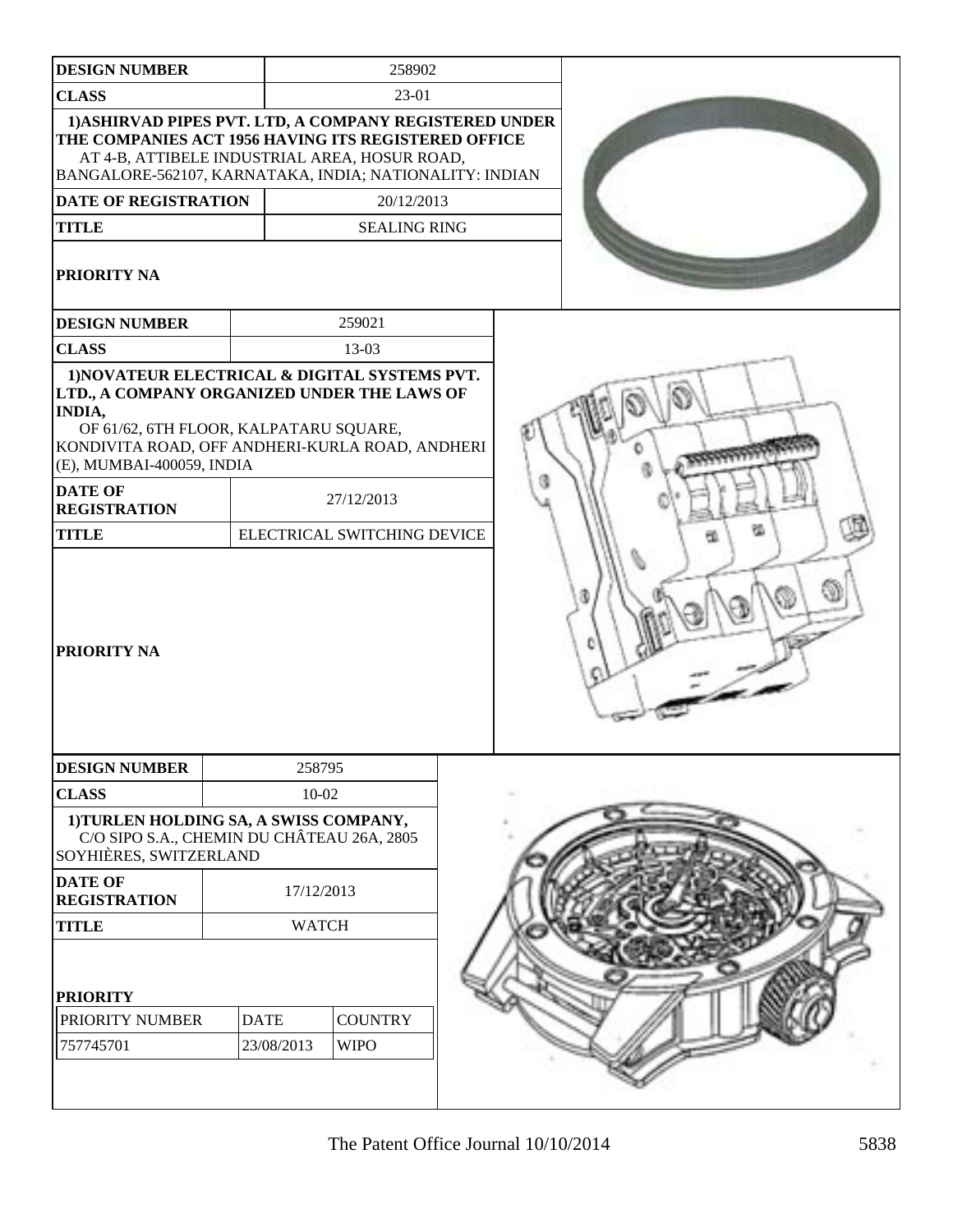| <b>DESIGN NUMBER</b>                                                                                                                                                                                                             | 254896                      |  |  |  |
|----------------------------------------------------------------------------------------------------------------------------------------------------------------------------------------------------------------------------------|-----------------------------|--|--|--|
| <b>CLASS</b>                                                                                                                                                                                                                     | $09-09$                     |  |  |  |
| 1) COMPAGNIE PLASTIC OMNIUM, A FRENCH COMPANY OF,<br>19 AVENUE JULES CARTERET-69007 LYON-FRANCE                                                                                                                                  |                             |  |  |  |
| <b>DATE OF REGISTRATION</b>                                                                                                                                                                                                      | 01/07/2013                  |  |  |  |
| <b>TITLE</b>                                                                                                                                                                                                                     | WHEEL FOR TRASH CONTAINER   |  |  |  |
| PRIORITY NA                                                                                                                                                                                                                      |                             |  |  |  |
| <b>DESIGN NUMBER</b>                                                                                                                                                                                                             | 259839                      |  |  |  |
| <b>CLASS</b>                                                                                                                                                                                                                     | 15-09                       |  |  |  |
| 1) AERO PRODUCTS, A PROPRIETARY FIRM HAVING ADDRESS AT 212, NAV-<br>KIRTI ESTATE, OPP. RAILWAY RESERVATION COUNTER, BHAYANDER<br>(EAST), THANE (DIST)-401105, MAHARASHTRA, INDIA,<br>WHOSE PROPRIETOR IS VINOD SWAROOPCHAND JAIN |                             |  |  |  |
| <b>DATE OF REGISTRATION</b>                                                                                                                                                                                                      | 29/01/2014                  |  |  |  |
| <b>TITLE</b>                                                                                                                                                                                                                     | <b>SILVER RECOVERY UNIT</b> |  |  |  |
| PRIORITY NA                                                                                                                                                                                                                      |                             |  |  |  |
| <b>DESIGN NUMBER</b>                                                                                                                                                                                                             | 257966                      |  |  |  |
| <b>CLASS</b>                                                                                                                                                                                                                     | $23-04$                     |  |  |  |
| 1) ORIENT PAPER & INDUSTRIES LIMITED,<br>OF UNIT - VIII, PLOT NO. 7, BHOINAGAR, BHUBANESHWAR-751012 (ORISSA)                                                                                                                     |                             |  |  |  |
| <b>DATE OF REGISTRATION</b>                                                                                                                                                                                                      | 04/11/2013                  |  |  |  |
| <b>TITLE</b>                                                                                                                                                                                                                     | <b>HEAT CONVECTOR</b>       |  |  |  |
| <b>PRIORITY NA</b>                                                                                                                                                                                                               |                             |  |  |  |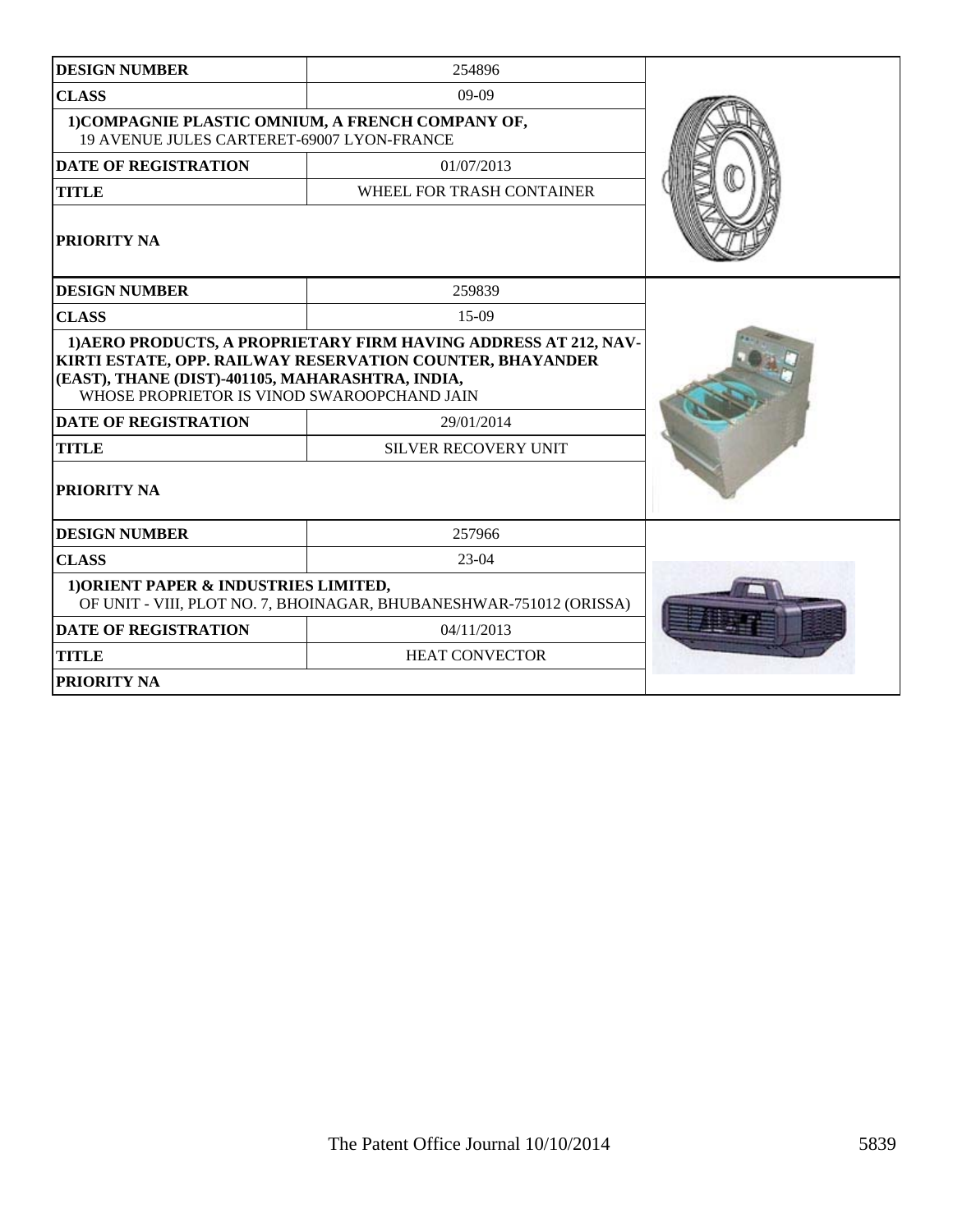| <b>DESIGN NUMBER</b>                                                                                                                                                                                                             | 259299                                                    |  |
|----------------------------------------------------------------------------------------------------------------------------------------------------------------------------------------------------------------------------------|-----------------------------------------------------------|--|
| <b>CLASS</b>                                                                                                                                                                                                                     | $15-03$                                                   |  |
| 1) MR. NARINDER PAL SINGH, AN INDIAN CITIZEN, PROPRIETOR OF STAR<br>FORCE ENGINEERING COMPANY, AN INDIAN COMPANY,<br>OF B-54/7-A, PHASE-VII, FOCAL POINT, LUDHIANA-141010, PUNJAB, INDIA                                         |                                                           |  |
| <b>DATE OF REGISTRATION</b>                                                                                                                                                                                                      | 08/01/2014                                                |  |
| <b>TITLE</b>                                                                                                                                                                                                                     | HARVESTING COMBINE BLADE FOR USE IN<br><b>AGRICULTURE</b> |  |
| PRIORITY NA                                                                                                                                                                                                                      |                                                           |  |
| <b>DESIGN NUMBER</b>                                                                                                                                                                                                             | 258900                                                    |  |
| <b>CLASS</b>                                                                                                                                                                                                                     | 23-01                                                     |  |
| 1) ASHIRVAD PIPES PVT. LTD, A COMPANY REGISTERED UNDER THE<br><b>COMPANIES ACT 1956 HAVING ITS REGISTERED OFFICE</b><br>AT 4-B, ATTIBELE INDUSTRIAL AREA, HOSUR ROAD, BANGALORE-562107,<br>KARNATAKA, INDIA; NATIONALITY: INDIAN |                                                           |  |
| <b>DATE OF REGISTRATION</b>                                                                                                                                                                                                      | 20/12/2013                                                |  |
| <b>TITLE</b>                                                                                                                                                                                                                     | <b>SEALING RING</b>                                       |  |
| <b>PRIORITY NA</b>                                                                                                                                                                                                               |                                                           |  |
| <b>DESIGN NUMBER</b>                                                                                                                                                                                                             | 259018                                                    |  |
| <b>CLASS</b>                                                                                                                                                                                                                     | 13-03                                                     |  |
| 1) NOVATEUR ELECTRICAL & DIGITAL SYSTEMS PVT. LTD., A COMPANY<br>ORGANIZED UNDER THE LAWS OF INDIA,<br>OF 61/62, 6TH FLOOR, KALPATARU SQUARE, KONDIVITA ROAD, OFF<br>ANDHERI-KURLA ROAD, ANDHERI (E), MUMBAI-400059, INDIA       |                                                           |  |
| <b>DATE OF REGISTRATION</b>                                                                                                                                                                                                      | 27/12/2013                                                |  |
| <b>TITLE</b>                                                                                                                                                                                                                     | ELECTRICAL SWITCHING DEVICE                               |  |
| PRIORITY NA                                                                                                                                                                                                                      |                                                           |  |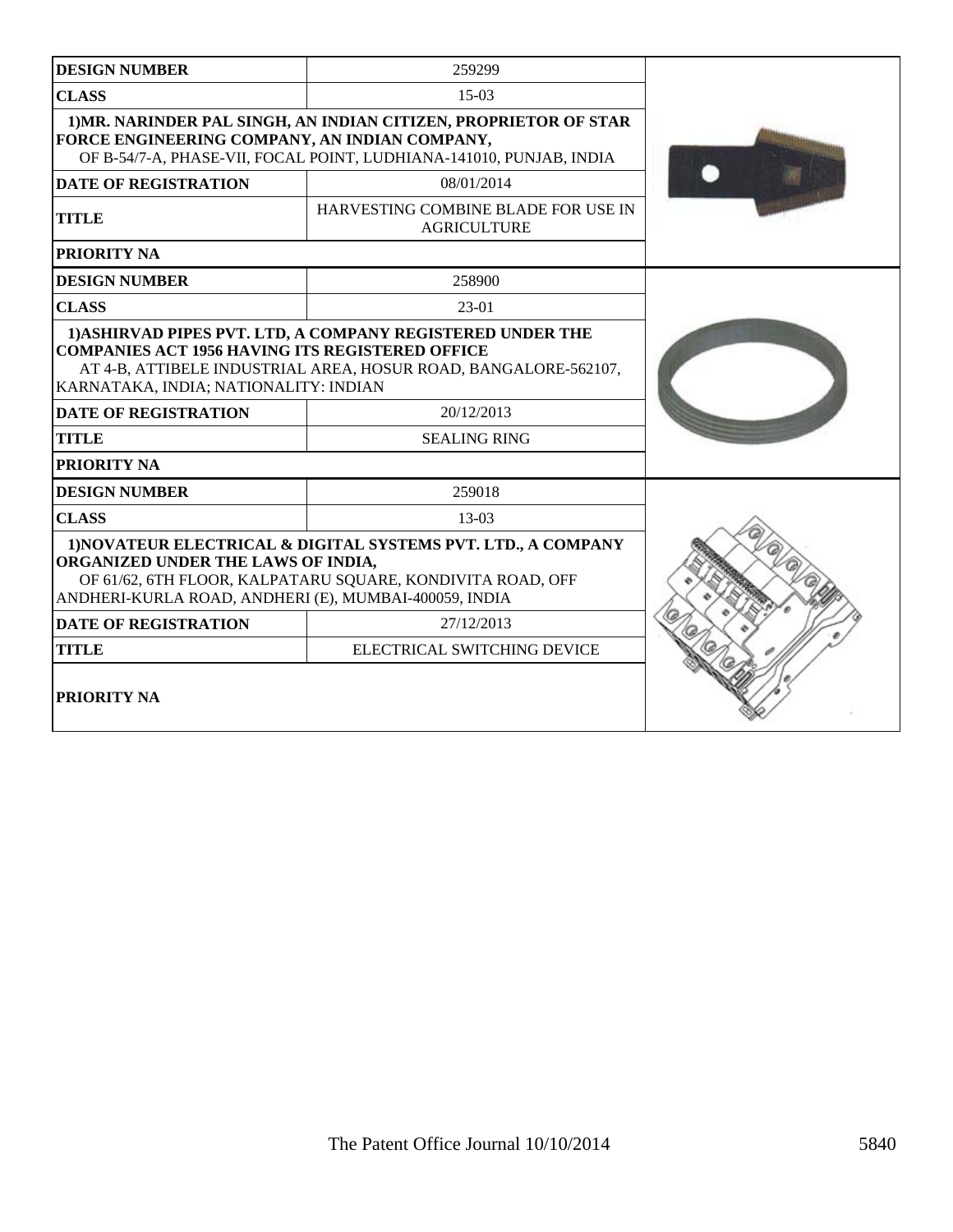| <b>DESIGN NUMBER</b>                                                                                                                                                                               |             | 259686                        |  |
|----------------------------------------------------------------------------------------------------------------------------------------------------------------------------------------------------|-------------|-------------------------------|--|
| <b>CLASS</b>                                                                                                                                                                                       |             | $12 - 11$                     |  |
| 1) ADVANCE PLASTICS,<br>STATION ROAD, DHANDARI KALAN, LUDHIANA (PB.) INDIA, AN INDIAN<br><b>NATIONAL</b>                                                                                           |             |                               |  |
| <b>DATE OF REGISTRATION</b>                                                                                                                                                                        |             | 27/01/2014                    |  |
| <b>TITLE</b>                                                                                                                                                                                       |             | PADDLE FOR CYCLES             |  |
| PRIORITY NA                                                                                                                                                                                        |             |                               |  |
| <b>DESIGN NUMBER</b>                                                                                                                                                                               |             | 256409                        |  |
| <b>CLASS</b>                                                                                                                                                                                       |             | $12 - 13$                     |  |
| 1) POLARIS INDUSTRIES INC., A CORPORATION ORGANIZED UNDER THE<br>LAWS OF THE UNITED STATES OF AMERICA,<br>OF 2100 HIGHWAY 55, MEDINA, MINNESOTA 55340-9770, THE UNITED<br><b>STATES OF AMERICA</b> |             |                               |  |
| <b>DATE OF REGISTRATION</b>                                                                                                                                                                        |             | 13/09/2013                    |  |
| <b>TITLE</b>                                                                                                                                                                                       |             | ALL TERRAIN VEHICLE           |  |
| <b>PRIORITY</b>                                                                                                                                                                                    |             |                               |  |
| PRIORITY NUMBER                                                                                                                                                                                    | <b>DATE</b> | <b>COUNTRY</b>                |  |
| 29/449,479                                                                                                                                                                                         | 15/03/2013  | U.S.A.                        |  |
| <b>DESIGN NUMBER</b>                                                                                                                                                                               |             | 259118                        |  |
| <b>CLASS</b>                                                                                                                                                                                       |             | $12 - 16$                     |  |
| 1) TOYOTA JIDOSHA KABUSHIKI KAISHA, A JAPANESE CO.,<br>OF 1, TOYOTA-CHO, TOYOTA-SHI, AICHI-KEN, 471-8571, JAPAN                                                                                    |             |                               |  |
| <b>DATE OF REGISTRATION</b>                                                                                                                                                                        |             | 30/12/2013                    |  |
| <b>TITLE</b>                                                                                                                                                                                       |             | REAR BUMPER FOR AN AUTOMOBILE |  |
| <b>PRIORITY</b>                                                                                                                                                                                    |             |                               |  |
| PRIORITY NUMBER                                                                                                                                                                                    | <b>DATE</b> | <b>COUNTRY</b>                |  |
| BR3020130032914                                                                                                                                                                                    | 04/07/2013  | <b>BRAZIL</b>                 |  |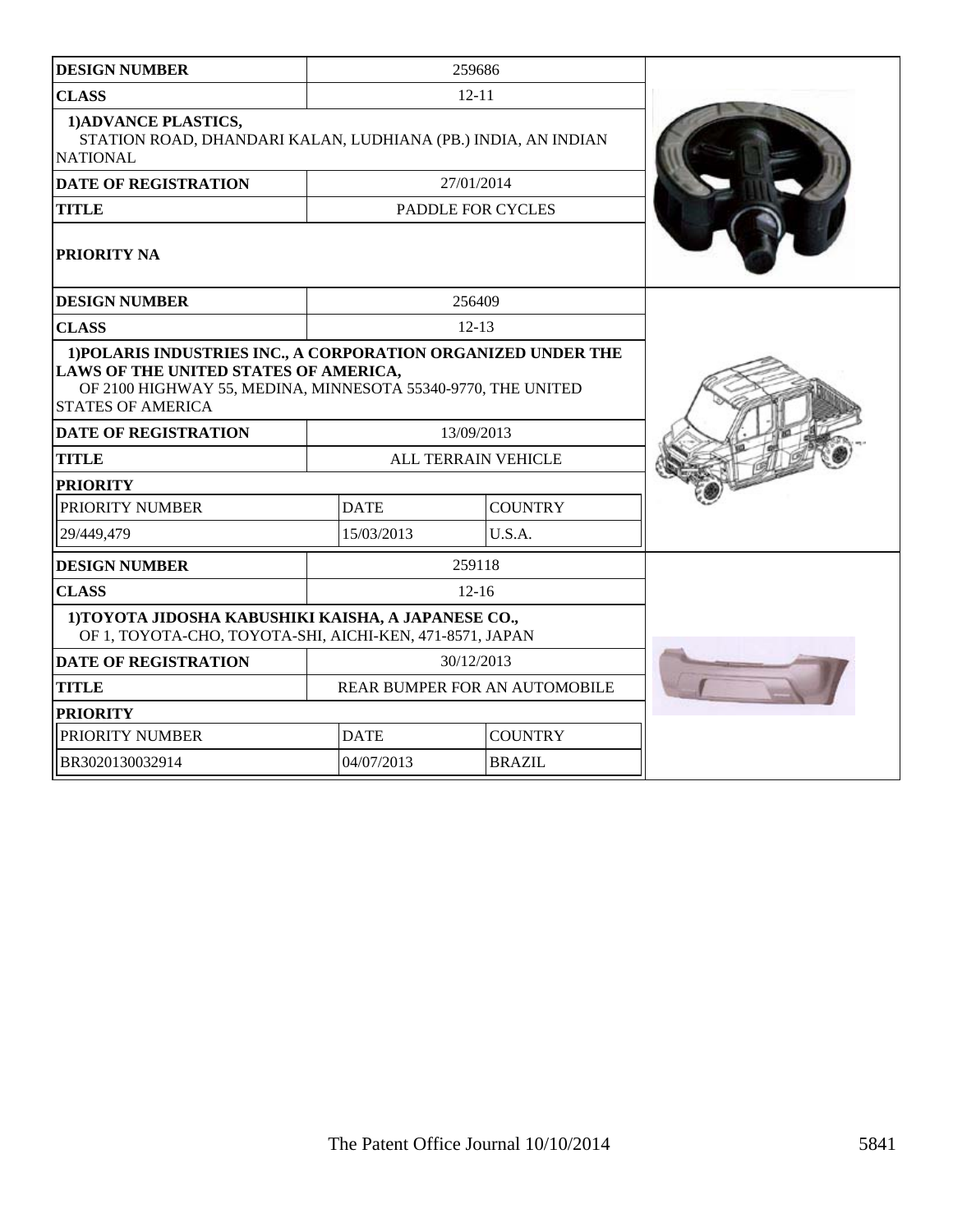| <b>DESIGN NUMBER</b>                                                                            | 257658                                                                                                                                                                                                        |  |
|-------------------------------------------------------------------------------------------------|---------------------------------------------------------------------------------------------------------------------------------------------------------------------------------------------------------------|--|
| <b>CLASS</b>                                                                                    | 08-06                                                                                                                                                                                                         |  |
| PLACE OF BUSINESS AT,<br>PATEL BOARDING MAIN ROAD, MAVDI PLOT,<br>RAJKOT. GUJARAT-INDIA         | 1) MR. TULESHBHAI DAYALJIBHAI PATEL., AN<br>INDIAN NATIONAL., HAVING ITS PRINCIPAL<br>"KRISHNA", NR. ARYA DAIRY FARM, LEUVA                                                                                   |  |
| <b>DATE OF</b><br><b>REGISTRATION</b>                                                           | 22/10/2013                                                                                                                                                                                                    |  |
| <b>TITLE</b>                                                                                    | <b>HANDLE</b>                                                                                                                                                                                                 |  |
| PRIORITY NA                                                                                     |                                                                                                                                                                                                               |  |
| <b>DESIGN NUMBER</b>                                                                            | 257757                                                                                                                                                                                                        |  |
| <b>CLASS</b>                                                                                    | $12-16$                                                                                                                                                                                                       |  |
| DELHI, INDIA AND WORKS AT                                                                       | 1) JCB INDIA LIMITED, AN INDIAN COMPANY HAVING ITS<br>REGISTERED OFFICE AT B-1/1-1, 2ND FLOOR, MOHAN CO-<br>OPERATIVE INDUSTRIAL ESTATE, MATHURA ROAD, NEW<br>23/7, MATHURA ROAD, BALLABGARH, HARYANA, INDIA. |  |
| <b>DATE OF</b><br><b>REGISTRATION</b>                                                           | 25/10/2013                                                                                                                                                                                                    |  |
| <b>TITLE</b>                                                                                    | CAB FOR SKID STEER LOADER                                                                                                                                                                                     |  |
| PRIORITY NA                                                                                     |                                                                                                                                                                                                               |  |
| <b>DESIGN NUMBER</b>                                                                            | 258608                                                                                                                                                                                                        |  |
| <b>CLASS</b>                                                                                    | $12 - 11$                                                                                                                                                                                                     |  |
| ADDRESS, SR NO 36/2, SANJEEVANI NIVAS,<br>MARUTI TRIMBAKE, HAVING ADDRESS,<br>UNDRI PUNE 411048 | 1) SWAPNIL BABURAO DHANDEKAR, HAVING<br>KONDHWA BUDRUK, PUNE 411048. RAVINRA<br>SR NO 55, SAI NIVAS SOSITY BUNGLOW NO 11A,                                                                                    |  |
| <b>DATE OF</b><br><b>REGISTRATION</b>                                                           | 06/12/2013                                                                                                                                                                                                    |  |
| <b>TITLE</b>                                                                                    | <b>ELECTRIC BICYCLE</b>                                                                                                                                                                                       |  |
| PRIORITY NA                                                                                     |                                                                                                                                                                                                               |  |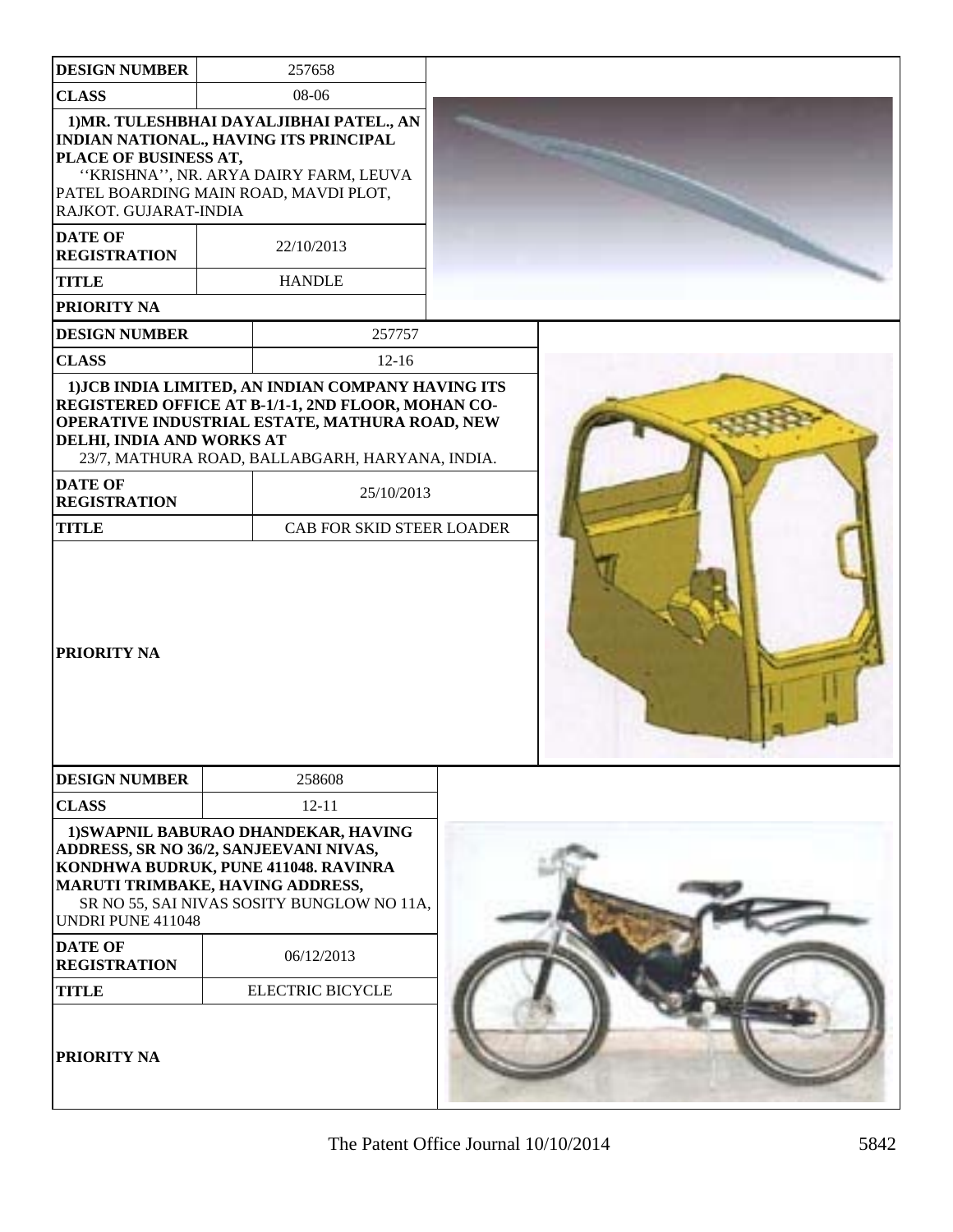| <b>DESIGN NUMBER</b>                                                                                                                                                                                            |             | 259337                |  |  |
|-----------------------------------------------------------------------------------------------------------------------------------------------------------------------------------------------------------------|-------------|-----------------------|--|--|
| <b>CLASS</b>                                                                                                                                                                                                    | $11 - 01$   |                       |  |  |
| 1)H. K JEWELS PVT. LTD. A COMPANY REGISTERED UNDER COMPANY<br><b>ACT 1956</b><br>OF 1701-A, 17TH FLOOR, THE CAPITAL BUILDING, B-WING, OPP ICICI BANK,<br>BANDRA KURLA COMPLEX, BANDRA (E), MUMBAI-400051, INDIA |             |                       |  |  |
| <b>DATE OF REGISTRATION</b>                                                                                                                                                                                     |             | 10/01/2014            |  |  |
| <b>TITLE</b>                                                                                                                                                                                                    |             | <b>PENDANT</b>        |  |  |
| PRIORITY NA                                                                                                                                                                                                     |             |                       |  |  |
| <b>DESIGN NUMBER</b>                                                                                                                                                                                            |             | 258137                |  |  |
| <b>CLASS</b>                                                                                                                                                                                                    |             | $09-02$               |  |  |
| 1) BORIS TATIEVSKI,<br>OF MARTIN-BUBER-STRAßE 12, 14163 BERLIN, GERMANY, A GERMAN<br><b>COMPANY</b>                                                                                                             |             |                       |  |  |
| DATE OF REGISTRATION                                                                                                                                                                                            |             | 13/11/2013            |  |  |
| <b>TITLE</b>                                                                                                                                                                                                    |             | <b>OIL CANISTER</b>   |  |  |
| <b>PRIORITY</b>                                                                                                                                                                                                 |             |                       |  |  |
| PRIORITY NUMBER                                                                                                                                                                                                 | <b>DATE</b> | <b>COUNTRY</b>        |  |  |
| 002336057-0001/0008                                                                                                                                                                                             | 30/10/2013  | <b>EUROPEAN UNION</b> |  |  |
| <b>DESIGN NUMBER</b>                                                                                                                                                                                            |             | 259024                |  |  |
| <b>CLASS</b>                                                                                                                                                                                                    |             | $13-03$               |  |  |
| 1) NOVATEUR ELECTRICAL & DIGITAL SYSTEMS PVT. LTD.,<br>61/62, 6TH FLOOR, KALPATARU SQUARE, KONDIVITA ROAD, OFF ANDHERI-<br>KURLA ROAD, ANDHERI (E), MUMBAI-40059, INDIA                                         |             |                       |  |  |
| <b>DATE OF REGISTRATION</b>                                                                                                                                                                                     |             |                       |  |  |
| <b>TITLE</b>                                                                                                                                                                                                    |             |                       |  |  |
| <b>PRIORITY NA</b>                                                                                                                                                                                              |             |                       |  |  |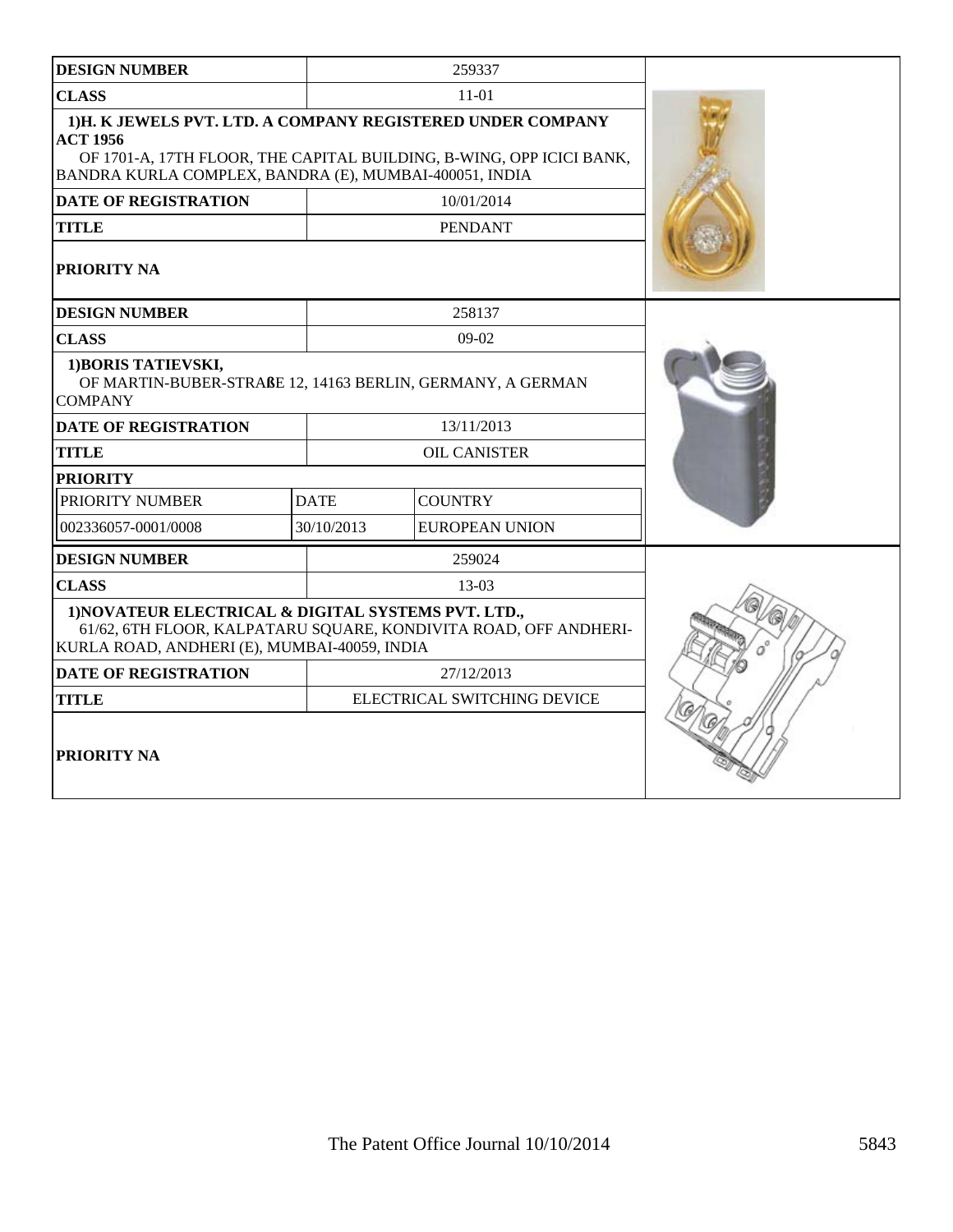| <b>DESIGN NUMBER</b>                                                                                                                                                                                             | 256252                                                                                                                                                                             |  |  |
|------------------------------------------------------------------------------------------------------------------------------------------------------------------------------------------------------------------|------------------------------------------------------------------------------------------------------------------------------------------------------------------------------------|--|--|
| <b>CLASS</b>                                                                                                                                                                                                     | $20-03$                                                                                                                                                                            |  |  |
| 1) M/S. MAHINDRA REVA ELECTRIC VEHICLES PRIVATE LIMITED, HAVING<br><b>ITS PLACE OF BUSINESS AT</b><br>NO. 122 E, BOMMASANDRA INDUSTRIAL ESTATE, OFF HOSUR ROAD,<br>BANGALORE-560099, KARNATAKA, INDIA            |                                                                                                                                                                                    |  |  |
| <b>DATE OF REGISTRATION</b>                                                                                                                                                                                      | 06/09/2013                                                                                                                                                                         |  |  |
| <b>TITLE</b>                                                                                                                                                                                                     | DISPLAY BOARD FOR ELECTRIC VEHICLE<br><b>CHARGING POINT</b>                                                                                                                        |  |  |
| PRIORITY NA                                                                                                                                                                                                      |                                                                                                                                                                                    |  |  |
| <b>DESIGN NUMBER</b>                                                                                                                                                                                             | 257654                                                                                                                                                                             |  |  |
| <b>CLASS</b>                                                                                                                                                                                                     | $08-06$                                                                                                                                                                            |  |  |
| 1) MR. TULESHBHAI DAYALJIBHAI PATEL., AN INDIAN NATIONAL.,<br>HAVING ITS PRINCIPAL PLACE OF BUSINESS AT,<br>"KRISHNA", NR. ARYA DAIRY FARM, LEUVA PATEL BOARDING MAIN<br>ROAD, MAVDI PLOT, RAJKOT. GUJARAT-INDIA |                                                                                                                                                                                    |  |  |
| <b>DATE OF REGISTRATION</b>                                                                                                                                                                                      |                                                                                                                                                                                    |  |  |
| <b>TITLE</b>                                                                                                                                                                                                     | <b>HANDLE</b>                                                                                                                                                                      |  |  |
| PRIORITY NA                                                                                                                                                                                                      |                                                                                                                                                                                    |  |  |
| <b>DESIGN NUMBER</b>                                                                                                                                                                                             | 257344                                                                                                                                                                             |  |  |
| <b>CLASS</b>                                                                                                                                                                                                     | $08-09$                                                                                                                                                                            |  |  |
|                                                                                                                                                                                                                  | 1) DORMA INDIA PRIVATE LIMITED, COMPANY INCORPORATED UNDER<br>THE COMPANIES ACT, 1956, HAVING ITS REGISTERED OFFICE AT<br>NO. 14, PATTULOS ROAD, CHENNAI-600002, TAMIL NADU, INDIA |  |  |
| <b>DATE OF REGISTRATION</b>                                                                                                                                                                                      | 09/10/2013                                                                                                                                                                         |  |  |
| <b>TITLE</b>                                                                                                                                                                                                     | STRUCTURAL METAL FITTING                                                                                                                                                           |  |  |
| <b>PRIORITY NA</b>                                                                                                                                                                                               |                                                                                                                                                                                    |  |  |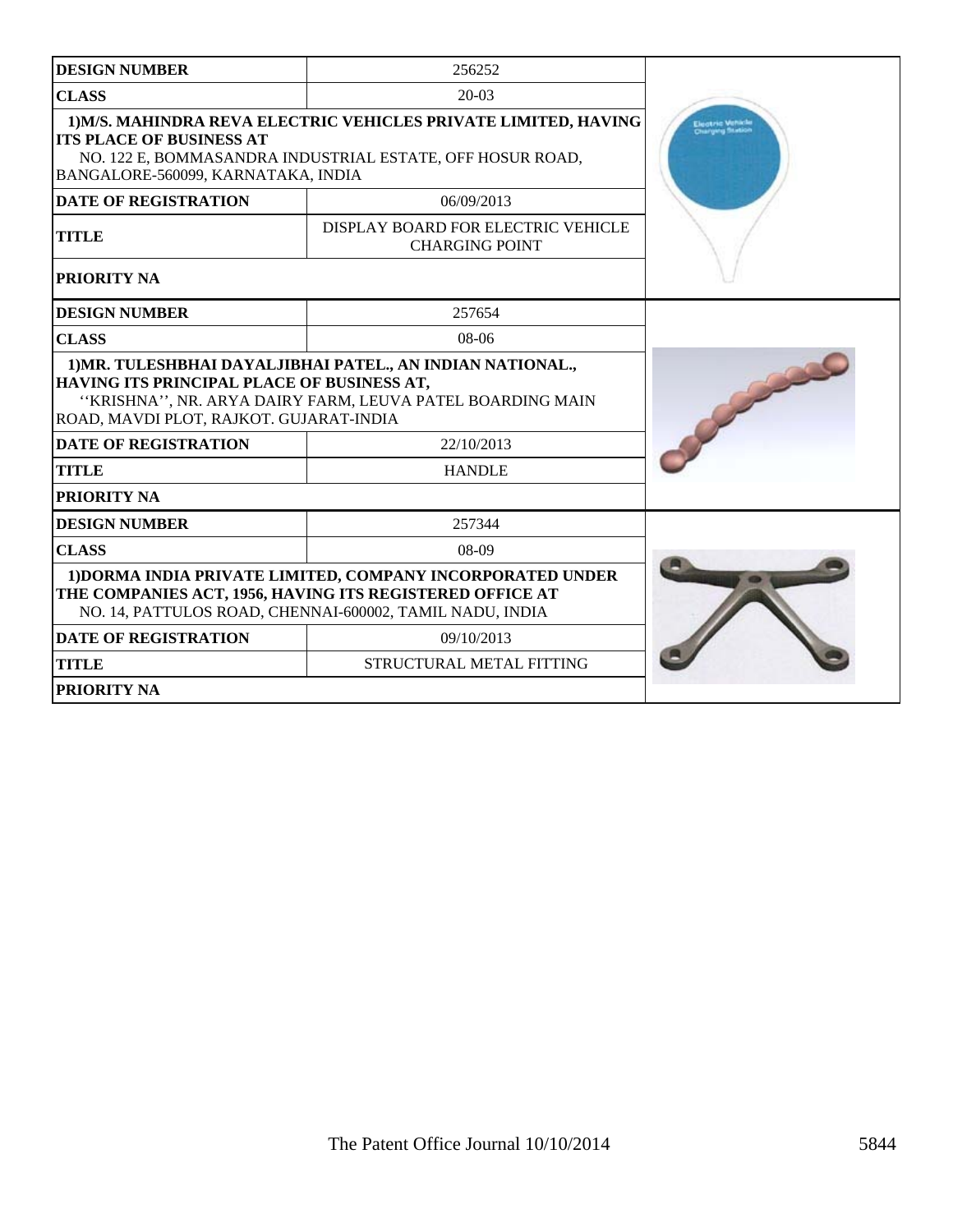| <b>DESIGN NUMBER</b>                                                                                                                                                                                                             |             |                             |  |
|----------------------------------------------------------------------------------------------------------------------------------------------------------------------------------------------------------------------------------|-------------|-----------------------------|--|
| <b>CLASS</b>                                                                                                                                                                                                                     |             | 13-99                       |  |
| 1) AZUR SPACE SOLAR POWER GMBH, OF<br>THERESIENSTRASSE 2, D-74072 HEILBRONN, GERMANY, A GERMAN<br><b>COMPANY</b>                                                                                                                 |             |                             |  |
| <b>DATE OF REGISTRATION</b>                                                                                                                                                                                                      |             | 07/12/2012                  |  |
| <b>TITLE</b>                                                                                                                                                                                                                     |             | <b>SOLAR CELL PANEL</b>     |  |
| <b>PRIORITY</b>                                                                                                                                                                                                                  |             |                             |  |
| PRIORITY NUMBER                                                                                                                                                                                                                  | <b>DATE</b> | <b>COUNTRY</b>              |  |
| 002056564-0001                                                                                                                                                                                                                   | 12/06/2012  | U.S.A.                      |  |
| <b>DESIGN NUMBER</b>                                                                                                                                                                                                             |             | 258901                      |  |
| <b>CLASS</b>                                                                                                                                                                                                                     |             | $23-01$                     |  |
| 1) ASHIRVAD PIPES PVT. LTD, A COMPANY REGISTERED UNDER THE<br><b>COMPANIES ACT 1956 HAVING ITS REGISTERED OFFICE</b><br>AT 4-B, ATTIBELE INDUSTRIAL AREA, HOSUR ROAD, BANGALORE-562107,<br>KARNATAKA, INDIA; NATIONALITY: INDIAN |             |                             |  |
| <b>DATE OF REGISTRATION</b>                                                                                                                                                                                                      |             | 20/12/2013                  |  |
| <b>TITLE</b>                                                                                                                                                                                                                     |             | <b>SEALING RING</b>         |  |
| <b>PRIORITY NA</b>                                                                                                                                                                                                               |             |                             |  |
| <b>DESIGN NUMBER</b>                                                                                                                                                                                                             |             | 259020                      |  |
| <b>CLASS</b>                                                                                                                                                                                                                     |             | 13-03                       |  |
| 1) NOVATEUR ELECTRICAL & DIGITAL SYSTEMS PVT. LTD., A COMPANY<br>ORGANIZED UNDER THE LAWS OF INDIA<br>OF 61/62, 6TH FLOOR, KALPATARU SQUARE, KONDIVITA ROAD, OFF<br>ANDHERI-KURLA ROAD, ANDHERI (E), MUMBAI-400059, INDIA        |             |                             |  |
| <b>DATE OF REGISTRATION</b>                                                                                                                                                                                                      |             | 27/12/2013                  |  |
| <b>TITLE</b>                                                                                                                                                                                                                     |             | ELECTRICAL SWITCHING DEVICE |  |
| <b>PRIORITY NA</b>                                                                                                                                                                                                               |             |                             |  |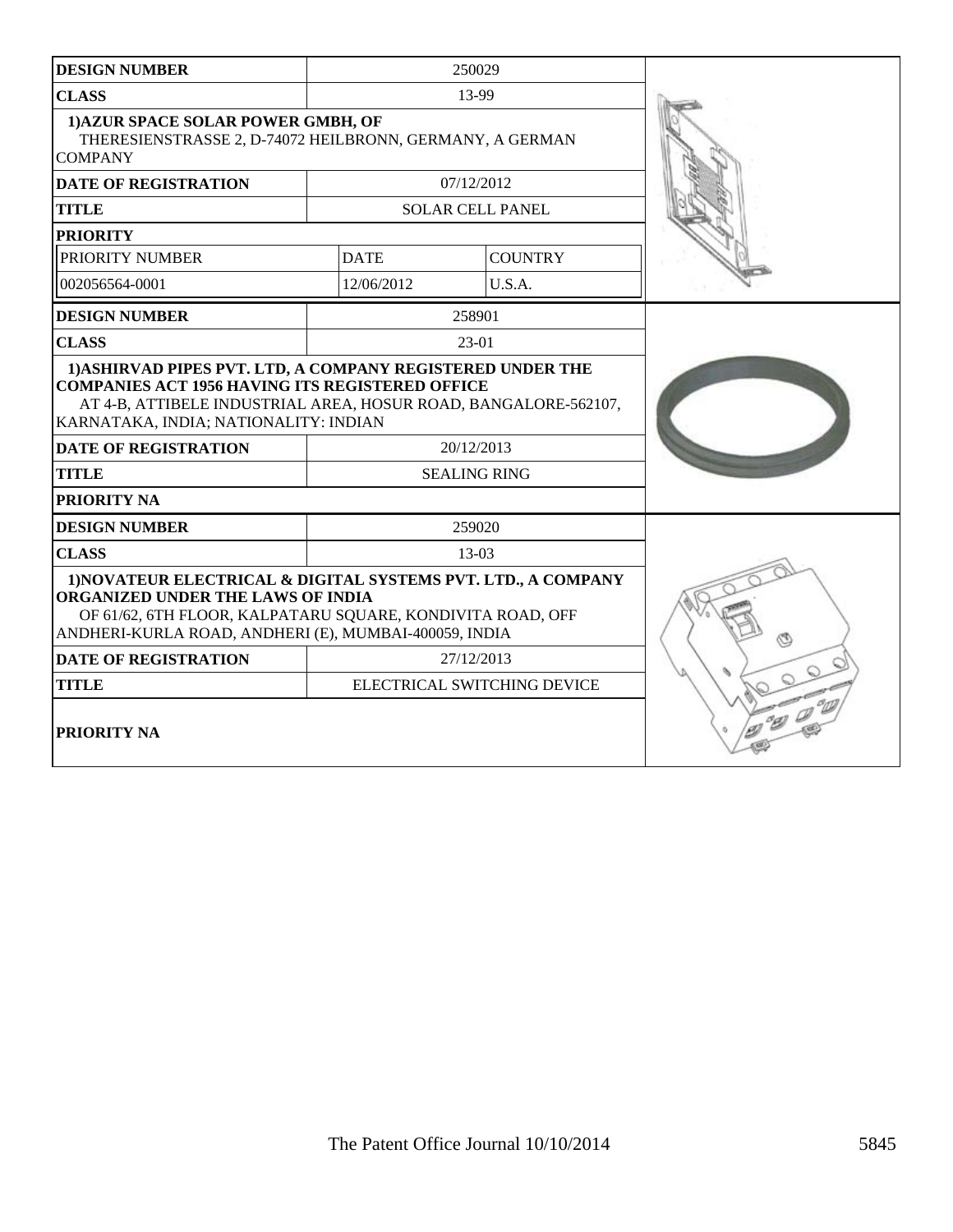| <b>DESIGN NUMBER</b>                                                                                                                                | 259956                                                                                                                  |                       |  |
|-----------------------------------------------------------------------------------------------------------------------------------------------------|-------------------------------------------------------------------------------------------------------------------------|-----------------------|--|
| <b>CLASS</b>                                                                                                                                        | $12-16$                                                                                                                 |                       |  |
| 1) TATA MOTORS LIMITED, AN INDIAN<br><b>COMPANY OF</b><br>BOMBAY HOUSE, 24 HOMI MODY STREET,<br>HUTATMA CHOWK, MUMBAI 400001,<br>MAHARASHTRA, INDIA |                                                                                                                         |                       |  |
| <b>DATE OF</b>                                                                                                                                      |                                                                                                                         |                       |  |
| <b>REGISTRATION</b>                                                                                                                                 | 31/01/2014                                                                                                              |                       |  |
| <b>TITLE</b>                                                                                                                                        | DASHBOARD TOP PAD OF A<br><b>VEHICLE</b>                                                                                |                       |  |
| PRIORITY NA                                                                                                                                         |                                                                                                                         |                       |  |
| <b>DESIGN NUMBER</b>                                                                                                                                |                                                                                                                         | 258747                |  |
| <b>CLASS</b>                                                                                                                                        |                                                                                                                         | 13-01                 |  |
| 1) BAUMÜLLER NÜRNBERG GMBH, OF                                                                                                                      | OSTENDSTRASSE 80-90, 90482 NÜRNBERG, GERMANY                                                                            |                       |  |
| <b>DATE OF REGISTRATION</b>                                                                                                                         |                                                                                                                         | 16/12/2013            |  |
| <b>TITLE</b>                                                                                                                                        |                                                                                                                         | <b>ELECTRIC MOTOR</b> |  |
| <b>PRIORITY</b>                                                                                                                                     |                                                                                                                         |                       |  |
| PRIORITY NUMBER                                                                                                                                     | <b>DATE</b>                                                                                                             | <b>COUNTRY</b>        |  |
| 2 256 537-0002                                                                                                                                      | 17/06/2013                                                                                                              | OHIM                  |  |
| <b>DESIGN NUMBER</b>                                                                                                                                |                                                                                                                         | 259658                |  |
| <b>CLASS</b>                                                                                                                                        |                                                                                                                         | $02 - 04$             |  |
| NEAR FAIZ ROAD, NEW DELHI-110005,<br>AGGARWAL, INDIAN OF THE ABOVE ADDRESS                                                                          | 1) OM BALAJI SERVICES, T-2536, 2ND FLOOR, HARDYAN SINGH ROAD,<br>(A SOLE PROPRIETORSHIP FIRM) WHOSE PROPRIETOR IS VIKAS |                       |  |
| DATE OF REGISTRATION                                                                                                                                |                                                                                                                         | 24/01/2014            |  |
| <b>TITLE</b>                                                                                                                                        |                                                                                                                         | <b>SHOE SOLE</b>      |  |
| <b>PRIORITY NA</b>                                                                                                                                  |                                                                                                                         |                       |  |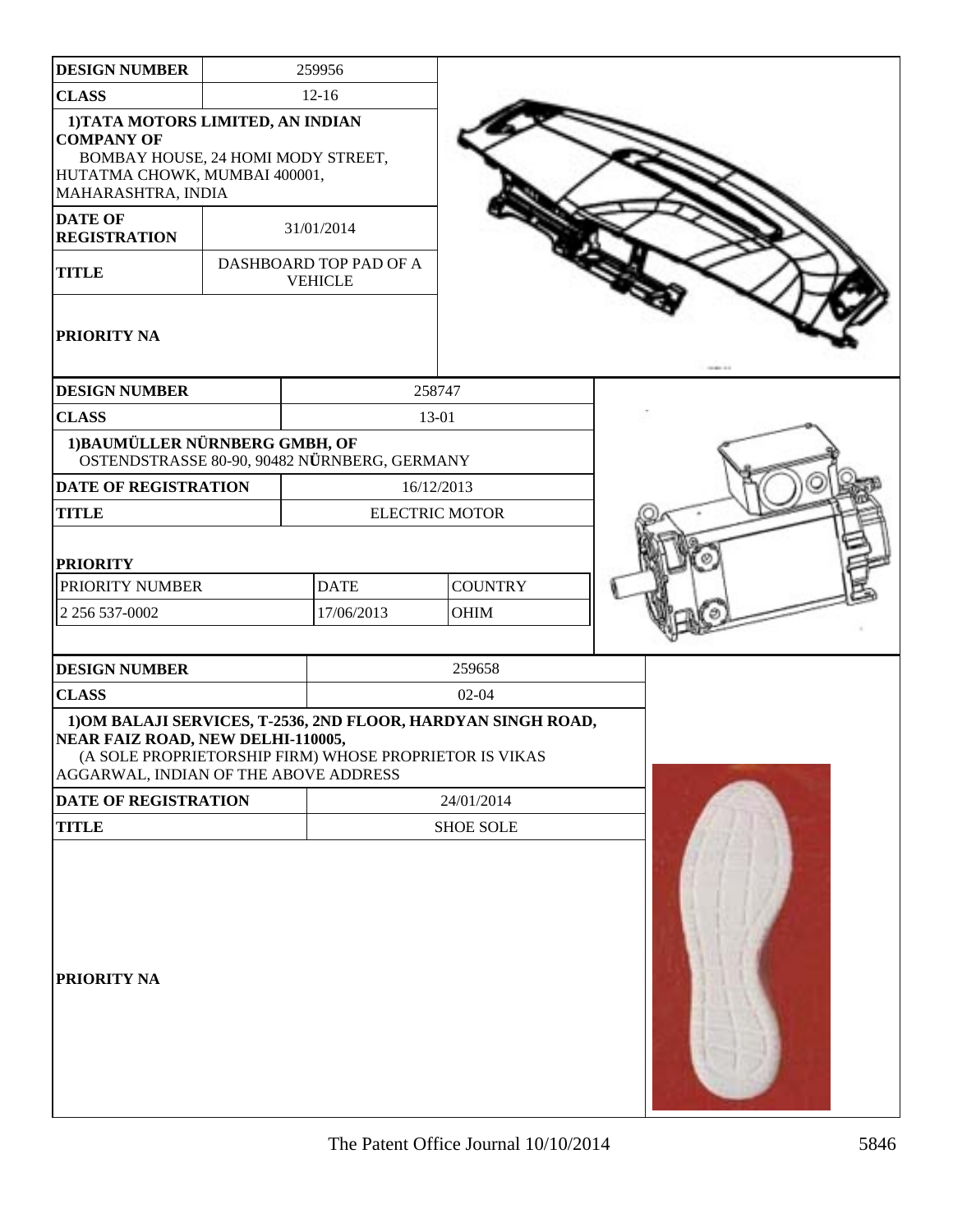| <b>DESIGN NUMBER</b>                                                                                                                                                                                                    |                                                    | 259499                                         |  |
|-------------------------------------------------------------------------------------------------------------------------------------------------------------------------------------------------------------------------|----------------------------------------------------|------------------------------------------------|--|
| <b>CLASS</b>                                                                                                                                                                                                            |                                                    | 11-02                                          |  |
| 1) AMAR SINGH YADAV, TRADING AS M/S. S. N. GLASS DECORATERS,<br><b>SITUATED AT</b><br>2/778, SUHAG NAGAR, FIROZABAD (U.P.) INDIA, OF ABOVE ADDRESS                                                                      |                                                    |                                                |  |
| <b>DATE OF REGISTRATION</b>                                                                                                                                                                                             |                                                    | 20/01/2014                                     |  |
| <b>TITLE</b>                                                                                                                                                                                                            | <b>FLOWER VASE</b>                                 |                                                |  |
| <b>PRIORITY NA</b>                                                                                                                                                                                                      |                                                    |                                                |  |
| <b>DESIGN NUMBER</b>                                                                                                                                                                                                    |                                                    | 256539                                         |  |
| <b>CLASS</b>                                                                                                                                                                                                            |                                                    | $12 - 11$                                      |  |
| 1) TVS MOTOR COMPANY LIMITED, AN INDIAN COMPANY INCORPORATED<br>UNDER THE COMPANIES ACT, 1956, HAVING ITS REGISTERED OFFICE AT<br>JAYALAKSHMI ESTATES 29 (OLD NO. 8) HADDOWS ROAD, CHENNAI 600006,<br>TAMIL NADU, INDIA |                                                    |                                                |  |
| <b>DATE OF REGISTRATION</b>                                                                                                                                                                                             |                                                    | 17/09/2013                                     |  |
| <b>TITLE</b>                                                                                                                                                                                                            |                                                    | FRONT BOTTOM PANEL COVER FOR<br><b>SCOOTER</b> |  |
| PRIORITY NA                                                                                                                                                                                                             |                                                    |                                                |  |
| <b>DESIGN NUMBER</b>                                                                                                                                                                                                    |                                                    | 257494                                         |  |
| <b>CLASS</b>                                                                                                                                                                                                            |                                                    | $13-03$                                        |  |
| 1) NORMAN R. BYRNE (A CITIZEN OF UNITED STATES OF AMERICA)<br><b>WHOSE ADDRESS IS</b><br>2736, HONEY GREEK AVE, NE ADA, MI 49301, UNITED STATES OF AMERICA                                                              |                                                    |                                                |  |
| <b>DATE OF REGISTRATION</b>                                                                                                                                                                                             |                                                    | 14/10/2013                                     |  |
| <b>TITLE</b>                                                                                                                                                                                                            | ELECTRICAL POWER UNIT FOR A WORK<br><b>SURFACE</b> |                                                |  |
| <b>PRIORITY</b>                                                                                                                                                                                                         |                                                    |                                                |  |
| PRIORITY NUMBER                                                                                                                                                                                                         | <b>DATE</b>                                        | <b>COUNTRY</b>                                 |  |
| 29/452,254                                                                                                                                                                                                              | 15/04/2013                                         | U.S.A.                                         |  |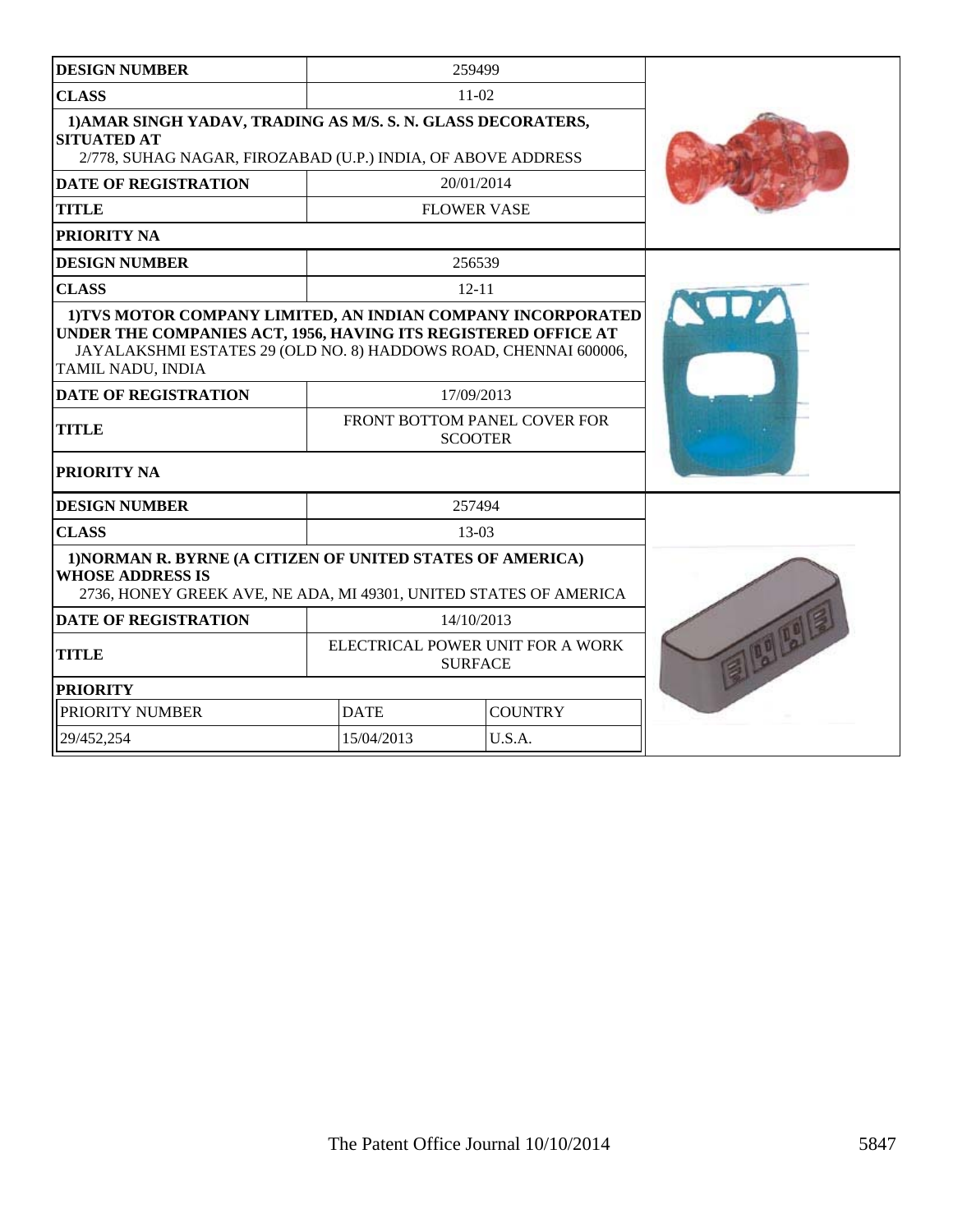| <b>DESIGN NUMBER</b>                                                                                                                                                    |             | 259025                                             |  |
|-------------------------------------------------------------------------------------------------------------------------------------------------------------------------|-------------|----------------------------------------------------|--|
| <b>CLASS</b>                                                                                                                                                            |             | $13-03$                                            |  |
| 1) NOVATEUR ELECTRICAL & DIGITAL SYSTEMS PVT. LTD.,<br>61/62, 6TH FLOOR, KALPATARU SQUARE, KONDIVITA ROAD, OFF ANDHERI-<br>KURLA ROAD, ANDHERI (E), MUMBAI-40059, INDIA |             |                                                    |  |
| <b>DATE OF REGISTRATION</b>                                                                                                                                             |             | 27/12/2013                                         |  |
| <b>TITLE</b>                                                                                                                                                            |             | ELECTRICAL SWITCHING DEVICE                        |  |
| PRIORITY NA                                                                                                                                                             |             |                                                    |  |
| <b>DESIGN NUMBER</b>                                                                                                                                                    |             | 259115                                             |  |
| <b>CLASS</b>                                                                                                                                                            |             | $26-06$                                            |  |
| 1) TOYOTA JIDOSHA KABUSHIKI KAISHA, A JAPANESE CO.,<br>OF 1, TOYOTA-CHO, TOYOTA-SHI, AICHI-KEN, 471-8571, JAPAN                                                         |             |                                                    |  |
| <b>DATE OF REGISTRATION</b>                                                                                                                                             |             | 30/12/2013                                         |  |
| <b>TITLE</b>                                                                                                                                                            |             | FRONT COMBINATION LAMP FOR AN<br><b>AUTOMOBILE</b> |  |
| <b>PRIORITY</b>                                                                                                                                                         |             |                                                    |  |
| PRIORITY NUMBER                                                                                                                                                         | <b>DATE</b> | <b>COUNTRY</b>                                     |  |
| BR3020130032868                                                                                                                                                         | 04/07/2013  | <b>BRAZIL</b>                                      |  |
| <b>DESIGN NUMBER</b>                                                                                                                                                    |             | 258881                                             |  |
| <b>CLASS</b>                                                                                                                                                            |             | $07-06$                                            |  |
| 1) ELECTROLUX PROFESSIONAL S.P.A.;<br>A ITALIAN COMPANY OF VIALE TREVISO 15, I-33170 PORDENONE, ITALIA                                                                  |             |                                                    |  |
| <b>DATE OF REGISTRATION</b>                                                                                                                                             |             | 19/12/2013                                         |  |
| <b>TITLE</b>                                                                                                                                                            |             | <b>BROCHETTE HOLDERS</b>                           |  |
| <b>PRIORITY</b>                                                                                                                                                         |             |                                                    |  |
| PRIORITY NUMBER                                                                                                                                                         | <b>DATE</b> | <b>COUNTRY</b>                                     |  |
| 002258657                                                                                                                                                               | 19/06/2013  | <b>OHIM</b>                                        |  |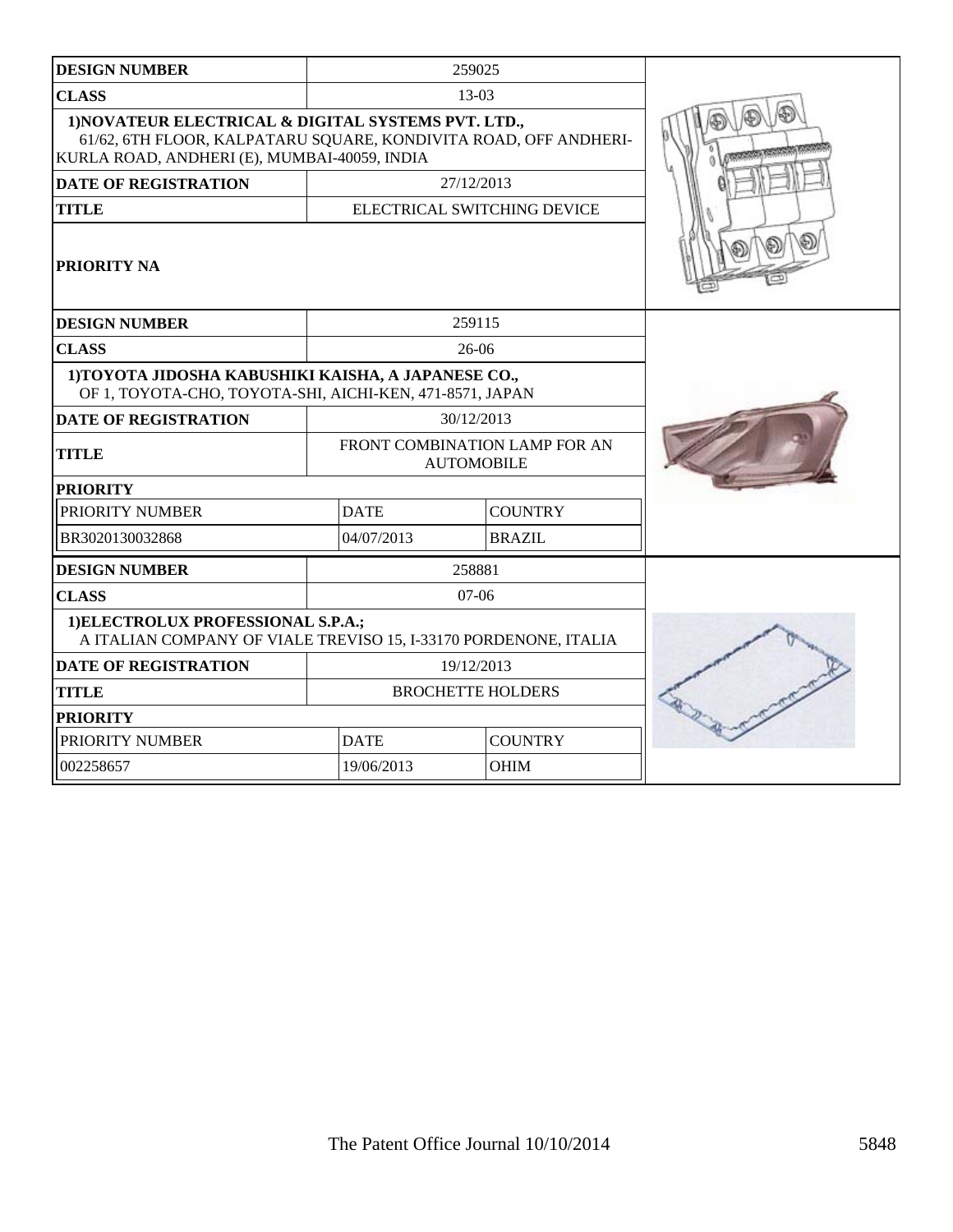| <b>DESIGN NUMBER</b>                                                                                                                                                                                      |             | 256254                        |  |
|-----------------------------------------------------------------------------------------------------------------------------------------------------------------------------------------------------------|-------------|-------------------------------|--|
| <b>CLASS</b>                                                                                                                                                                                              |             | $09-09$                       |  |
| 1) MUKUL GOYAL OF DESIGNWISE INDIA PVT. LTD., AN INDIAN<br>NATIONAL, REGISTERED OFFICE-<br>C-34, NEETI BAGH, NEW DELHI-110049, INDIA                                                                      |             |                               |  |
| DATE OF REGISTRATION                                                                                                                                                                                      |             | 06/09/2013                    |  |
| <b>TITLE</b>                                                                                                                                                                                              |             | <b>DUSTBIN</b>                |  |
| PRIORITY NA                                                                                                                                                                                               |             |                               |  |
| <b>DESIGN NUMBER</b>                                                                                                                                                                                      |             | 259410                        |  |
| <b>CLASS</b>                                                                                                                                                                                              |             | 24-02                         |  |
| 1) HENKE-SASS, WOLF GMBH,<br>OF KELTENSTRASSE 1, 78532 TUTTLINGEN, GERMANY, A GERMAN<br><b>COMPANY</b>                                                                                                    |             |                               |  |
| <b>DATE OF REGISTRATION</b>                                                                                                                                                                               |             | 15/01/2014                    |  |
| <b>TITLE</b>                                                                                                                                                                                              |             | VETERINARY INJECTOR WITH HOOK |  |
| <b>PRIORITY</b>                                                                                                                                                                                           |             |                               |  |
| PRIORITY NUMBER                                                                                                                                                                                           | <b>DATE</b> | <b>COUNTRY</b>                |  |
| 002276147-0001/0003                                                                                                                                                                                       | 17/07/2013  | <b>OHIM</b>                   |  |
| <b>DESIGN NUMBER</b>                                                                                                                                                                                      |             | 258120                        |  |
| <b>CLASS</b>                                                                                                                                                                                              |             | 26-06                         |  |
| 1) LUMAX INDUSTRIES LIMITED, A COMPANY INCORPORATED UNDER<br>THE LAWS OF THE REPUBLIC OF INDIA, HAVING ITS REGISTERED OFFICE<br>AT<br>B-85-86, MAYAPURI INDUSTRIAL AREA, PHASE-I, NEW DELHI-110064, INDIA |             |                               |  |
| <b>DATE OF REGISTRATION</b>                                                                                                                                                                               |             | 13/11/2013                    |  |
| <b>TITLE</b>                                                                                                                                                                                              |             | FOG LAMP FOR VEHICLES         |  |
| PRIORITY NA                                                                                                                                                                                               |             |                               |  |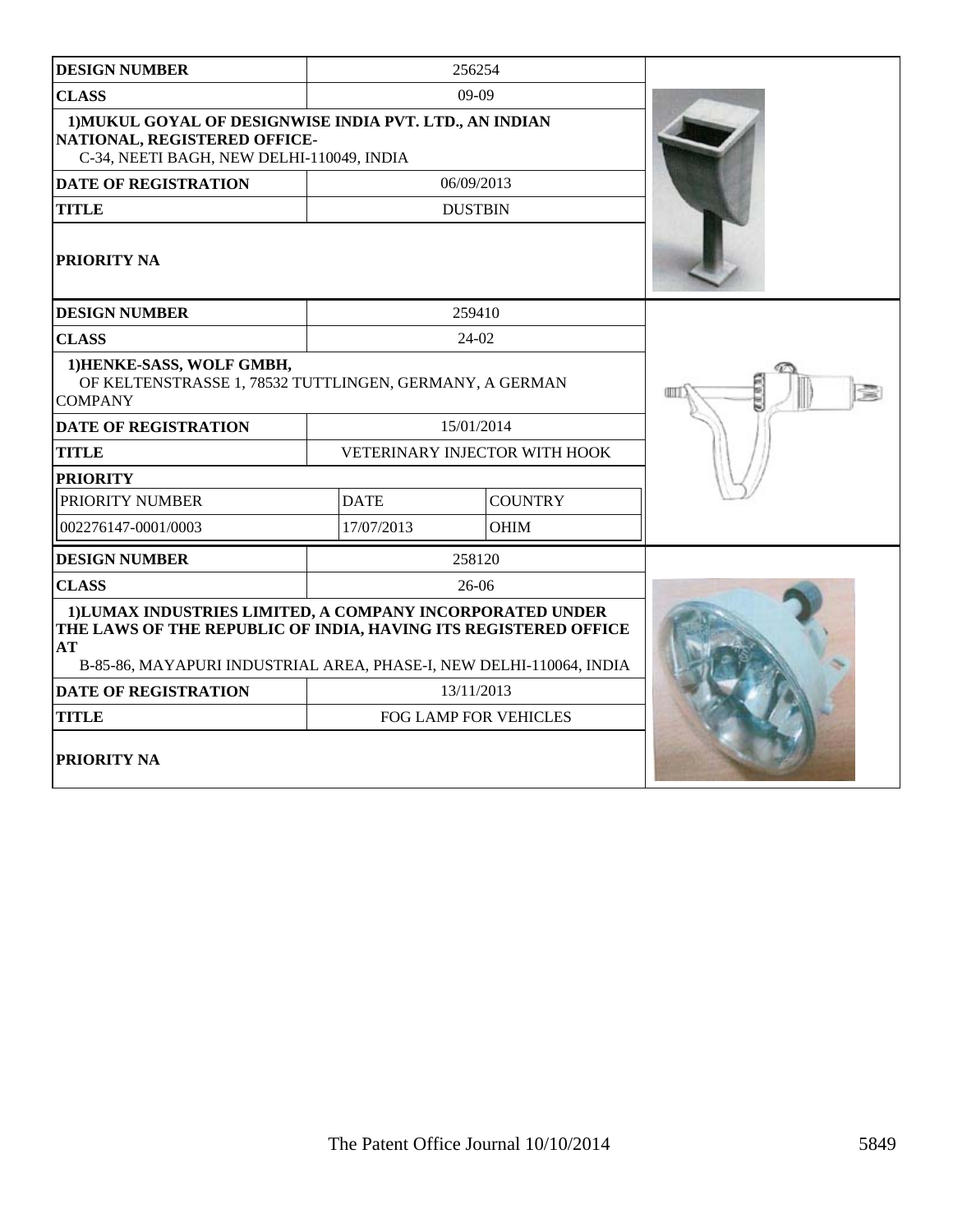| <b>DESIGN NUMBER</b>                                                                                                                                                                                                                                                                                                                                                                                                                                    |                                   | 250030                     |  |  |
|---------------------------------------------------------------------------------------------------------------------------------------------------------------------------------------------------------------------------------------------------------------------------------------------------------------------------------------------------------------------------------------------------------------------------------------------------------|-----------------------------------|----------------------------|--|--|
| <b>CLASS</b>                                                                                                                                                                                                                                                                                                                                                                                                                                            |                                   | 13-99                      |  |  |
| 1) AZUR SPACE SOLAR POWER GMBH, OF<br>THERESIENSTRASSE 2, D-74072 HEILBRONN, GERMANY, A GERMAN<br><b>COMPANY</b>                                                                                                                                                                                                                                                                                                                                        |                                   |                            |  |  |
| <b>DATE OF REGISTRATION</b>                                                                                                                                                                                                                                                                                                                                                                                                                             |                                   | 07/12/2012                 |  |  |
| <b>TITLE</b>                                                                                                                                                                                                                                                                                                                                                                                                                                            |                                   | <b>SOLAR CELL PANEL</b>    |  |  |
| <b>PRIORITY</b><br>PRIORITY NUMBER<br>29/424,225                                                                                                                                                                                                                                                                                                                                                                                                        | <b>DATE</b><br>12/06/2012         | <b>COUNTRY</b><br>OHIM     |  |  |
| <b>DESIGN NUMBER</b>                                                                                                                                                                                                                                                                                                                                                                                                                                    | 258899                            |                            |  |  |
| <b>CLASS</b>                                                                                                                                                                                                                                                                                                                                                                                                                                            | 23-01                             |                            |  |  |
| AT 4-B, ATTIBELE INDUSTRIAL AREA, HOSUR ROAD,<br>BANGALORE-562107, KARNATAKA, INDIA; NATIONALITY:<br><b>INDIAN</b><br><b>DATE OF</b><br><b>REGISTRATION</b><br><b>TITLE</b><br><b>PRIORITY NA</b>                                                                                                                                                                                                                                                       | 20/12/2013<br><b>SEALING RING</b> |                            |  |  |
| <b>DESIGN NUMBER</b>                                                                                                                                                                                                                                                                                                                                                                                                                                    |                                   | 258962                     |  |  |
| <b>CLASS</b>                                                                                                                                                                                                                                                                                                                                                                                                                                            |                                   | 08-06                      |  |  |
| 1) SARASWATI INDUSTRIES., (A PARTNERSHIP FIRM REGISTERED<br>UNDER INDIAN PARTNERSHIP ACT, 1932), AT 203/A, RAJ UMANG 1,<br>CHS SHIV VALLABH ROAD, ASHOK VAN, NEAR MARUTI NAGAR,<br>DAHISAR (EAST), MUMBAI-400068.<br>MAHARASHTRA, INDIA. WHOSE PARTNERS ARE (1) ARUNA BIPIN<br>RATHOD. (INDIAN NATIONAL), & (2) KRUPA HIMANSHU RATHOD.<br>(INDIAN NATIONAL), ALL ARE HAVING ABOVE ADDRESS<br><b>DATE OF REGISTRATION</b><br><b>TITLE</b><br>PRIORITY NA |                                   | 24/12/2013<br><b>HINGE</b> |  |  |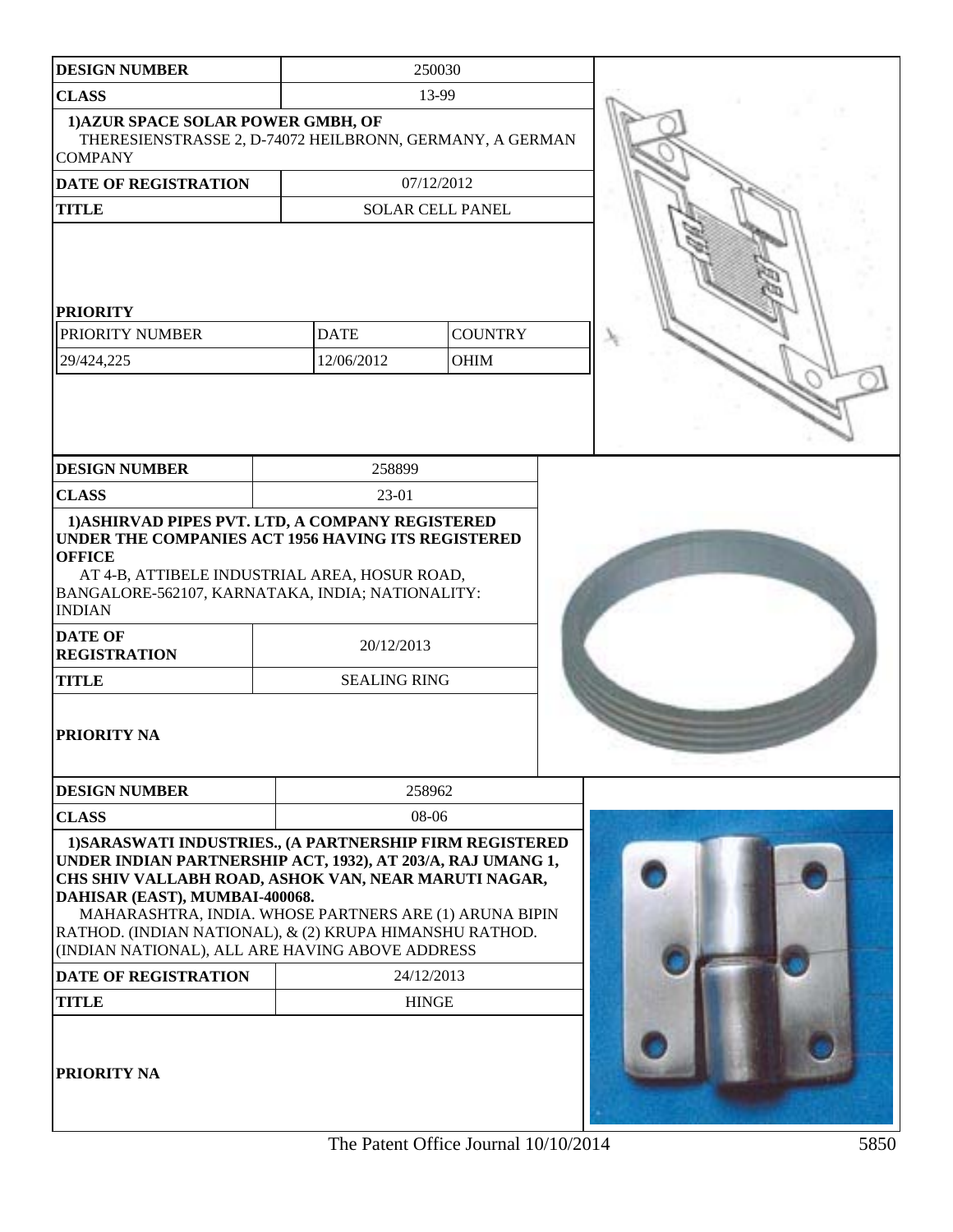| <b>DESIGN NUMBER</b>                                                                                                                                                                                                       |             | 259017                      |  |
|----------------------------------------------------------------------------------------------------------------------------------------------------------------------------------------------------------------------------|-------------|-----------------------------|--|
| <b>CLASS</b>                                                                                                                                                                                                               |             | 13-03                       |  |
| 1) NOVATEUR ELECTRICAL & DIGITAL SYSTEMS PVT. LTD., A COMPANY<br>ORGANIZED UNDER THE LAWS OF INDIA,<br>OF 61/62, 6TH FLOOR, KALPATARU SQUARE, KONDIVITA ROAD, OFF<br>ANDHERI-KURLA ROAD, ANDHERI (E), MUMBAI-400059, INDIA |             |                             |  |
| <b>DATE OF REGISTRATION</b>                                                                                                                                                                                                |             | 27/12/2013                  |  |
| <b>TITLE</b>                                                                                                                                                                                                               |             | ELECTRICAL SWITCHING DEVICE |  |
| <b>PRIORITY NA</b>                                                                                                                                                                                                         |             |                             |  |
| <b>DESIGN NUMBER</b>                                                                                                                                                                                                       |             | 258857                      |  |
| <b>CLASS</b>                                                                                                                                                                                                               |             | 08-07                       |  |
| 1) INDUSTRILÅS I N NÄSSJÖ AKTIEBOLAG, A SWEDISH COMPANY OF<br>BOX 214, SVEDJEGATAN 1, 571 23 NÄSSJÖ, SWEDEN                                                                                                                |             |                             |  |
| <b>DATE OF REGISTRATION</b>                                                                                                                                                                                                |             | 19/12/2013                  |  |
| <b>TITLE</b>                                                                                                                                                                                                               |             | <b>LOCKING DEVICE</b>       |  |
| <b>PRIORITY</b>                                                                                                                                                                                                            |             |                             |  |
| PRIORITY NUMBER                                                                                                                                                                                                            | <b>DATE</b> | <b>COUNTRY</b>              |  |
| 002273094                                                                                                                                                                                                                  | 12/07/2013  | OHIM                        |  |
| <b>DESIGN NUMBER</b>                                                                                                                                                                                                       |             | 254666                      |  |
| <b>CLASS</b>                                                                                                                                                                                                               |             | 16-06                       |  |
| 1) JENOPTIK OPTICAL SYSTEMS GMBH, OF THE ADDRESS<br>GÖSCHWITZER STRASSE 25, 07745 JENA, GERMANY                                                                                                                            |             |                             |  |
| <b>DATE OF REGISTRATION</b>                                                                                                                                                                                                |             | 21/06/2013                  |  |
| <b>TITLE</b>                                                                                                                                                                                                               |             | <b>OPTICAL LENS</b>         |  |
| <b>PRIORITY</b>                                                                                                                                                                                                            |             |                             |  |
| PRIORITY NUMBER                                                                                                                                                                                                            | <b>DATE</b> | <b>COUNTRY</b>              |  |
| DE 40 2012 005 765.7                                                                                                                                                                                                       | 21/12/2012  | <b>GERMANY</b>              |  |
|                                                                                                                                                                                                                            |             |                             |  |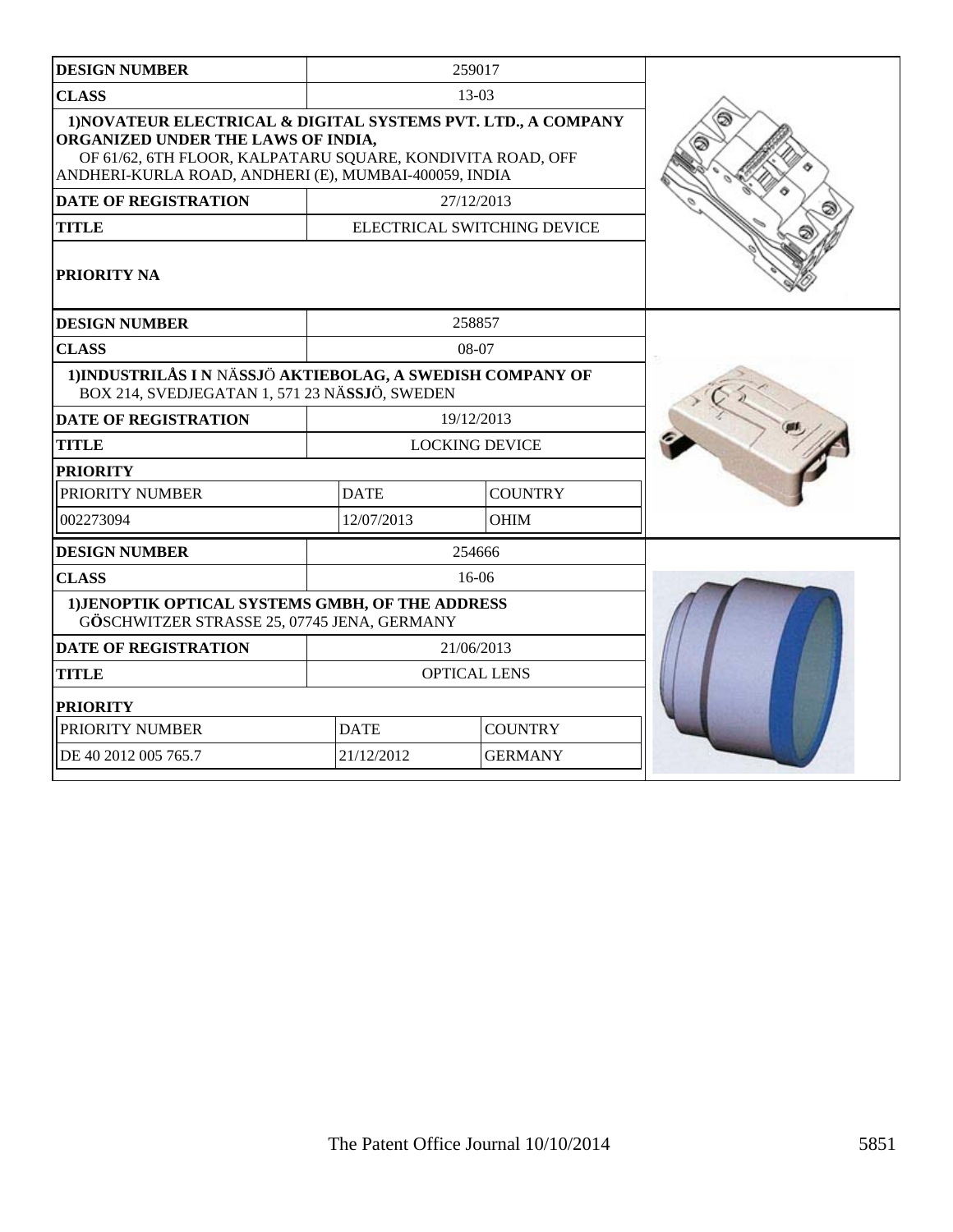| <b>DESIGN NUMBER</b>                                                                                                                                                                                                                                                                                                                                                            | 259168                                                         |  |  |  |
|---------------------------------------------------------------------------------------------------------------------------------------------------------------------------------------------------------------------------------------------------------------------------------------------------------------------------------------------------------------------------------|----------------------------------------------------------------|--|--|--|
| <b>CLASS</b>                                                                                                                                                                                                                                                                                                                                                                    | $26-02$                                                        |  |  |  |
| 1) JALARAM INDUSTRIES, HAVING THE PRINCIPAL OFFICE AT 241,<br><b>BOMBAY TALKIES COMPOUND, SHREE RAM MARG, MALAD (W), MUMBAI-</b><br>400064 MAHARASHTRA, INDIA A PROPRIETARY CONCERN HAVING THE<br>PROPRIETOR - ASHOK RAMANLAL PANCHAL<br>RESIDING AT D/11, SHALIMAR APT, NEXT TO H.D.F.C. BANK, MARVE ROAD,<br>MALAD (W), MUMBAI-400064, MAHARASHTRA, INDIA, AN INDIAN NATIONAL |                                                                |  |  |  |
| <b>DATE OF REGISTRATION</b>                                                                                                                                                                                                                                                                                                                                                     | 31/12/2013                                                     |  |  |  |
| <b>TITLE</b>                                                                                                                                                                                                                                                                                                                                                                    | <b>OIL LAMP</b>                                                |  |  |  |
| PRIORITY NA                                                                                                                                                                                                                                                                                                                                                                     |                                                                |  |  |  |
| <b>DESIGN NUMBER</b>                                                                                                                                                                                                                                                                                                                                                            | 259266                                                         |  |  |  |
| <b>CLASS</b>                                                                                                                                                                                                                                                                                                                                                                    | 06-08                                                          |  |  |  |
| 1) KUSHAL KARYASHALA PRIVATE LIMITED (A COMPANY<br>INCORPORATED UNDER THE INDIAN COMPANIES ACT 1956),<br>1, RAJ NAGAR ENCLAVE, PITAM PURA, DELHI-110034 (INDIA)                                                                                                                                                                                                                 |                                                                |  |  |  |
| <b>DATE OF REGISTRATION</b>                                                                                                                                                                                                                                                                                                                                                     | 07/01/2014                                                     |  |  |  |
| <b>TITLE</b>                                                                                                                                                                                                                                                                                                                                                                    | <b>CLOTHE HANGER</b>                                           |  |  |  |
| PRIORITY NA                                                                                                                                                                                                                                                                                                                                                                     |                                                                |  |  |  |
| <b>DESIGN NUMBER</b>                                                                                                                                                                                                                                                                                                                                                            | 254530                                                         |  |  |  |
| <b>CLASS</b>                                                                                                                                                                                                                                                                                                                                                                    | $09-01$                                                        |  |  |  |
| 1) DABUR INDIA LIMITED<br>(U.P.) INDIA, AN INDIAN COMPANY                                                                                                                                                                                                                                                                                                                       | CORPORATE OFFICE KAUSHAMBI, SAHIBABAD-201010, DISTT. GHAZIABAD |  |  |  |
| <b>DATE OF REGISTRATION</b>                                                                                                                                                                                                                                                                                                                                                     | 17/06/2013                                                     |  |  |  |
| <b>TITLE</b>                                                                                                                                                                                                                                                                                                                                                                    | <b>BOTTLE</b>                                                  |  |  |  |
| PRIORITY NA                                                                                                                                                                                                                                                                                                                                                                     |                                                                |  |  |  |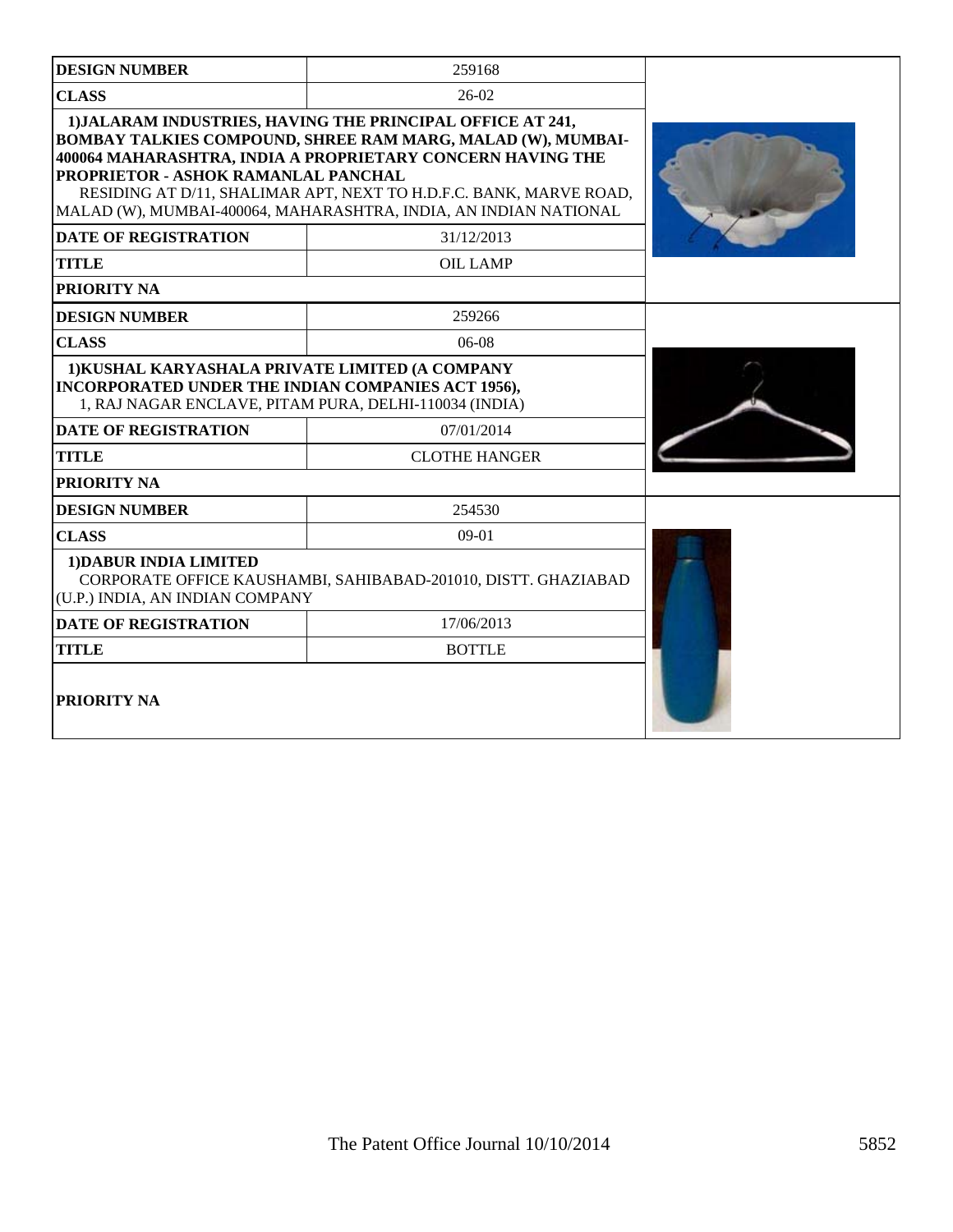| <b>DESIGN NUMBER</b>                                                                                                                                                                                                                     |             | 259485                                                         |  |
|------------------------------------------------------------------------------------------------------------------------------------------------------------------------------------------------------------------------------------------|-------------|----------------------------------------------------------------|--|
| <b>CLASS</b>                                                                                                                                                                                                                             |             | $02 - 07$                                                      |  |
| 1) GENMORE ZIPPER CORPORATION; A COMPANY INCORPORATED AND<br><b>EXISTING IN REPUBLIC OF CHINA; OF THE ADDRESS</b><br>NO. 273, SUN-JIN ST., SHULIN DIST., NEW TAIPEI CITY 238, TAIWAN,<br><b>REPUBLIC OF CHINA</b>                        |             |                                                                |  |
| <b>DATE OF REGISTRATION</b>                                                                                                                                                                                                              |             | 20/01/2014                                                     |  |
| <b>TITLE</b>                                                                                                                                                                                                                             |             | <b>ZIPPER SLIDER</b>                                           |  |
| <b>PRIORITY NA</b>                                                                                                                                                                                                                       |             |                                                                |  |
| <b>DESIGN NUMBER</b>                                                                                                                                                                                                                     |             | 259556                                                         |  |
| <b>CLASS</b>                                                                                                                                                                                                                             |             | 24-99                                                          |  |
| 1)C. R. BARD, INC., A CORPORATION ORGANIZED AND EXISTING UNDER<br>THE LAWS OF THE STATE OF NEW JERSEY,<br>OF 730 CENTRAL AVENUE, MURRAY HILL, NEW JERSEY 07974, U.S.A.                                                                   |             |                                                                |  |
| <b>DATE OF REGISTRATION</b>                                                                                                                                                                                                              |             | 22/01/2014                                                     |  |
| <b>TITLE</b>                                                                                                                                                                                                                             |             | TISSUE MARKER FOR INTRACORPOREAL<br><b>SITE IDENTIFICATION</b> |  |
| <b>PRIORITY</b>                                                                                                                                                                                                                          |             |                                                                |  |
| PRIORITY NUMBER                                                                                                                                                                                                                          | <b>DATE</b> | <b>COUNTRY</b>                                                 |  |
| 29/467,892                                                                                                                                                                                                                               | 24/09/2013  | U.S.A.                                                         |  |
| <b>DESIGN NUMBER</b>                                                                                                                                                                                                                     |             | 260267                                                         |  |
| <b>CLASS</b>                                                                                                                                                                                                                             |             | $21-01$                                                        |  |
| 1) LUNA MANUFACTURING COMPANY, 6966, AHATA KIDARA, PAHARI<br>DHIRAJ, DELHI-110006 (INDIA), (AN INDIAN PARTNERSHIP FIRM),<br>WHOSE PARTNERS ARE RAJ KUMAR JAIN & KANWAR BHAN JAIN, BOTH<br>INDIAN NATIONALS AND AT THE SAME ABOVE ADDRESS |             |                                                                |  |
| <b>DATE OF REGISTRATION</b>                                                                                                                                                                                                              |             | 11/02/2014                                                     |  |
| <b>TITLE</b>                                                                                                                                                                                                                             |             | <b>TOY</b>                                                     |  |
| <b>PRIORITY NA</b>                                                                                                                                                                                                                       |             |                                                                |  |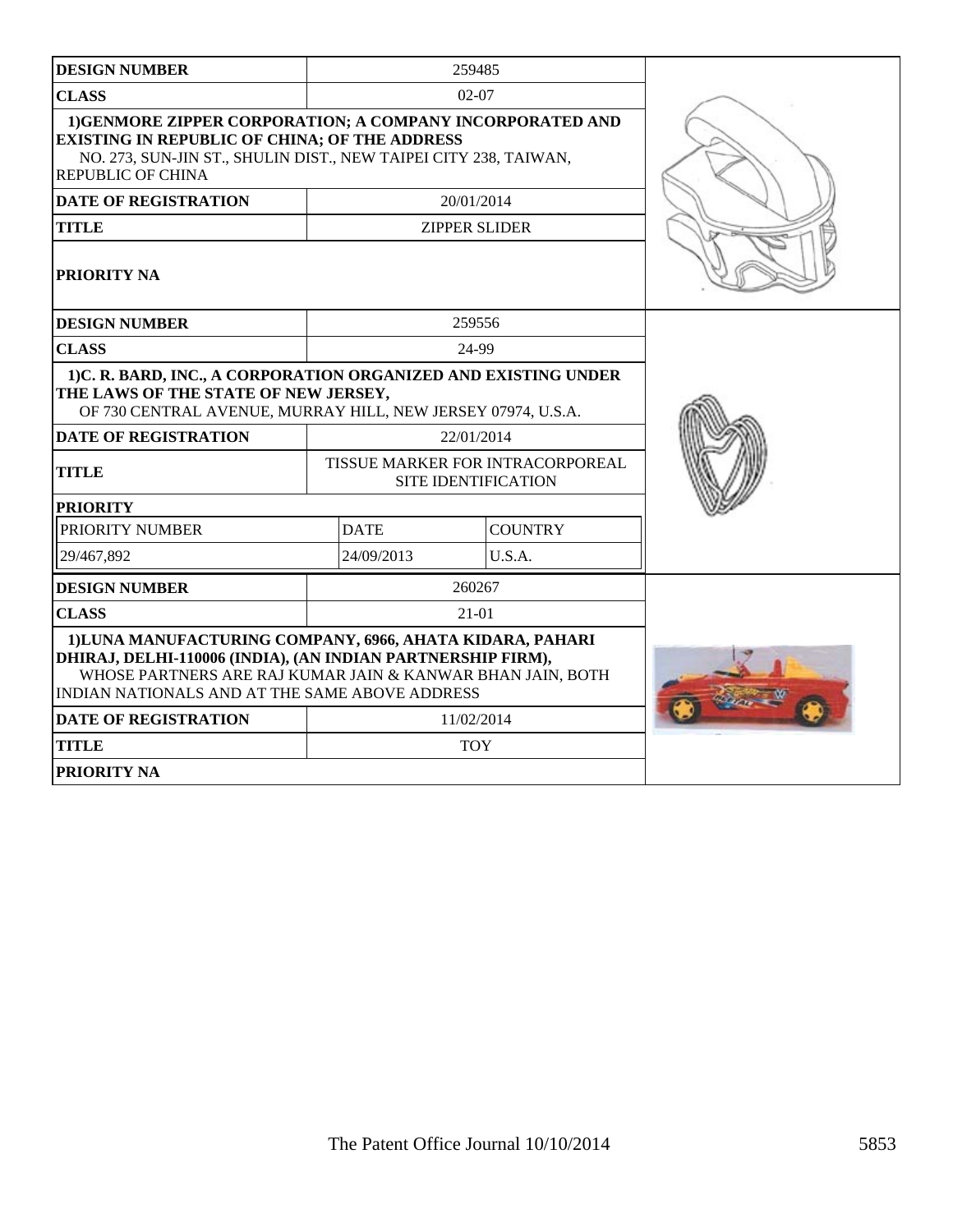| <b>DESIGN NUMBER</b>                                                                                                                                                                                            |                           | 259339                 |  |
|-----------------------------------------------------------------------------------------------------------------------------------------------------------------------------------------------------------------|---------------------------|------------------------|--|
| <b>CLASS</b>                                                                                                                                                                                                    |                           | $11 - 01$              |  |
| 1)H. K JEWELS PVT. LTD. A COMPANY REGISTERED UNDER COMPANY<br><b>ACT 1956</b><br>OF 1701-A, 17TH FLOOR, THE CAPITAL BUILDING, B-WING, OPP ICICI BANK,<br>BANDRA KURLA COMPLEX, BANDRA (E), MUMBAI-400051, INDIA |                           |                        |  |
| DATE OF REGISTRATION                                                                                                                                                                                            |                           | 10/01/2014             |  |
| <b>TITLE</b>                                                                                                                                                                                                    |                           | <b>PENDANT</b>         |  |
| PRIORITY NA                                                                                                                                                                                                     |                           |                        |  |
| <b>DESIGN NUMBER</b>                                                                                                                                                                                            |                           | 258138                 |  |
| <b>CLASS</b>                                                                                                                                                                                                    |                           | 09-02                  |  |
| 1) BORIS TATIEVSKI,<br>OF MARTIN-BUBER-STRAßE 12, 14163 BERLIN, GERMANY, A GERMAN<br><b>COMPANY</b>                                                                                                             |                           |                        |  |
| <b>DATE OF REGISTRATION</b>                                                                                                                                                                                     |                           | 13/11/2013             |  |
| <b>TITLE</b>                                                                                                                                                                                                    |                           | <b>OIL CANISTER</b>    |  |
| <b>PRIORITY</b><br><b>PRIORITY NUMBER</b><br>002336057-0001/0008                                                                                                                                                | <b>DATE</b><br>30/10/2013 | <b>COUNTRY</b><br>OHIM |  |
| <b>DESIGN NUMBER</b>                                                                                                                                                                                            |                           | 258796                 |  |
| <b>CLASS</b>                                                                                                                                                                                                    |                           | 10-02                  |  |
| 1) TURLEN HOLDING SA, A SWISS COMPANY,<br>C/O SIPO S.A., CHEMIN DU CHÄTEAU 26A, 2805 SOYHIÈRES,<br><b>SWITZERLAND</b>                                                                                           |                           |                        |  |
| DATE OF REGISTRATION                                                                                                                                                                                            |                           | 17/12/2013             |  |
| <b>TITLE</b>                                                                                                                                                                                                    |                           | <b>WATCH</b>           |  |
| <b>PRIORITY</b>                                                                                                                                                                                                 |                           |                        |  |
| PRIORITY NUMBER                                                                                                                                                                                                 | <b>DATE</b>               | <b>COUNTRY</b>         |  |
| 686702401                                                                                                                                                                                                       | 23/08/2013                | <b>WIPO</b>            |  |
|                                                                                                                                                                                                                 |                           |                        |  |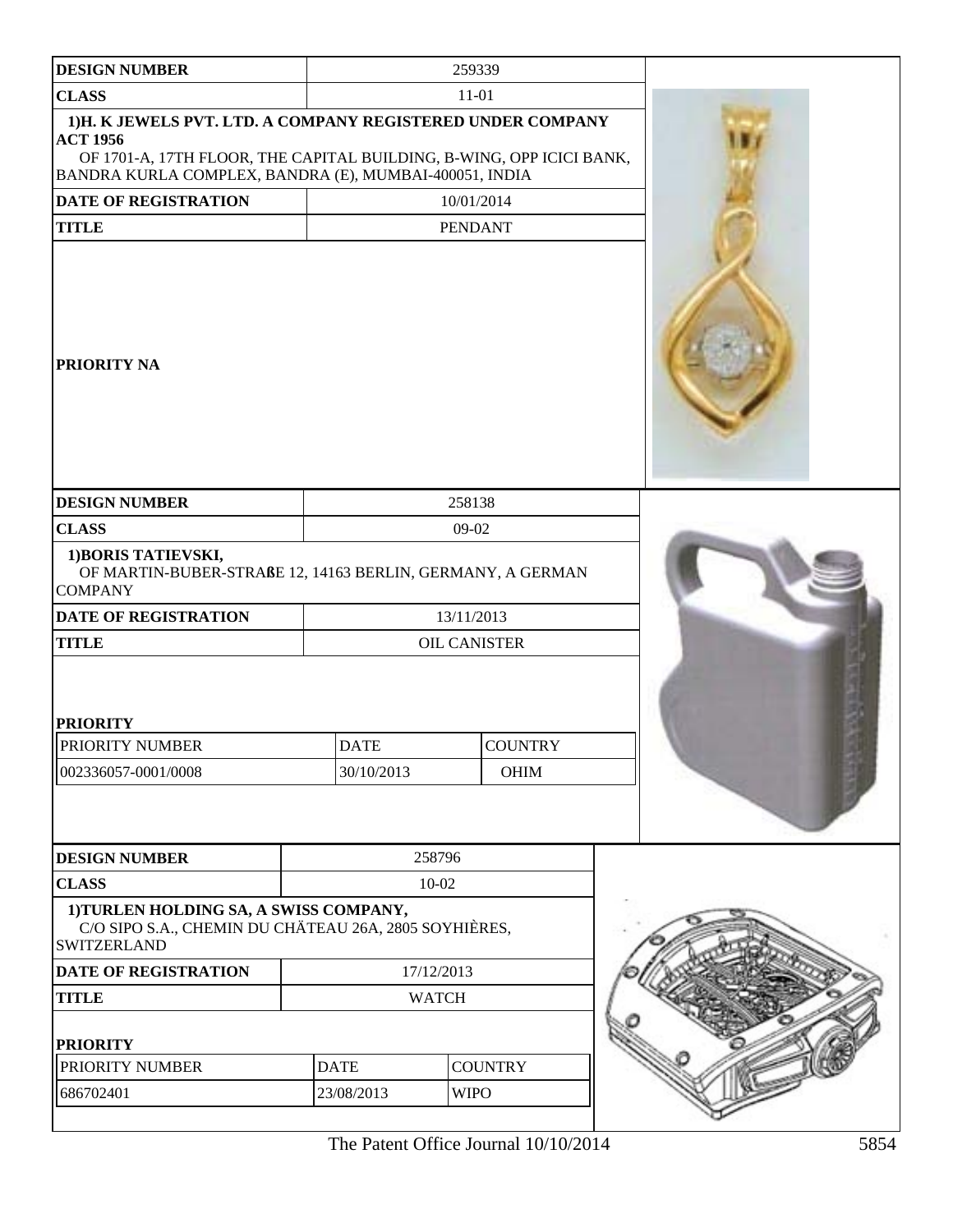| <b>DESIGN NUMBER</b>                                                                                                                                                                                                                                      | 258903                                                                                                                        |                                        |
|-----------------------------------------------------------------------------------------------------------------------------------------------------------------------------------------------------------------------------------------------------------|-------------------------------------------------------------------------------------------------------------------------------|----------------------------------------|
| <b>CLASS</b>                                                                                                                                                                                                                                              | $23-01$                                                                                                                       |                                        |
| <b>COMPANIES ACT 1956 HAVING ITS REGISTERED OFFICE</b><br>KARNATAKA, INDIA; NATIONALITY: INDIAN                                                                                                                                                           | 1) ASHIRVAD PIPES PVT. LTD, A COMPANY REGISTERED UNDER THE<br>AT 4-B, ATTIBELE INDUSTRIAL AREA, HOSUR ROAD, BANGALORE-562107, |                                        |
| <b>DATE OF REGISTRATION</b>                                                                                                                                                                                                                               | 20/12/2013                                                                                                                    |                                        |
| <b>TITLE</b>                                                                                                                                                                                                                                              | <b>SEALING RING</b>                                                                                                           |                                        |
| <b>PRIORITY NA</b>                                                                                                                                                                                                                                        |                                                                                                                               |                                        |
| <b>DESIGN NUMBER</b>                                                                                                                                                                                                                                      | 259022                                                                                                                        |                                        |
| <b>CLASS</b>                                                                                                                                                                                                                                              | $13-03$                                                                                                                       |                                        |
| 1) NOVATEUR ELECTRICAL & DIGITAL SYSTEMS PVT. LTD., A COMPANY<br>ORGANIZED UNDER THE LAWS OF INDIA,<br>OF 61/62, 6TH FLOOR, KALPATARU SQUARE, KONDIVITA ROAD, OFF<br>ANDHERI-KURLA ROAD, ANDHERI (E), MUMBAI-400059, INDIA<br><b>DATE OF REGISTRATION</b> |                                                                                                                               |                                        |
| <b>TITLE</b>                                                                                                                                                                                                                                              | 27/12/2013<br>ELECTRICAL SWITCHING DEVICE                                                                                     | $D \otimes \mathcal{O}(\mathcal{Q}_0)$ |
| PRIORITY NA                                                                                                                                                                                                                                               |                                                                                                                               |                                        |
| <b>DESIGN NUMBER</b>                                                                                                                                                                                                                                      | 256250                                                                                                                        |                                        |
| <b>CLASS</b>                                                                                                                                                                                                                                              | $20-03$                                                                                                                       |                                        |
| 1) M/S. MAHINDRA REVA ELECTRIC VEHICLES PRIVATE LIMITED, HAVING<br><b>ITS PLACE OF BUSINESS AT</b><br>NO. 122 E, BOMMASANDRA INDUSTRIAL ESTATE, OFF HOSUR ROAD,<br>BANGALORE-560099, KARNATAKA, INDIA                                                     |                                                                                                                               |                                        |
| <b>DATE OF REGISTRATION</b>                                                                                                                                                                                                                               | 06/09/2013                                                                                                                    |                                        |
| <b>TITLE</b>                                                                                                                                                                                                                                              | DISPLAY BOARD FOR ELECTRIC VEHICLE<br><b>CHARGING POINT</b>                                                                   | <b>Electric Vehicle Charging</b>       |
| PRIORITY NA                                                                                                                                                                                                                                               |                                                                                                                               |                                        |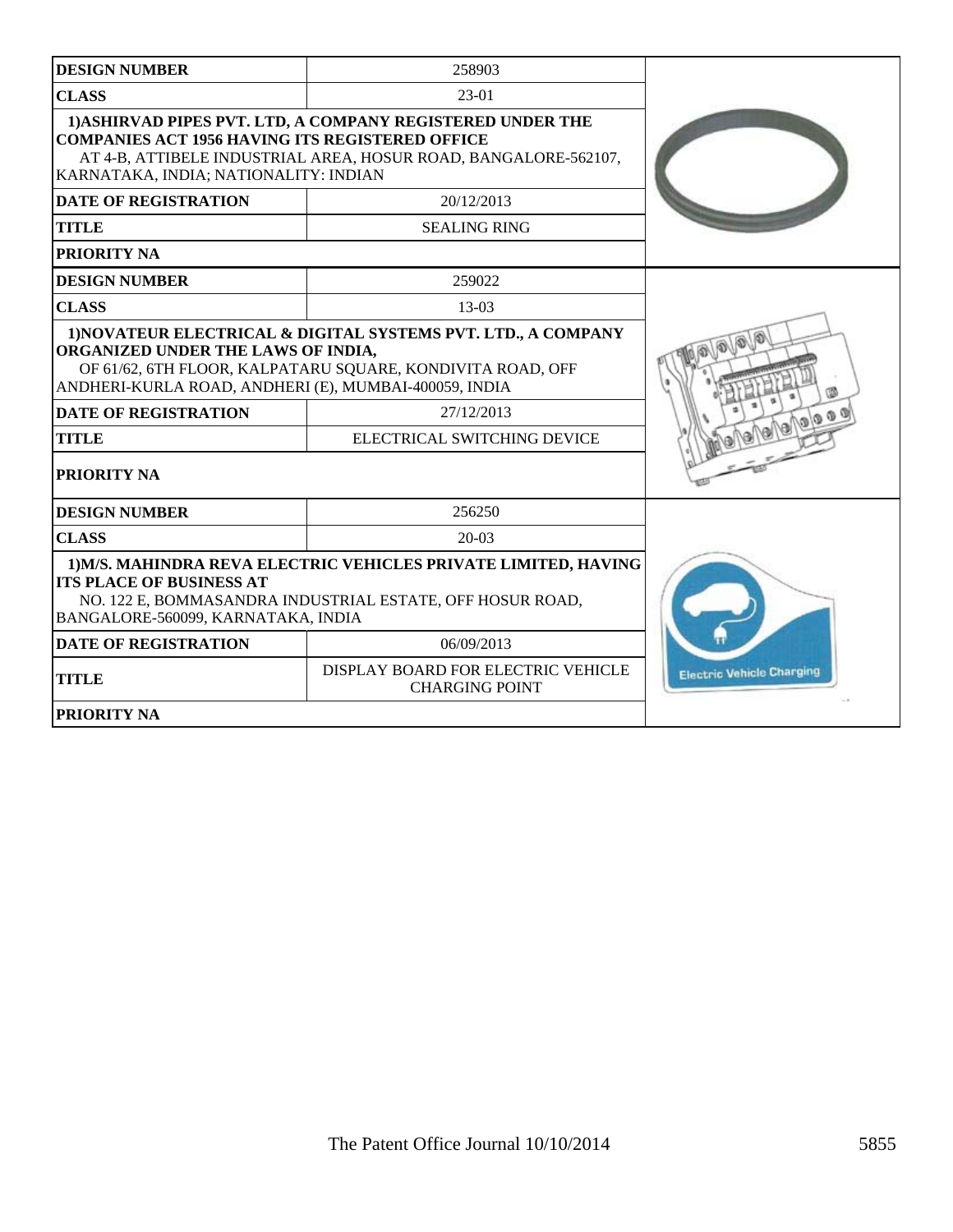| <b>DESIGN NUMBER</b>                                                                                                                                                                                                                                                                                                  |                                                         | 259466        |                |  |
|-----------------------------------------------------------------------------------------------------------------------------------------------------------------------------------------------------------------------------------------------------------------------------------------------------------------------|---------------------------------------------------------|---------------|----------------|--|
| <b>CLASS</b>                                                                                                                                                                                                                                                                                                          |                                                         | $08-06$       |                |  |
| 1) KAPILBHAI BALVANTRAI VYAS AND JIGNESHBHAI CHHAGANBHAI<br><b>GOHEL BOTH INDIAN NATIONAL PARTNER OF RATNAPRABHA HARDWARE</b><br>AN INDIAN PARTNERSHIP FIRM HAVING ITS PRINCIPAL PLACE OF<br><b>BUSINESS AT ADDRESS:-</b><br>6, PARSANA SOCIETY, 50 FEET ROAD, KOTHARIYA MAIN ROAD, RAJKOT-2.<br><b>GUJARAT-INDIA</b> |                                                         |               |                |  |
| <b>DATE OF REGISTRATION</b>                                                                                                                                                                                                                                                                                           |                                                         | 17/01/2014    |                |  |
| <b>TITLE</b>                                                                                                                                                                                                                                                                                                          |                                                         | <b>HANDLE</b> |                |  |
| PRIORITY NA                                                                                                                                                                                                                                                                                                           |                                                         |               |                |  |
| <b>DESIGN NUMBER</b>                                                                                                                                                                                                                                                                                                  |                                                         | 231780        |                |  |
| <b>CLASS</b>                                                                                                                                                                                                                                                                                                          |                                                         | $15-03$       |                |  |
| 1) YANMAR CO., LTD,<br>1-32, CHAYA-MACHI, KITA-KU, OSAKA-SHI, OSAKA 530-8311, JAPAN                                                                                                                                                                                                                                   |                                                         |               |                |  |
| <b>DATE OF REGISTRATION</b>                                                                                                                                                                                                                                                                                           | 05/10/2010                                              |               |                |  |
| <b>TITLE</b>                                                                                                                                                                                                                                                                                                          | A SEEDLING-PLANTING DEVICE FOR RICE<br>PLANTING MACHINE |               |                |  |
| <b>PRIORITY</b>                                                                                                                                                                                                                                                                                                       |                                                         |               |                |  |
| PRIORITY NUMBER                                                                                                                                                                                                                                                                                                       | <b>DATE</b>                                             |               | <b>COUNTRY</b> |  |
| 2010-8791                                                                                                                                                                                                                                                                                                             | 07/04/2010                                              |               | <b>JAPAN</b>   |  |
| <b>DESIGN NUMBER</b>                                                                                                                                                                                                                                                                                                  |                                                         | 258997        |                |  |
| <b>CLASS</b>                                                                                                                                                                                                                                                                                                          |                                                         | $24-02$       |                |  |
| 1) KARL STORZ GMBH & CO. KG, A GERMAN COMPANY OF<br>MITTELSTRASSE 8, D-78532 TUTTLINGEN, GERMANY                                                                                                                                                                                                                      |                                                         |               |                |  |
| <b>DATE OF REGISTRATION</b>                                                                                                                                                                                                                                                                                           | 26/12/2013                                              |               |                |  |
| <b>TITLE</b>                                                                                                                                                                                                                                                                                                          | <b>SUTURE INSTRUMENT</b>                                |               |                |  |
| <b>PRIORITY</b>                                                                                                                                                                                                                                                                                                       |                                                         |               |                |  |
| PRIORITY NUMBER                                                                                                                                                                                                                                                                                                       | <b>DATE</b>                                             |               | <b>COUNTRY</b> |  |
| 002264168                                                                                                                                                                                                                                                                                                             | 27/06/2013                                              |               | OHIM           |  |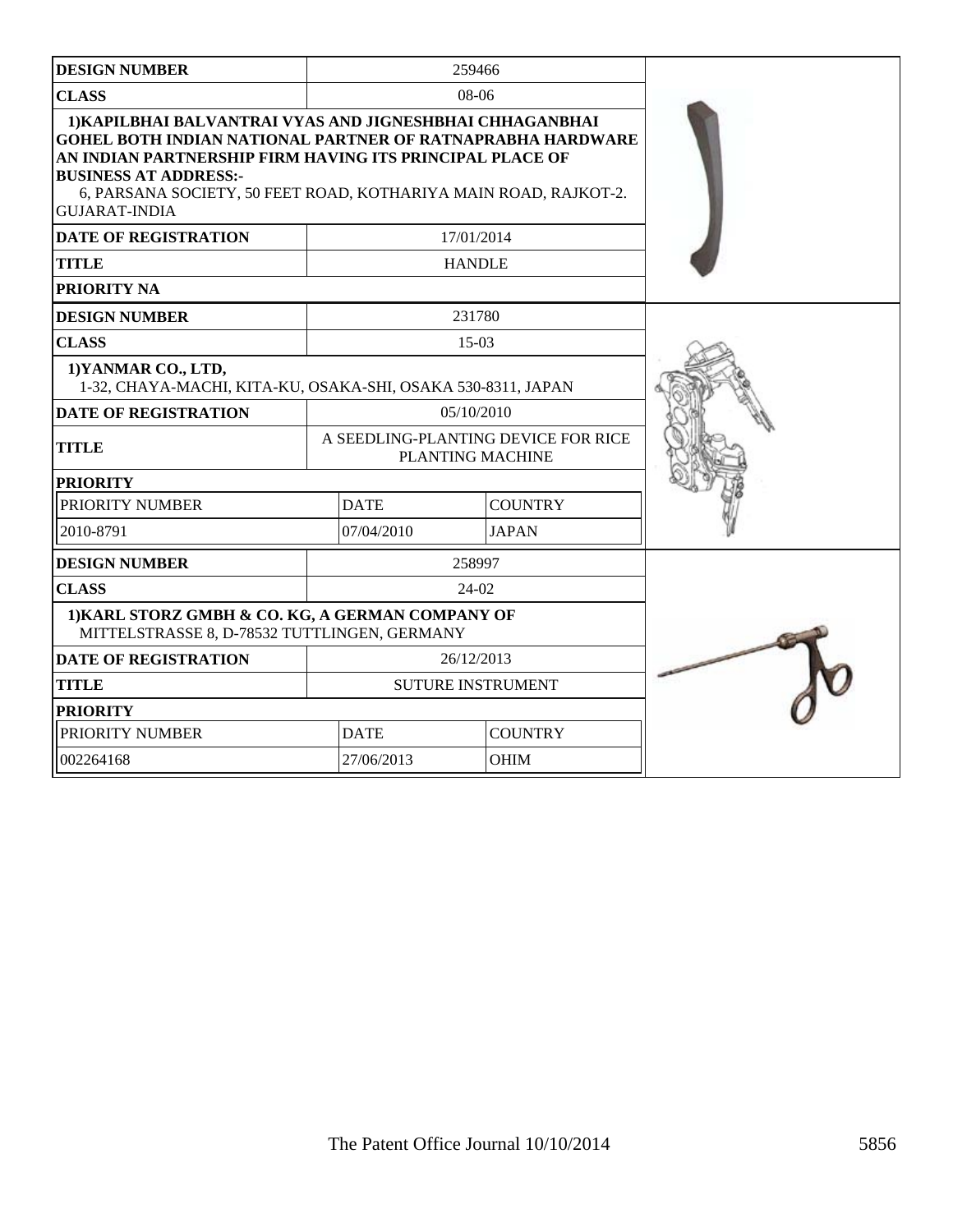| <b>DESIGN NUMBER</b>                                                                                                                                                                                                       |             | 254255                       |  |
|----------------------------------------------------------------------------------------------------------------------------------------------------------------------------------------------------------------------------|-------------|------------------------------|--|
| <b>CLASS</b>                                                                                                                                                                                                               |             | 23-01                        |  |
| 1) WHIRLPOOL CORPORATION, A COMPANY INCORPORATED UNDER THE<br><b>LAWS OF UNITED STATES OF AMERICA AND HAVING ITS ADDRESS AT</b><br>2000 NORTH M-63, BENTON HARBOR, MICHIGAN 49022, UNITED STATES OF<br><b>AMERICA [US]</b> |             |                              |  |
| <b>DATE OF REGISTRATION</b>                                                                                                                                                                                                |             | 03/06/2013                   |  |
| <b>TITLE</b>                                                                                                                                                                                                               |             | <b>WATER FILTER ASSEMBLY</b> |  |
| <b>PRIORITY</b>                                                                                                                                                                                                            |             |                              |  |
| PRIORITY NUMBER                                                                                                                                                                                                            | <b>DATE</b> | <b>COUNTRY</b>               |  |
| 29/438,804                                                                                                                                                                                                                 | 04/12/2012  | U.S.A.                       |  |
| <b>DESIGN NUMBER</b>                                                                                                                                                                                                       |             | 255394                       |  |
| <b>CLASS</b>                                                                                                                                                                                                               |             | $09-01$                      |  |
| 1) STC NDIAPVT. LTD.,<br>A-505, WESTERN EDGE-II, WESTERN EXPRESS HIGHWAY, BORIVLI (E),<br>MUMBAI 400066, MAHARASHTRA, INDIA OF SHRI PANKAJ KHANTILAL SHAH,<br><b>INDIAN NATIONAL</b>                                       |             |                              |  |
| <b>DATE OF REGISTRATION</b>                                                                                                                                                                                                |             | 25/07/2013                   |  |
| <b>TITLE</b>                                                                                                                                                                                                               |             | <b>BOTTLE</b>                |  |
| PRIORITY NA                                                                                                                                                                                                                |             |                              |  |
| <b>DESIGN NUMBER</b>                                                                                                                                                                                                       |             | 259342                       |  |
| <b>CLASS</b>                                                                                                                                                                                                               |             |                              |  |
| 1)H. K JEWELS PVT. LTD. A COMPANY REGISTERED UNDER COMPANY<br><b>ACT 1956 OF</b><br>1701-A, 17TH FLOOR, THE CAPITAL BUILDING, B-WING, OPP ICICI BANK,<br>BANDRA KURLA COMPLEX, BANDRA (E), MUMBAI-400051, INDIA            |             |                              |  |
| <b>DATE OF REGISTRATION</b>                                                                                                                                                                                                |             | 10/01/2014                   |  |
| <b>TITLE</b>                                                                                                                                                                                                               |             | <b>PENDANT</b>               |  |
| PRIORITY NA                                                                                                                                                                                                                |             |                              |  |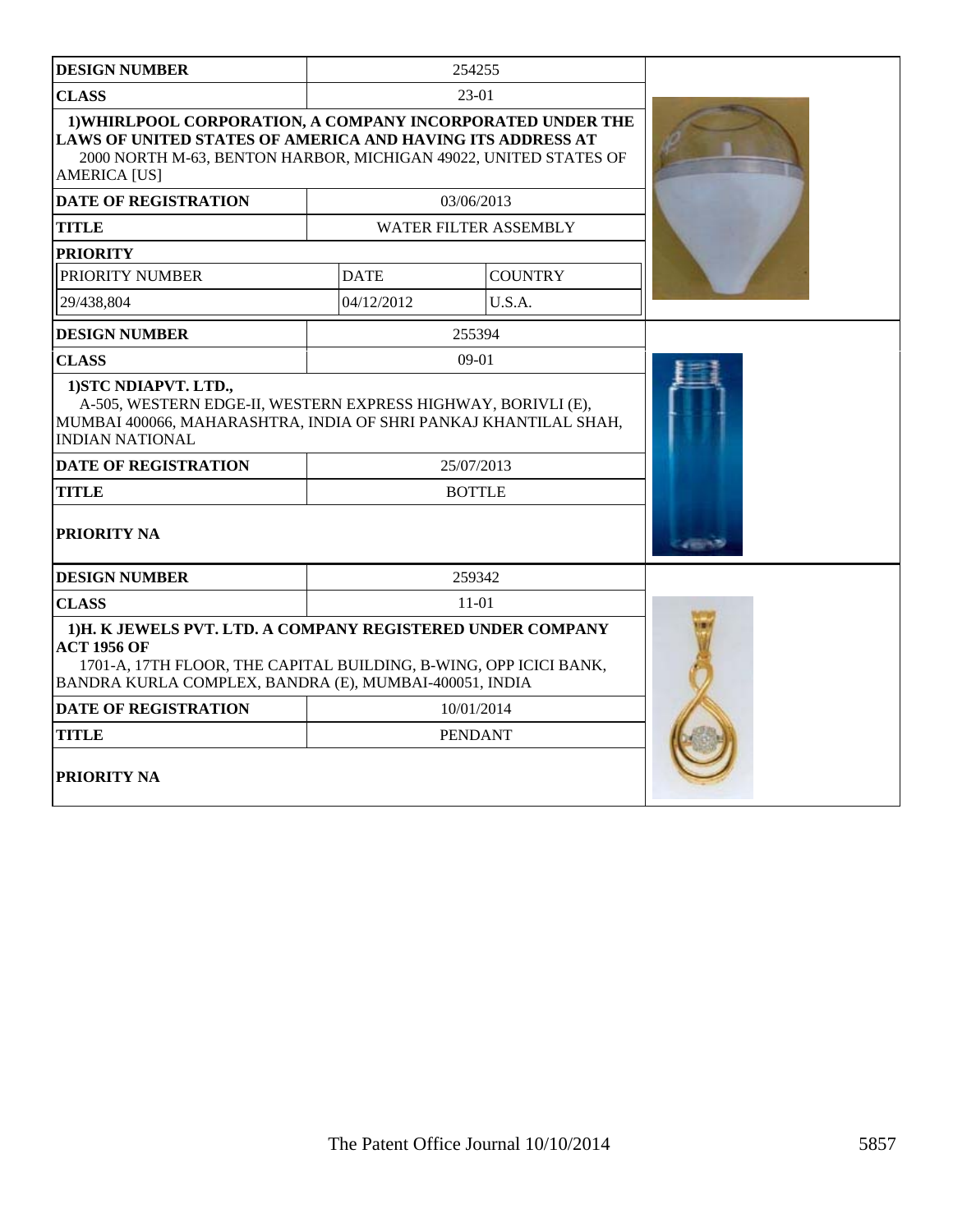| <b>DESIGN NUMBER</b>                                                                                                                                                                                                                                                                                                                                                                                                                            |                           | 258891                                    |  |
|-------------------------------------------------------------------------------------------------------------------------------------------------------------------------------------------------------------------------------------------------------------------------------------------------------------------------------------------------------------------------------------------------------------------------------------------------|---------------------------|-------------------------------------------|--|
| <b>CLASS</b>                                                                                                                                                                                                                                                                                                                                                                                                                                    |                           | $15-05$                                   |  |
| 1) SAMSUNG ELECTRONICS CO., LTD., A KOREAN COMPANY, OF<br>129, SAMSUNG-RO, YEONGTONG-GU, SUWON-SI, GYEONGGI-DO, 443-742,<br><b>REPUBLIC OF KOREA</b>                                                                                                                                                                                                                                                                                            |                           |                                           |  |
| <b>DATE OF REGISTRATION</b>                                                                                                                                                                                                                                                                                                                                                                                                                     |                           | 20/12/2013                                |  |
| <b>TITLE</b>                                                                                                                                                                                                                                                                                                                                                                                                                                    |                           | <b>WASHING MACHINE</b>                    |  |
| <b>PRIORITY</b><br>PRIORITY NUMBER<br>30-2013-0032142                                                                                                                                                                                                                                                                                                                                                                                           | <b>DATE</b><br>21/06/2013 | <b>COUNTRY</b><br>KOREA(SOUTH)            |  |
| <b>DESIGN NUMBER</b>                                                                                                                                                                                                                                                                                                                                                                                                                            |                           | 258960                                    |  |
| <b>CLASS</b>                                                                                                                                                                                                                                                                                                                                                                                                                                    |                           | 06-06                                     |  |
| 1) SARASWATI INDUSTRIES., (A PARTNERSHIP FIRM REGISTERED UNDER<br>INDIAN PARTNERSHIP ACT, 1932), AT 203/A, RAJ UMANG 1, CHS SHIV<br>VALLABH ROAD, ASHOK VAN, NEAR MARUTI NAGAR, DAHISAR (EAST),<br>MUMBAI-400068. MAHARASHTRA, INDIA.<br>WHOSE PARTNERS ARE (1) ARUNA BIPIN RATHOD. (INDIAN NATIONAL), &<br>(2) KRUPA HIMANSHU RATHOD. (INDIAN NATIONAL), ALL ARE HAVING ABOVE<br><b>ADDRESS</b><br><b>DATE OF REGISTRATION</b><br><b>TITLE</b> |                           |                                           |  |
| PRIORITY NA                                                                                                                                                                                                                                                                                                                                                                                                                                     |                           |                                           |  |
| <b>DESIGN NUMBER</b>                                                                                                                                                                                                                                                                                                                                                                                                                            |                           | 259015                                    |  |
| <b>CLASS</b>                                                                                                                                                                                                                                                                                                                                                                                                                                    |                           | 13-03                                     |  |
| 1) NOVATEUR ELECTRICAL & DIGITAL SYSTEMS PVT. LTD., A COMPANY<br>ORGANIZED UNDER THE LAWS OF INDIA,<br>OF 61/62, 6TH FLOOR, KALPATARU SQUARE, KONDIVITA ROAD, OFF<br>ANDHERI-KURLA ROAD, ANDHERI (E), MUMBAI-400059, INDIA<br><b>DATE OF REGISTRATION</b>                                                                                                                                                                                       |                           |                                           |  |
| <b>TITLE</b>                                                                                                                                                                                                                                                                                                                                                                                                                                    |                           | 27/12/2013<br>ELECTRICAL SWITCHING DEVICE |  |
| PRIORITY NA                                                                                                                                                                                                                                                                                                                                                                                                                                     |                           |                                           |  |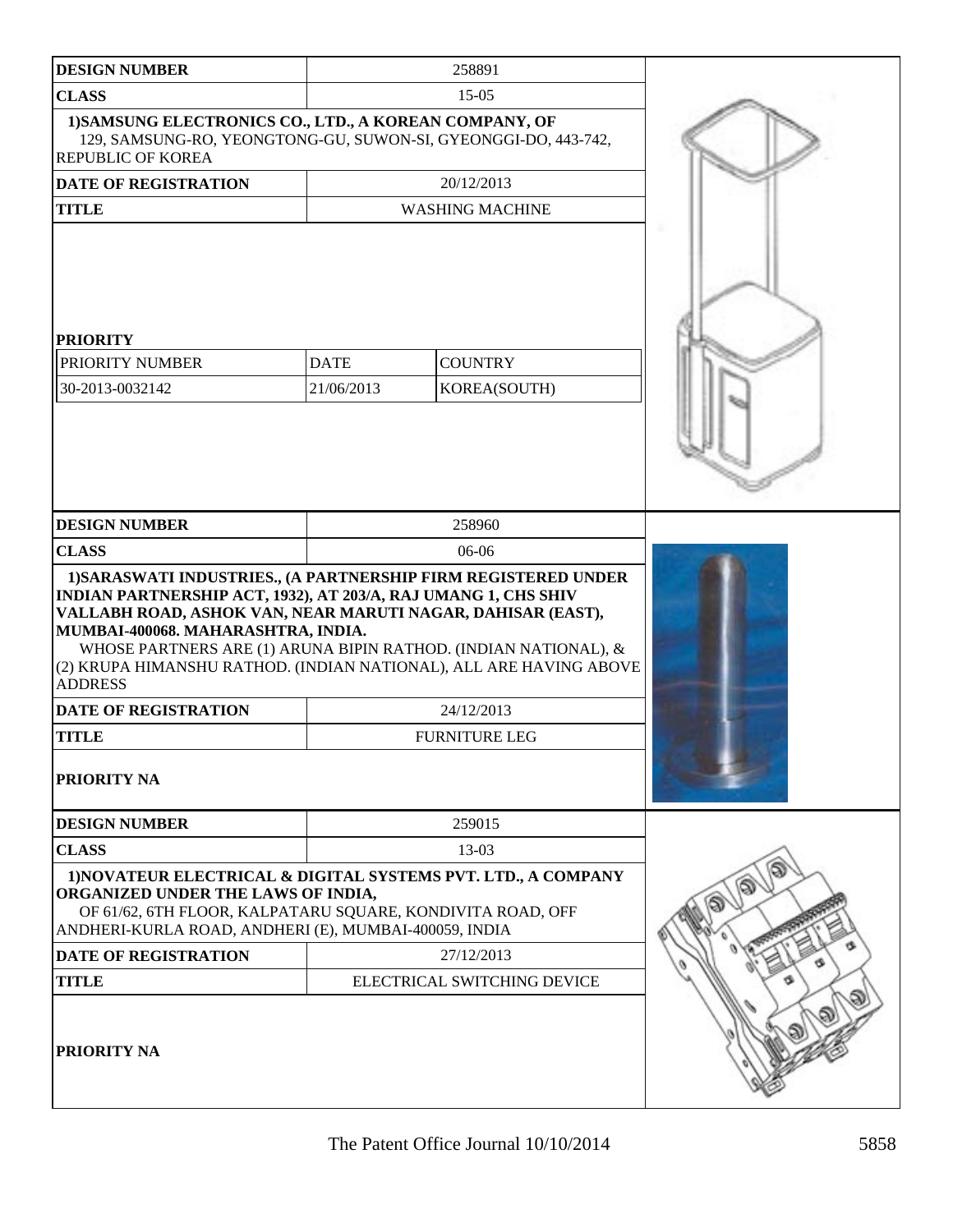| <b>DESIGN NUMBER</b>                                                                                                                                                                                                                                                                                                                       | 259824                                             |                |  |
|--------------------------------------------------------------------------------------------------------------------------------------------------------------------------------------------------------------------------------------------------------------------------------------------------------------------------------------------|----------------------------------------------------|----------------|--|
| <b>CLASS</b>                                                                                                                                                                                                                                                                                                                               | $12 - 16$                                          |                |  |
| 1) BAJAJ AUTO LIMITED, AN INDIAN COMPANY, INCORPORATED UNDER<br>THE COMPANIES ACT OF 1956, HAVING ITS PRINCIPAL PLACE OF BUSINESS<br>AT NEW 2ND & 3RD FLOOR, KHIVRAJ BUILDING, NO. 616, ANNASALAI,<br>CHENNAI - 600006, STATE OF TAMIL NADU, INDIA, AND REGISTERED<br><b>OFFICE AT</b><br>AKURDI, PUNE-411035, STATE OF MAHARASHTRA, INDIA |                                                    |                |  |
| <b>DATE OF REGISTRATION</b>                                                                                                                                                                                                                                                                                                                | 29/01/2014                                         |                |  |
| <b>TITLE</b>                                                                                                                                                                                                                                                                                                                               | WHEEL RIM FOR MOTORCYCLE                           |                |  |
| PRIORITY NA                                                                                                                                                                                                                                                                                                                                |                                                    |                |  |
| <b>DESIGN NUMBER</b>                                                                                                                                                                                                                                                                                                                       | 259500                                             |                |  |
| <b>CLASS</b>                                                                                                                                                                                                                                                                                                                               | $11-02$                                            |                |  |
| 1) AMAR SINGH YADAV, TRADING AS M/S. S. N. GLASS DECORATERS,<br><b>SITUATED AT</b><br>2/778, SUHAG NAGAR, FIROZABAD (U.P.) INDIA, OF ABOVE ADDRESS                                                                                                                                                                                         |                                                    |                |  |
| <b>DATE OF REGISTRATION</b>                                                                                                                                                                                                                                                                                                                | 20/01/2014                                         |                |  |
| <b>TITLE</b>                                                                                                                                                                                                                                                                                                                               | <b>FLOWER VASE</b>                                 |                |  |
| <b>PRIORITY NA</b>                                                                                                                                                                                                                                                                                                                         |                                                    |                |  |
| <b>DESIGN NUMBER</b>                                                                                                                                                                                                                                                                                                                       | 257495                                             |                |  |
| <b>CLASS</b>                                                                                                                                                                                                                                                                                                                               | 13-03                                              |                |  |
| 1) NORMAN R. BYRNE (A CITIZEN OF UNITED STATES OF AMERICA)<br><b>WHOSE ADDRESS IS</b><br>2736, HONEY GREEK AVE, NE ADA, MI 49301, UNITED STATES OF AMERICA                                                                                                                                                                                 |                                                    |                |  |
| <b>DATE OF REGISTRATION</b>                                                                                                                                                                                                                                                                                                                | 14/10/2013                                         |                |  |
| <b>TITLE</b>                                                                                                                                                                                                                                                                                                                               | ELECTRICAL POWER UNIT FOR A WORK<br><b>SURFACE</b> |                |  |
| <b>PRIORITY</b>                                                                                                                                                                                                                                                                                                                            |                                                    |                |  |
| PRIORITY NUMBER                                                                                                                                                                                                                                                                                                                            | <b>DATE</b>                                        | <b>COUNTRY</b> |  |
| 29/452,254                                                                                                                                                                                                                                                                                                                                 | 15/04/2013                                         | U.S.A.         |  |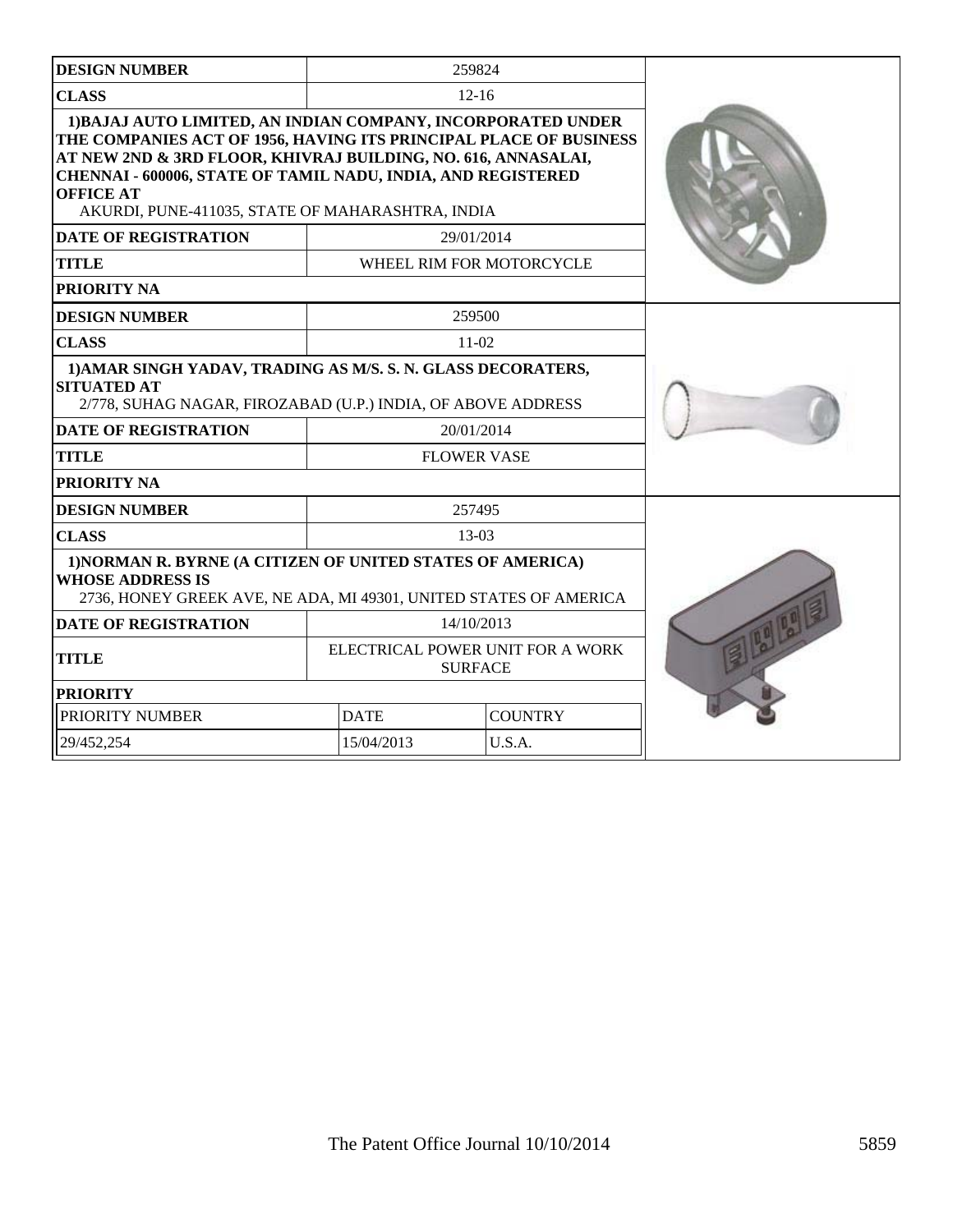| <b>DESIGN NUMBER</b>                                                                                                                                                                                                                                                                                                                       | 259132                                                                                                                      |  |
|--------------------------------------------------------------------------------------------------------------------------------------------------------------------------------------------------------------------------------------------------------------------------------------------------------------------------------------------|-----------------------------------------------------------------------------------------------------------------------------|--|
| <b>CLASS</b>                                                                                                                                                                                                                                                                                                                               | $23-01$                                                                                                                     |  |
| 1) ASHIRVAD PIPES PVT. LTD, A COMPANY REGISTERED UNDER THE<br><b>COMPANIES ACT 1956 HAVING ITS REGISTERED OFFICE</b><br>AT 4-B, ATTIBELE INDUSTRIAL AREA, HOSUR ROAD, BANGALORE-562107,<br>KARNATAKA, INDIA; NATIONALITY: INDIAN                                                                                                           |                                                                                                                             |  |
| <b>DATE OF REGISTRATION</b>                                                                                                                                                                                                                                                                                                                | 30/12/2013                                                                                                                  |  |
| <b>TITLE</b>                                                                                                                                                                                                                                                                                                                               | <b>SEALING RING</b>                                                                                                         |  |
| <b>PRIORITY NA</b>                                                                                                                                                                                                                                                                                                                         |                                                                                                                             |  |
| <b>DESIGN NUMBER</b>                                                                                                                                                                                                                                                                                                                       | 259644                                                                                                                      |  |
| <b>CLASS</b>                                                                                                                                                                                                                                                                                                                               | $03-03$                                                                                                                     |  |
| THE COMPANIES ACT, 1956, HAVING ADDRESS AT                                                                                                                                                                                                                                                                                                 | 1) TYNOR ORTHOTICS PVT. LTD., A COMPANY INCORPORATED UNDER<br>D-111, INDUSTRIAL AREA, PHASE-7, MOHALI-160055, PUNJAB, INDIA |  |
| <b>DATE OF REGISTRATION</b>                                                                                                                                                                                                                                                                                                                | 24/01/2014                                                                                                                  |  |
| <b>TITLE</b>                                                                                                                                                                                                                                                                                                                               | <b>HAND GRIP FOR CRUTCH</b>                                                                                                 |  |
| <b>PRIORITY NA</b>                                                                                                                                                                                                                                                                                                                         |                                                                                                                             |  |
| <b>DESIGN NUMBER</b>                                                                                                                                                                                                                                                                                                                       | 259818                                                                                                                      |  |
| <b>CLASS</b>                                                                                                                                                                                                                                                                                                                               | $12 - 11$                                                                                                                   |  |
| 1) BAJAJ AUTO LIMITED, AN INDIAN COMPANY, INCORPORATED UNDER<br>THE COMPANIES ACT OF 1956, HAVING ITS PRINCIPAL PLACE OF BUSINESS<br>AT NEW 2ND & 3RD FLOOR, KHIVRAJ BUILDING, NO. 616, ANNASALAI,<br>CHENNAI - 600006, STATE OF TAMIL NADU, INDIA, AND REGISTERED<br><b>OFFICE AT</b><br>AKURDI, PUNE-411035, STATE OF MAHARASHTRA, INDIA |                                                                                                                             |  |
| <b>DATE OF REGISTRATION</b>                                                                                                                                                                                                                                                                                                                | 29/01/2014                                                                                                                  |  |
| <b>TITLE</b>                                                                                                                                                                                                                                                                                                                               | SIDE COVER FOR MOTORCYCLE                                                                                                   |  |
| <b>PRIORITY NA</b>                                                                                                                                                                                                                                                                                                                         |                                                                                                                             |  |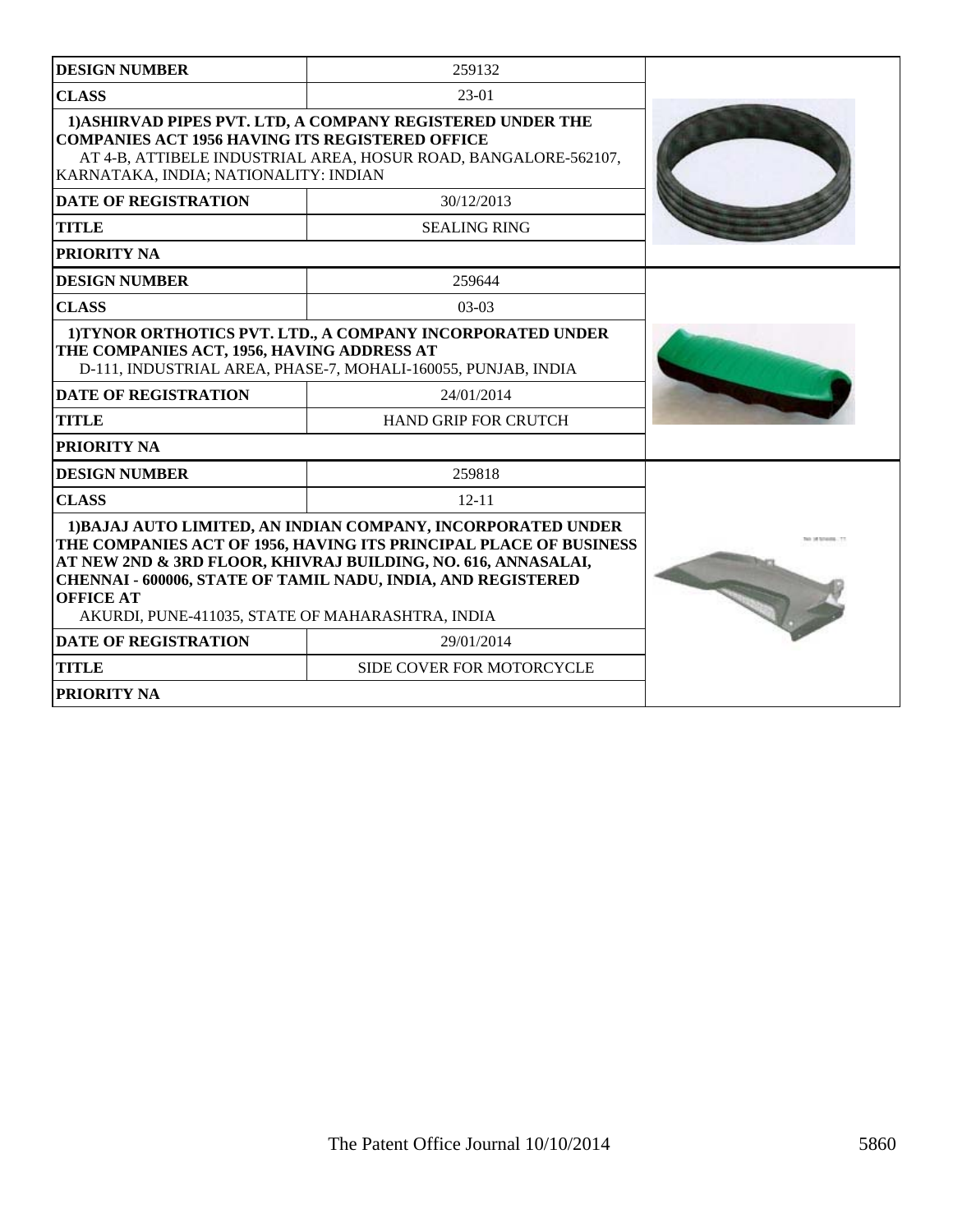| <b>DESIGN NUMBER</b>                                                                                                                                                                                                                                                                                                                |             |                                                    | 255573                   |                           |  |
|-------------------------------------------------------------------------------------------------------------------------------------------------------------------------------------------------------------------------------------------------------------------------------------------------------------------------------------|-------------|----------------------------------------------------|--------------------------|---------------------------|--|
| <b>CLASS</b>                                                                                                                                                                                                                                                                                                                        | $05-06$     |                                                    |                          |                           |  |
| 1) SAMSUNG ELECTRONICS CO., LTD.<br>129, SAMSUNG-RO, YEONGTONG-GU, SUWON-SI, GYEONGGI-DO, 443-742,<br>REPUBLIC OF KOREA, A COMPANY OF REPUBLIC OF KOREA                                                                                                                                                                             |             |                                                    |                          |                           |  |
| <b>DATE OF REGISTRATION</b>                                                                                                                                                                                                                                                                                                         |             |                                                    | 31/07/2013               |                           |  |
| <b>TITLE</b>                                                                                                                                                                                                                                                                                                                        |             |                                                    |                          | DECORATIVE SHEET MATERIAL |  |
| <b>PRIORITY</b>                                                                                                                                                                                                                                                                                                                     |             |                                                    |                          |                           |  |
| PRIORITY NUMBER                                                                                                                                                                                                                                                                                                                     | <b>DATE</b> |                                                    | <b>COUNTRY</b>           |                           |  |
| 30-2013-0032307                                                                                                                                                                                                                                                                                                                     | 24/06/2013  |                                                    | <b>REPUBLIC OF KOREA</b> |                           |  |
| <b>DESIGN NUMBER</b>                                                                                                                                                                                                                                                                                                                |             |                                                    | 256536                   |                           |  |
| <b>CLASS</b>                                                                                                                                                                                                                                                                                                                        |             |                                                    | $12 - 11$                |                           |  |
| 1) TVS MOTOR COMPANY LIMITED, AN INDIAN COMPANY INCORPORATED<br>UNDER THE COMPANIES ACT, 1956, HAVING ITS REGISTERED OFFICE AT<br>JAYALAKSHMI ESTATES, 29 (OLD NO. 8) HADDOWS ROAD, CHENNAI 600006,<br>TAMIL NADU, INDIA<br>17/09/2013<br><b>DATE OF REGISTRATION</b><br>FRONT TOP PANEL FOR SCOOTER<br><b>TITLE</b><br>PRIORITY NA |             |                                                    |                          |                           |  |
| <b>DESIGN NUMBER</b>                                                                                                                                                                                                                                                                                                                |             | 257491                                             |                          |                           |  |
| <b>CLASS</b>                                                                                                                                                                                                                                                                                                                        |             | 13-03                                              |                          |                           |  |
| 1) NORMAN R. BYRNE (A CITIZEN OF UNITED STATES OF AMERICA)<br><b>WHOSE ADDRESS IS</b><br>2736, HONEY GREEK AVE, NE ADA, MI 49301, UNITED STATES OF AMERICA                                                                                                                                                                          |             |                                                    |                          |                           |  |
| <b>DATE OF REGISTRATION</b>                                                                                                                                                                                                                                                                                                         |             | 14/10/2013                                         |                          |                           |  |
| <b>TITLE</b>                                                                                                                                                                                                                                                                                                                        |             | ELECTRICAL POWER UNIT FOR A WORK<br><b>SURFACE</b> |                          |                           |  |
| <b>PRIORITY</b>                                                                                                                                                                                                                                                                                                                     |             |                                                    |                          |                           |  |
| PRIORITY NUMBER                                                                                                                                                                                                                                                                                                                     |             | <b>DATE</b><br><b>COUNTRY</b>                      |                          |                           |  |
| 29/452,252                                                                                                                                                                                                                                                                                                                          |             | U.S.A.<br>15/04/2013                               |                          |                           |  |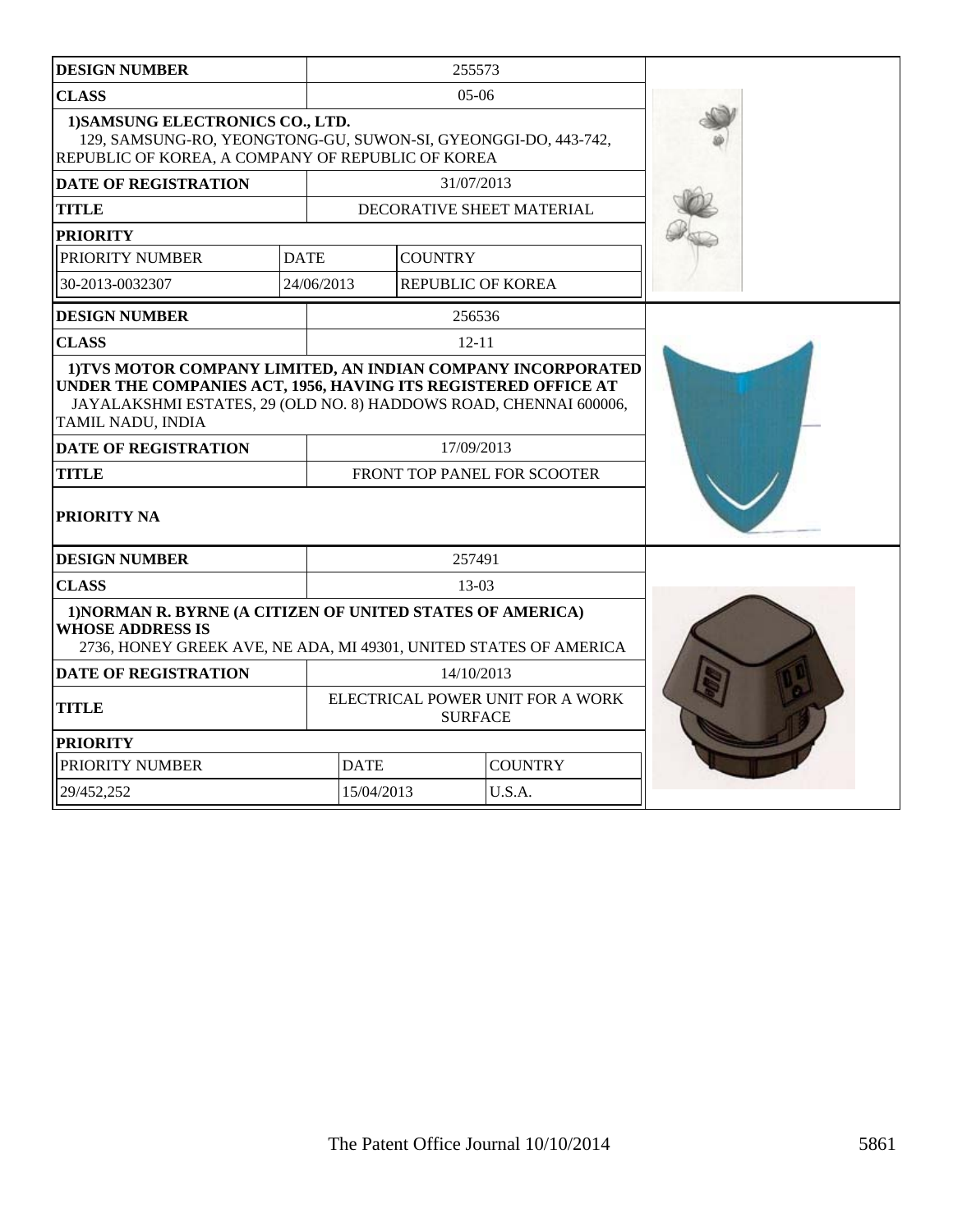| <b>DESIGN NUMBER</b>                  | 258168                                                                                                                                                                                                   |            |  |  |  |
|---------------------------------------|----------------------------------------------------------------------------------------------------------------------------------------------------------------------------------------------------------|------------|--|--|--|
| <b>CLASS</b>                          | $02 - 05$                                                                                                                                                                                                |            |  |  |  |
| INCORPORATED UNDER THE LAWS OF INDIA  | 1) TAHILIANI DESIGN PRIVATE LIMITED, WHICH IS OF THE ADDRESS<br>708, PACE CITY-2, SECTOR-37, PART-II, GURGAON (HARYANA), A COMPANY                                                                       |            |  |  |  |
| DATE OF REGISTRATION                  |                                                                                                                                                                                                          | 14/11/2013 |  |  |  |
| <b>TITLE</b>                          | <b>STOLE</b>                                                                                                                                                                                             |            |  |  |  |
| <b>PRIORITY NA</b>                    |                                                                                                                                                                                                          |            |  |  |  |
| <b>DESIGN NUMBER</b>                  | 259129                                                                                                                                                                                                   |            |  |  |  |
| <b>CLASS</b>                          | 23-01                                                                                                                                                                                                    |            |  |  |  |
| <b>OFFICE</b><br><b>INDIAN</b>        | 1) ASHIRVAD PIPES PVT. LTD, A COMPANY REGISTERED<br>UNDER THE COMPANIES ACT 1956 HAVING ITS REGISTERED<br>4-B, ATTIBELE INDUSTRIAL AREA, HOSUR ROAD,<br>BANGALORE-562107, KARNATAKA, INDIA; NATIONALITY: |            |  |  |  |
| <b>DATE OF</b><br><b>REGISTRATION</b> | 30/12/2013                                                                                                                                                                                               |            |  |  |  |
| <b>TITLE</b>                          | <b>SEALING RING</b>                                                                                                                                                                                      |            |  |  |  |
| PRIORITY NA                           |                                                                                                                                                                                                          |            |  |  |  |
| <b>DESIGN NUMBER</b>                  | 258824                                                                                                                                                                                                   |            |  |  |  |
| <b>CLASS</b>                          | 12-08                                                                                                                                                                                                    |            |  |  |  |
| <b>GERMAN COMPANY OF</b>              | 1) VOLKSWAGEN AKTIENGESELLSCHAFT, A<br>BERLINER RING 2, 38440 WOLFSBURG, GERMANY                                                                                                                         |            |  |  |  |
| <b>DATE OF</b><br><b>REGISTRATION</b> | 18/12/2013                                                                                                                                                                                               |            |  |  |  |
| <b>TITLE</b>                          | CAR                                                                                                                                                                                                      |            |  |  |  |
| PRIORITY NA                           |                                                                                                                                                                                                          |            |  |  |  |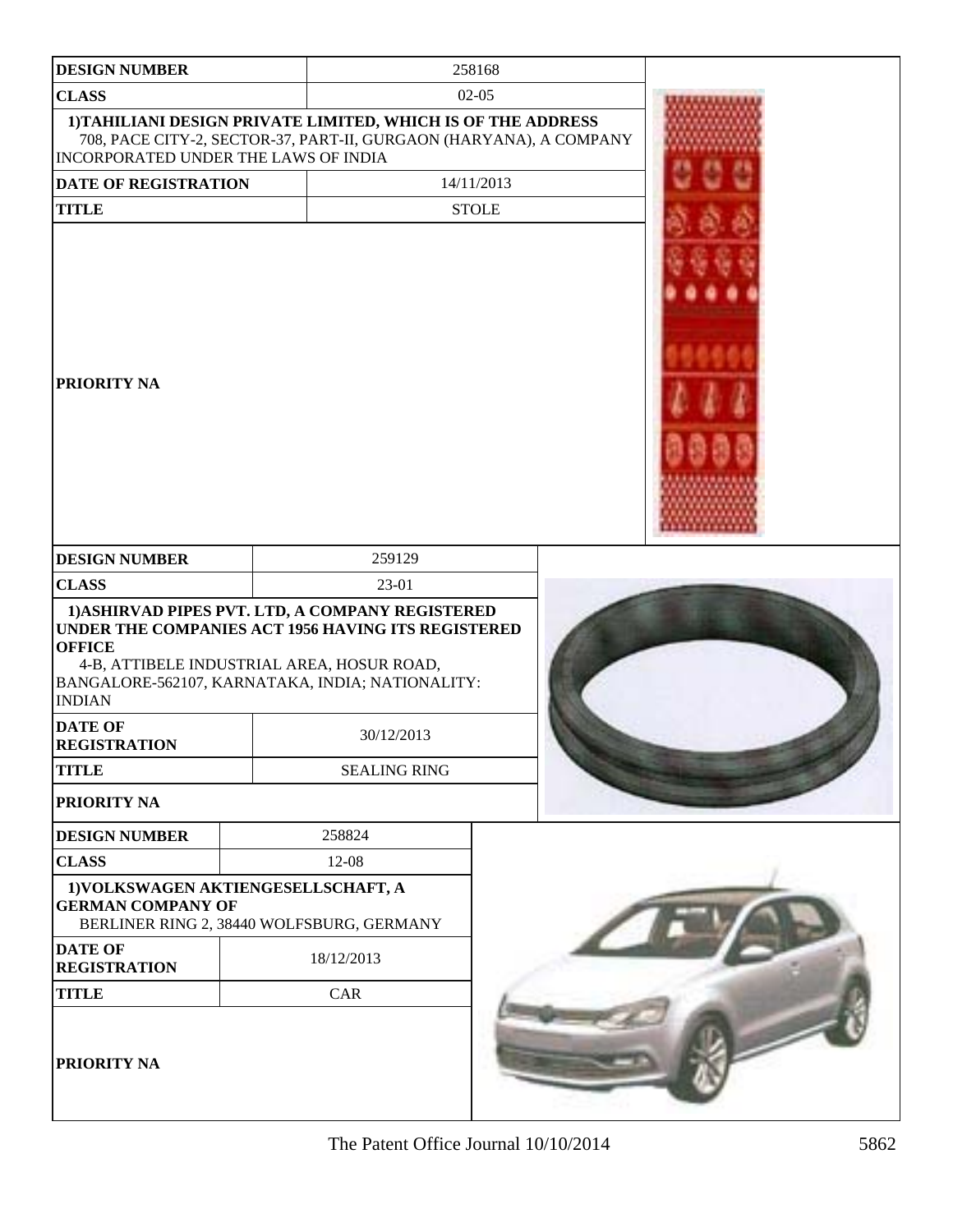| <b>DESIGN NUMBER</b>                                                                                                                                                                                                                                                                                                                                                      | 259495                                                                                                                           |  |  |
|---------------------------------------------------------------------------------------------------------------------------------------------------------------------------------------------------------------------------------------------------------------------------------------------------------------------------------------------------------------------------|----------------------------------------------------------------------------------------------------------------------------------|--|--|
| <b>CLASS</b>                                                                                                                                                                                                                                                                                                                                                              | $11-02$                                                                                                                          |  |  |
| 1) AMAR SINGH YADAV, TRADING AS M/S. S. N. GLASS DECORATERS,<br><b>SITUATED AT</b><br>2/778, SUHAG NAGAR, FIROZABAD (U.P.) INDIA, OF ABOVE ADDRESS                                                                                                                                                                                                                        |                                                                                                                                  |  |  |
| <b>DATE OF REGISTRATION</b>                                                                                                                                                                                                                                                                                                                                               | 20/01/2014                                                                                                                       |  |  |
| <b>TITLE</b>                                                                                                                                                                                                                                                                                                                                                              | <b>FLOWER VASE</b>                                                                                                               |  |  |
| <b>PRIORITY NA</b>                                                                                                                                                                                                                                                                                                                                                        |                                                                                                                                  |  |  |
| <b>DESIGN NUMBER</b>                                                                                                                                                                                                                                                                                                                                                      | 259637                                                                                                                           |  |  |
| <b>CLASS</b>                                                                                                                                                                                                                                                                                                                                                              | $12 - 16$                                                                                                                        |  |  |
| <b>DELHI-110015, INDIA</b><br>AN INDIAN NATIONAL OF THE ABOVE ADDRESS                                                                                                                                                                                                                                                                                                     | 1) MANISH GRAPHICS, SHOP NO. 03, PLOT NO. 69, RAJA GARDEN, NEW<br>(AN INDIAN PROPRIETORSHIP FIRM WHOSE PROPRIETOR IS:-MR. MANISH |  |  |
| <b>DATE OF REGISTRATION</b>                                                                                                                                                                                                                                                                                                                                               | 23/01/2014                                                                                                                       |  |  |
| <b>TITLE</b>                                                                                                                                                                                                                                                                                                                                                              | PROTECTOR FRAME FOR HIGH SECURITY<br><b>NUMBER PLATE</b>                                                                         |  |  |
| <b>PRIORITY NA</b>                                                                                                                                                                                                                                                                                                                                                        |                                                                                                                                  |  |  |
| <b>DESIGN NUMBER</b>                                                                                                                                                                                                                                                                                                                                                      | 259817                                                                                                                           |  |  |
| <b>CLASS</b>                                                                                                                                                                                                                                                                                                                                                              | $12 - 11$                                                                                                                        |  |  |
| 1) BAJAJ AUTO LIMITED, AN INDIAN COMPANY, INCORPORATED UNDER<br>THE COMPANIES ACT OF 1956, HAVING ITS PRINCIPAL PLACE OF BUSINESS<br>AT NEW 2ND & 3RD FLOOR, KHIVRAJ BUILDING, NO. 616, ANNASALAI,<br>CHENNAI - 600006, STATE OF TAMIL NADU, INDIA, AND REGISTERED<br><b>OFFICE AT</b><br>AKURDI, PUNE-411035, STATE OF MAHARASHTRA, INDIA<br><b>DATE OF REGISTRATION</b> |                                                                                                                                  |  |  |
| <b>TITLE</b>                                                                                                                                                                                                                                                                                                                                                              | 29/01/2014<br><b>COWLING FOR MOTORCYCLE</b>                                                                                      |  |  |
| <b>PRIORITY NA</b>                                                                                                                                                                                                                                                                                                                                                        |                                                                                                                                  |  |  |
|                                                                                                                                                                                                                                                                                                                                                                           |                                                                                                                                  |  |  |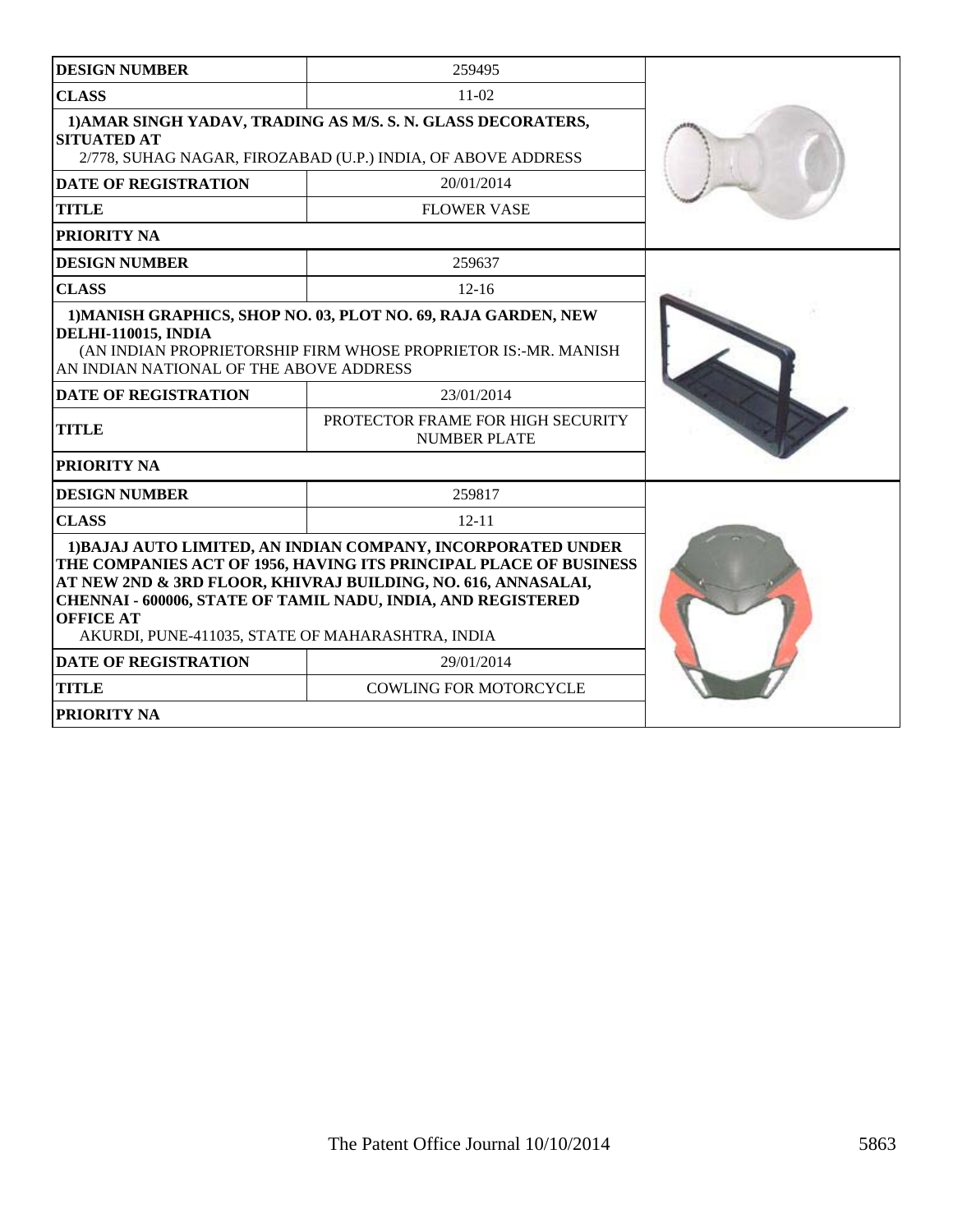| <b>DESIGN NUMBER</b>                                                                                                                                                                                                                                                                                                                                                                                                                         | 258396                              |  |
|----------------------------------------------------------------------------------------------------------------------------------------------------------------------------------------------------------------------------------------------------------------------------------------------------------------------------------------------------------------------------------------------------------------------------------------------|-------------------------------------|--|
| <b>CLASS</b>                                                                                                                                                                                                                                                                                                                                                                                                                                 | 23-02                               |  |
| 1) ACRYSIL GMBH.; A COMPANY INCORPORATED UNDER THE LAW OF<br><b>INDIA; ADDRESS AT,</b><br>DARMSTADTER LANDSTRASSE 125, D-60598 FRANKFURT MAIN, GERMANY                                                                                                                                                                                                                                                                                       |                                     |  |
| <b>DATE OF REGISTRATION</b>                                                                                                                                                                                                                                                                                                                                                                                                                  | 26/11/2013                          |  |
| <b>TITLE</b>                                                                                                                                                                                                                                                                                                                                                                                                                                 | <b>WASH BASIN</b>                   |  |
| <b>PRIORITY NA</b>                                                                                                                                                                                                                                                                                                                                                                                                                           |                                     |  |
| <b>DESIGN NUMBER</b>                                                                                                                                                                                                                                                                                                                                                                                                                         | 257711                              |  |
| <b>CLASS</b>                                                                                                                                                                                                                                                                                                                                                                                                                                 | $07-02$                             |  |
| VARMORA AND (4). KALPESH A. PATEL., ALL INDIAN NATIONAL<br>DIRECTORS OF VARMORA PLASTECH PVT. LTD., A COMPANY<br>INCORPORATED UNDER THE COMPANIES ACT, 1956., HAVING ITS<br>PRINCIPLE PLACE OF BUSINESS AT, PLOT NO. 3, SURVEY/BLOCK NO. 86,<br>PO. VASNA CHACHARVADI, NR. DIVYA BHASKAR PRESS, BAVLA-<br>CHANGODAR-AHMEDABAD HIGHWAY, TAL: SANAND, DIST: AHMEDABAD-<br>382213. GUJARAT-INDIA<br><b>DATE OF REGISTRATION</b><br><b>TITLE</b> |                                     |  |
| PRIORITY NA                                                                                                                                                                                                                                                                                                                                                                                                                                  |                                     |  |
| <b>DESIGN NUMBER</b>                                                                                                                                                                                                                                                                                                                                                                                                                         | 256535                              |  |
| <b>CLASS</b>                                                                                                                                                                                                                                                                                                                                                                                                                                 |                                     |  |
| 1) TVS MOTOR COMPANY LIMITED, AN INDIAN COMPANY INCORPORATED<br>UNDER THE COMPANIES ACT, 1956, HAVING ITS REGISTERED OFFICE AT<br>JAYALAKSHMI ESTATES 29 (OLD NO. 8) HADDOWS ROAD, CHENNAI 600006,<br>TAMIL NADU, INDIA                                                                                                                                                                                                                      |                                     |  |
| <b>DATE OF REGISTRATION</b>                                                                                                                                                                                                                                                                                                                                                                                                                  | 17/09/2013                          |  |
| <b>TITLE</b>                                                                                                                                                                                                                                                                                                                                                                                                                                 | HEADLAMP HOUSING (REAR) FOR SCOOTER |  |
| <b>PRIORITY NA</b>                                                                                                                                                                                                                                                                                                                                                                                                                           |                                     |  |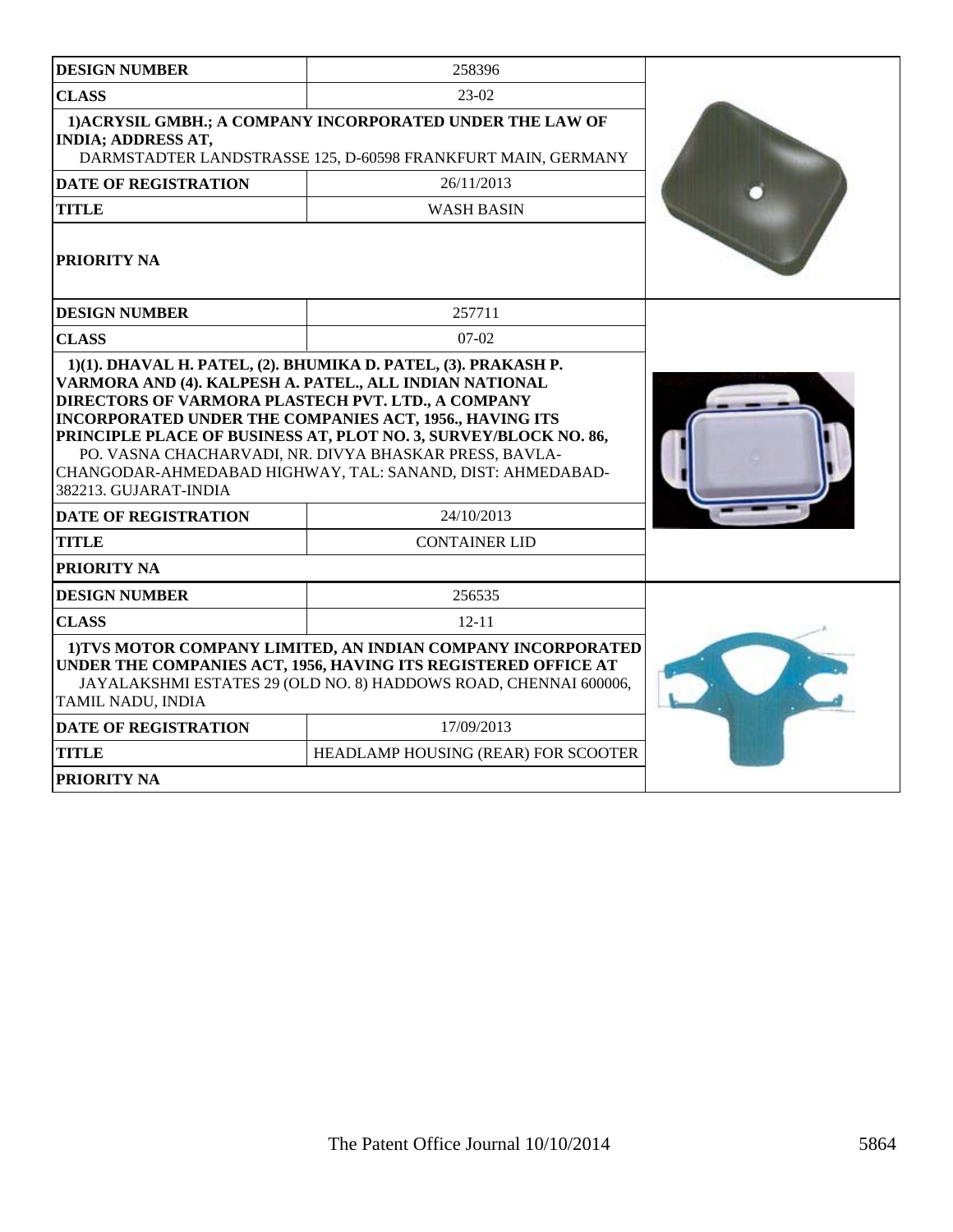| <b>DESIGN NUMBER</b>                                                                                                                                                                                                               |             | 257490                                             |  |
|------------------------------------------------------------------------------------------------------------------------------------------------------------------------------------------------------------------------------------|-------------|----------------------------------------------------|--|
| <b>CLASS</b>                                                                                                                                                                                                                       |             | $13-03$                                            |  |
| 1) NORMAN R. BYRNE (A CITIZEN OF UNITED STATES OF AMERICA)<br><b>WHOSE ADDRESS IS</b><br>2736, HONEY GREEK AVE, NE ADA, MI 49301, UNITED STATES OF AMERICA                                                                         |             |                                                    |  |
| <b>DATE OF REGISTRATION</b>                                                                                                                                                                                                        |             | 14/10/2013                                         |  |
| <b>TITLE</b>                                                                                                                                                                                                                       |             | ELECTRICAL POWER UNIT FOR A WORK<br><b>SURFACE</b> |  |
| <b>PRIORITY</b>                                                                                                                                                                                                                    |             |                                                    |  |
| PRIORITY NUMBER                                                                                                                                                                                                                    | <b>DATE</b> | <b>COUNTRY</b>                                     |  |
| 29/452,252                                                                                                                                                                                                                         | 15/04/2013  | U.S.A.                                             |  |
| <b>DESIGN NUMBER</b>                                                                                                                                                                                                               |             | 258059                                             |  |
| <b>CLASS</b>                                                                                                                                                                                                                       |             | $12 - 16$                                          |  |
| OFFICE AT B-1/1-1, 2ND FLOOR, MOHAN CO-OPERATIVE INDUSTRIAL<br>ESTATE, MATHURA ROAD, NEW DELHI, INDIA<br>AND WORKS AT 23/7, MATHURA ROAD, BALLABGARH, HARYANA, INDIA<br><b>DATE OF REGISTRATION</b><br><b>TITLE</b><br>PRIORITY NA |             | 11/11/2013<br>AIRCON DUCT FOR BACKHOE LOADER       |  |
| <b>DESIGN NUMBER</b>                                                                                                                                                                                                               |             | 258925                                             |  |
| <b>CLASS</b>                                                                                                                                                                                                                       |             | $02-04$                                            |  |
| 1) VALENTINO S.P.A., A CORPORATION ORGANIZED AND EXISTING UNDER<br>THE LAWS OF ITALY,<br>OF VIA TURATI, 16/18, I-20121 MILANO, ITALY                                                                                               |             |                                                    |  |
| <b>DATE OF REGISTRATION</b>                                                                                                                                                                                                        |             | 23/12/2013                                         |  |
| <b>TITLE</b>                                                                                                                                                                                                                       |             | <b>SHOE</b>                                        |  |
| <b>PRIORITY</b>                                                                                                                                                                                                                    |             |                                                    |  |
| PRIORITY NUMBER                                                                                                                                                                                                                    | <b>DATE</b> | <b>COUNTRY</b>                                     |  |
| 002262378                                                                                                                                                                                                                          | 25/06/2013  | <b>OHIM</b>                                        |  |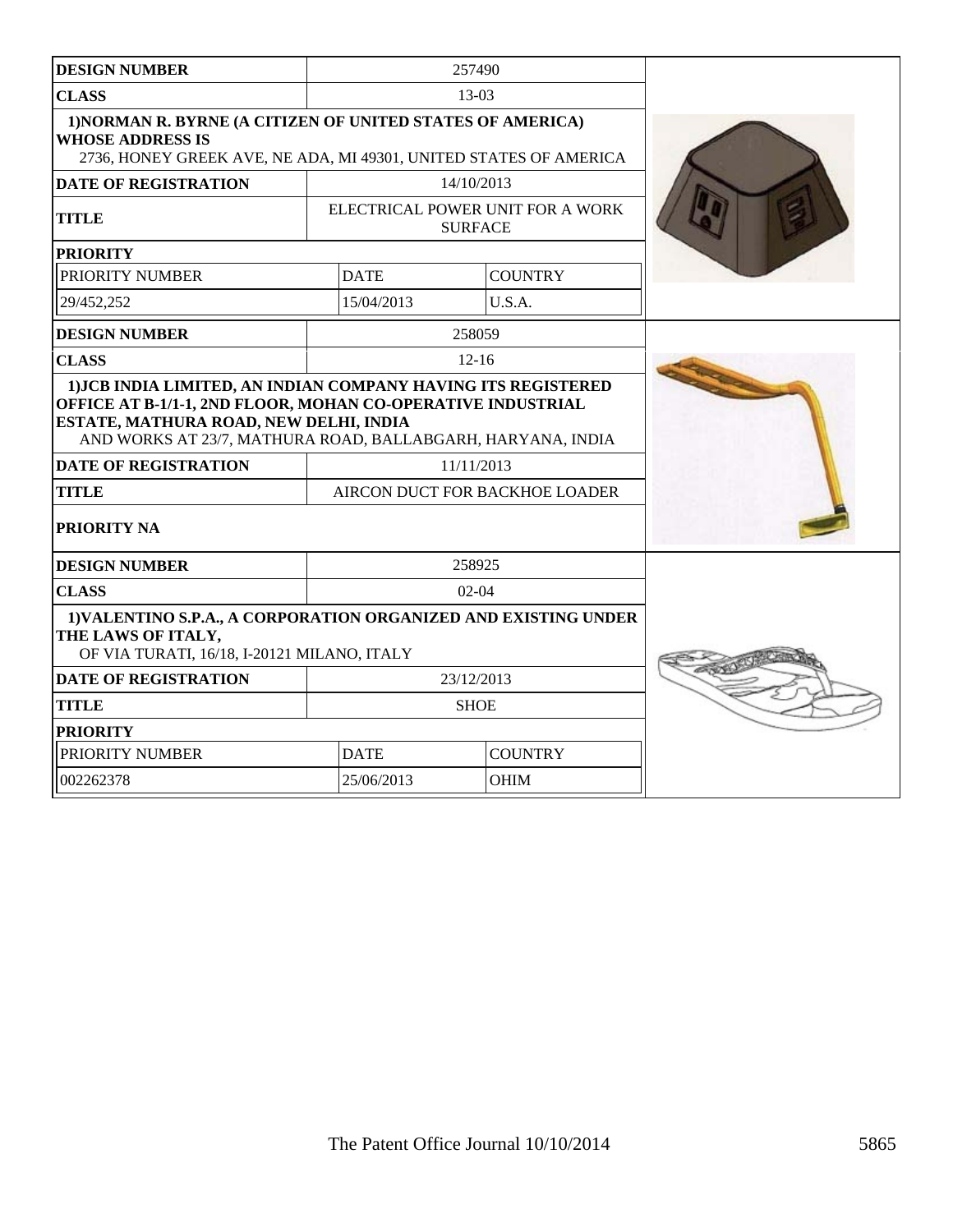| <b>DESIGN NUMBER</b>                                                                                                                                                                                                                 | 256162                                                                                                                                                                                |                                             |
|--------------------------------------------------------------------------------------------------------------------------------------------------------------------------------------------------------------------------------------|---------------------------------------------------------------------------------------------------------------------------------------------------------------------------------------|---------------------------------------------|
| <b>CLASS</b>                                                                                                                                                                                                                         | 09-01                                                                                                                                                                                 |                                             |
| THE INDIAN COMPANIES ACT, AT                                                                                                                                                                                                         | 1) ORGANIC INDUSTRIES PVT. LTD., A COMPANY INCORPORATED UNDER<br>5TH FLOOR, B-WING, PRATIK INDUSTRIAL ESTATE, NEAR FORTIS<br>HOSPITAL, BHANDUP(W), MUMBAI-400078, MAHARASHTRA, INDIA. |                                             |
| DATE OF REGISTRATION                                                                                                                                                                                                                 | 02/09/2013                                                                                                                                                                            |                                             |
| <b>TITLE</b>                                                                                                                                                                                                                         | <b>BOTTLE</b>                                                                                                                                                                         |                                             |
| <b>PRIORITY NA</b>                                                                                                                                                                                                                   |                                                                                                                                                                                       | <b>AND REAL PROPERTY OF A REAL PROPERTY</b> |
| <b>DESIGN NUMBER</b>                                                                                                                                                                                                                 | 259492                                                                                                                                                                                |                                             |
| <b>CLASS</b>                                                                                                                                                                                                                         | $11-02$                                                                                                                                                                               |                                             |
| 1) AMAR SINGH YADAV, TRADING AS M/S. S. N. GLASS<br>DECORATERS, SITUATED AT<br>2/778, SUHAG NAGAR, FIROZABAD (U.P.) INDIA, OF<br><b>ABOVE ADDRESS</b><br><b>DATE OF</b><br><b>REGISTRATION</b><br><b>TITLE</b><br><b>PRIORITY NA</b> | 20/01/2014<br><b>FLOWER VASE</b>                                                                                                                                                      |                                             |
| <b>DESIGN NUMBER</b>                                                                                                                                                                                                                 | 255412                                                                                                                                                                                |                                             |
| <b>CLASS</b>                                                                                                                                                                                                                         | 09-01                                                                                                                                                                                 |                                             |
| THE LAWS OF SCOTLAND WHOSE ADDRESS IS AT<br><b>SCOTLAND</b>                                                                                                                                                                          | 1) DON & SCHOLAR SPIRITS LIMITED A COMPANY ESTABLISHED AS PER<br>BLUE SQUARE HOUSE, 272 BATH STREET GLASGOW, SCOTLAND, G2 4JR,                                                        |                                             |
| <b>DATE OF REGISTRATION</b>                                                                                                                                                                                                          | 26/07/2013                                                                                                                                                                            |                                             |
| <b>TITLE</b>                                                                                                                                                                                                                         | <b>BOTTLE</b>                                                                                                                                                                         |                                             |
| <b>PRIORITY NA</b>                                                                                                                                                                                                                   |                                                                                                                                                                                       |                                             |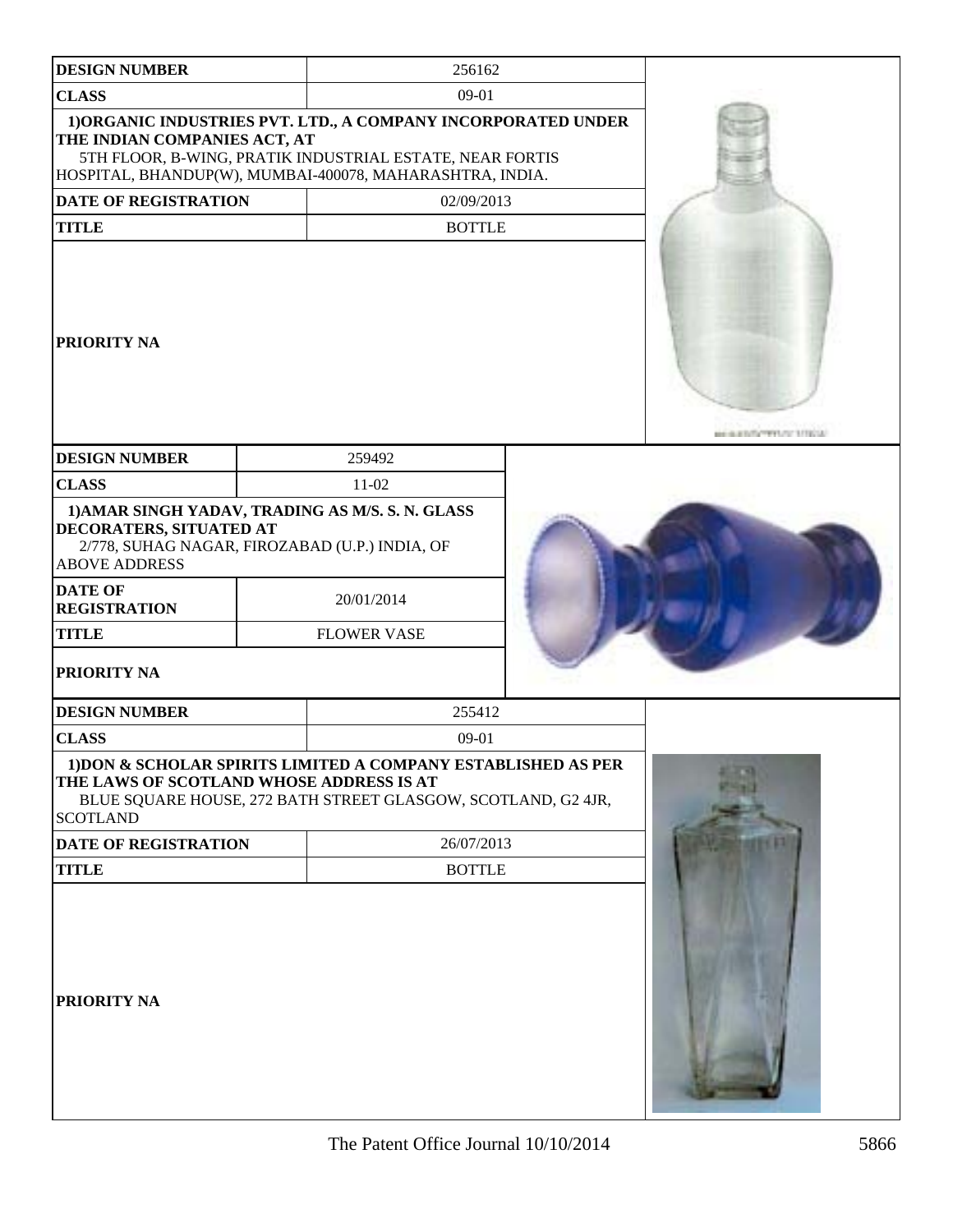| <b>DESIGN NUMBER</b>                                                                                                                                                                                                                                                                   |                                     | 258390                                                  |  |
|----------------------------------------------------------------------------------------------------------------------------------------------------------------------------------------------------------------------------------------------------------------------------------------|-------------------------------------|---------------------------------------------------------|--|
| <b>CLASS</b>                                                                                                                                                                                                                                                                           |                                     | $12 - 02$                                               |  |
| 1) KONINKLIJKE PHILIPS N.V., A COMPANY ORGANIZED AND EXISTING<br>UNDER THE LAWS OF THE KINGDOM OF THE NETHERLANDS, RESIDING AT<br>EINDHOVEN,<br>WHOSE POST-OFFICE ADDRESS IS HIGH TECH CAMPUS 5, 5656 AE<br>EINDHOVEN, THE NETHERLANDS                                                 |                                     |                                                         |  |
| <b>DATE OF REGISTRATION</b>                                                                                                                                                                                                                                                            |                                     | 26/11/2013                                              |  |
| <b>TITLE</b>                                                                                                                                                                                                                                                                           |                                     | TROLLEY FOR MEDICAL DIAGNOSTIC<br><b>IMAGING SYSTEM</b> |  |
| <b>PRIORITY</b>                                                                                                                                                                                                                                                                        |                                     |                                                         |  |
| PRIORITY NUMBER                                                                                                                                                                                                                                                                        | <b>DATE</b>                         | <b>COUNTRY</b>                                          |  |
| 002263293-0001                                                                                                                                                                                                                                                                         | 29/06/2013                          | OHIM                                                    |  |
| <b>DESIGN NUMBER</b>                                                                                                                                                                                                                                                                   |                                     | 259230                                                  |  |
| <b>CLASS</b>                                                                                                                                                                                                                                                                           |                                     | $15-06$                                                 |  |
| 1) KAULIN MFG. CO., LTD, A CORPORATION INCORPORATED UNDER THE<br>LAWS OF TAIWAN (R.O.C.), HAVING ITS REGISTERED OFFICE AT<br>11F., NO. 128, SEC. 3, MIN-SHEN E. RD., SONG-SHAN DISTRICT, TAIPEI CITY,<br>TAIWAN (R.O.C.)<br><b>DATE OF REGISTRATION</b><br><b>TITLE</b><br>PRIORITY NA | 03/01/2014<br><b>SEWING MACHINE</b> |                                                         |  |
| <b>DESIGN NUMBER</b>                                                                                                                                                                                                                                                                   |                                     | 259347                                                  |  |
| <b>CLASS</b>                                                                                                                                                                                                                                                                           |                                     | $11-01$                                                 |  |
| 1)H. K JEWELS PVT. LTD. A COMPANY REGISTERED UNDER COMPANY<br><b>ACT 1956 OF</b><br>1701-A, 17TH FLOOR, THE CAPITAL BUILDING, B-WING, OPP ICICI BANK,<br>BANDRA KURLA COMPLEX, BANDRA (E), MUMBAI-400051, INDIA                                                                        |                                     |                                                         |  |
| <b>DATE OF REGISTRATION</b>                                                                                                                                                                                                                                                            |                                     | 10/01/2014                                              |  |
| <b>TITLE</b>                                                                                                                                                                                                                                                                           |                                     | <b>PENDANT</b>                                          |  |
| PRIORITY NA                                                                                                                                                                                                                                                                            |                                     |                                                         |  |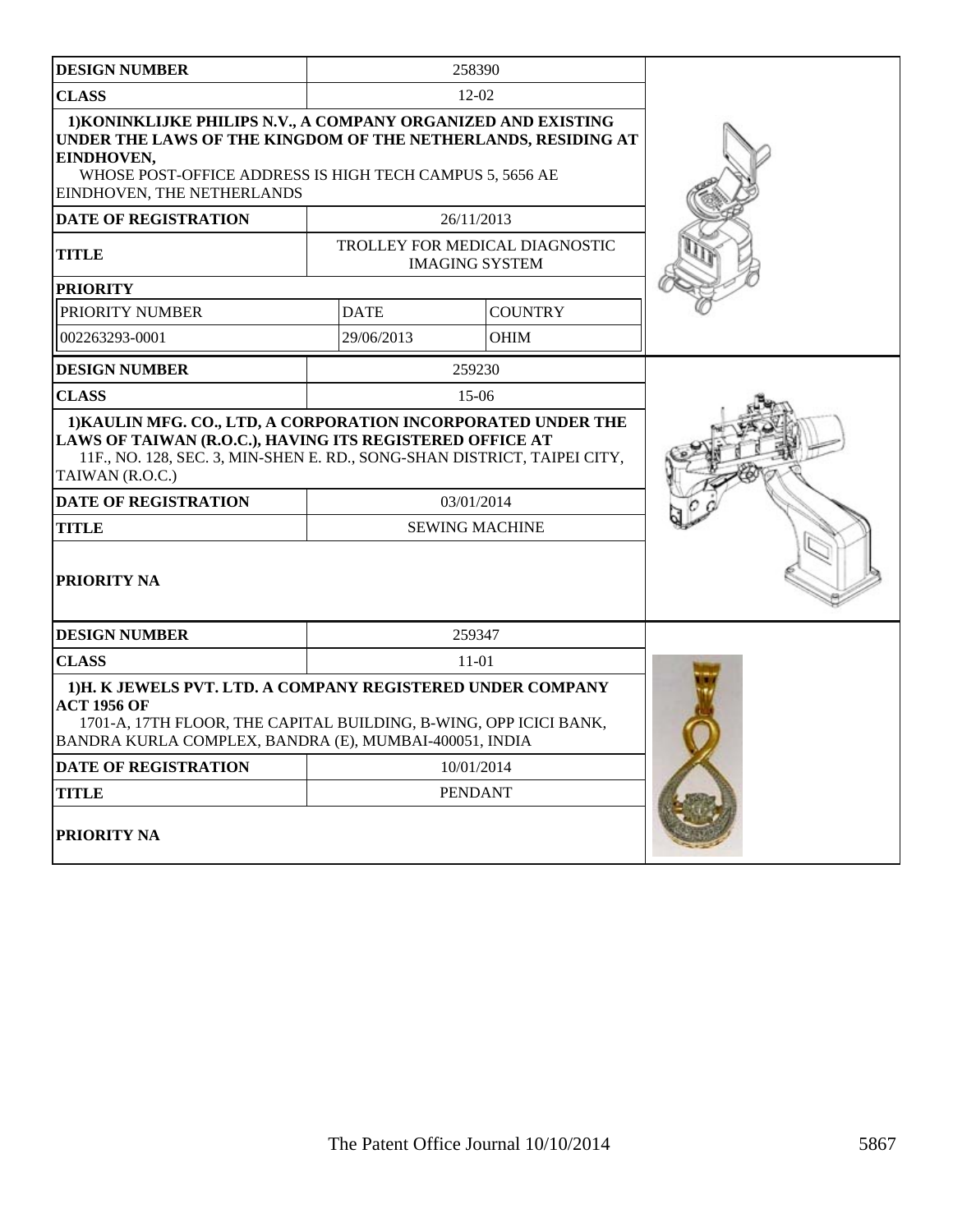| <b>DESIGN NUMBER</b>                                                                                                                                                                                                             |             | 258143                |  |
|----------------------------------------------------------------------------------------------------------------------------------------------------------------------------------------------------------------------------------|-------------|-----------------------|--|
| <b>CLASS</b>                                                                                                                                                                                                                     |             | 13-03                 |  |
| 1) ABB OY, A COMPANY OF FINLAND<br>OF STRÖMBERGINTIE 1, FI-00380 HELSINKI, FINLAND                                                                                                                                               |             |                       |  |
| <b>DATE OF REGISTRATION</b>                                                                                                                                                                                                      |             | 13/11/2013            |  |
| <b>TITLE</b>                                                                                                                                                                                                                     |             | DIRECT CURRENT SWITCH |  |
| <b>PRIORITY</b>                                                                                                                                                                                                                  |             |                       |  |
| PRIORITY NUMBER                                                                                                                                                                                                                  | <b>DATE</b> | <b>COUNTRY</b>        |  |
| 002237636                                                                                                                                                                                                                        | 15/05/2013  | <b>OHIM</b>           |  |
| <b>DESIGN NUMBER</b>                                                                                                                                                                                                             |             | 258926                |  |
| <b>CLASS</b>                                                                                                                                                                                                                     |             | $02-04$               |  |
| 1) VALENTINO S.P.A., A CORPORATION ORGANIZED AND EXISTING UNDER<br>THE LAWS OF ITALY,<br>OF VIA TURATI, 16/18, I-20121 MILANO, ITALY                                                                                             |             |                       |  |
| <b>DATE OF REGISTRATION</b>                                                                                                                                                                                                      |             | 23/12/2013            |  |
| <b>TITLE</b>                                                                                                                                                                                                                     |             | <b>FOOTWEAR</b>       |  |
| <b>PRIORITY</b>                                                                                                                                                                                                                  |             |                       |  |
| PRIORITY NUMBER                                                                                                                                                                                                                  | <b>DATE</b> | <b>COUNTRY</b>        |  |
| 002262378                                                                                                                                                                                                                        | 25/06/2013  | <b>OHIM</b>           |  |
| <b>DESIGN NUMBER</b>                                                                                                                                                                                                             |             | 259127                |  |
| <b>CLASS</b>                                                                                                                                                                                                                     |             | 23-01                 |  |
| 1) ASHIRVAD PIPES PVT. LTD, A COMPANY REGISTERED UNDER THE<br><b>COMPANIES ACT 1956 HAVING ITS REGISTERED OFFICE</b><br>AT 4-B, ATTIBELE INDUSTRIAL AREA, HOSUR ROAD, BANGALORE-562107,<br>KARNATAKA, INDIA; NATIONALITY: INDIAN |             |                       |  |
| <b>DATE OF REGISTRATION</b>                                                                                                                                                                                                      |             | 30/12/2013            |  |
| <b>TITLE</b>                                                                                                                                                                                                                     |             | <b>SEALING RING</b>   |  |
| <b>PRIORITY NA</b>                                                                                                                                                                                                               |             |                       |  |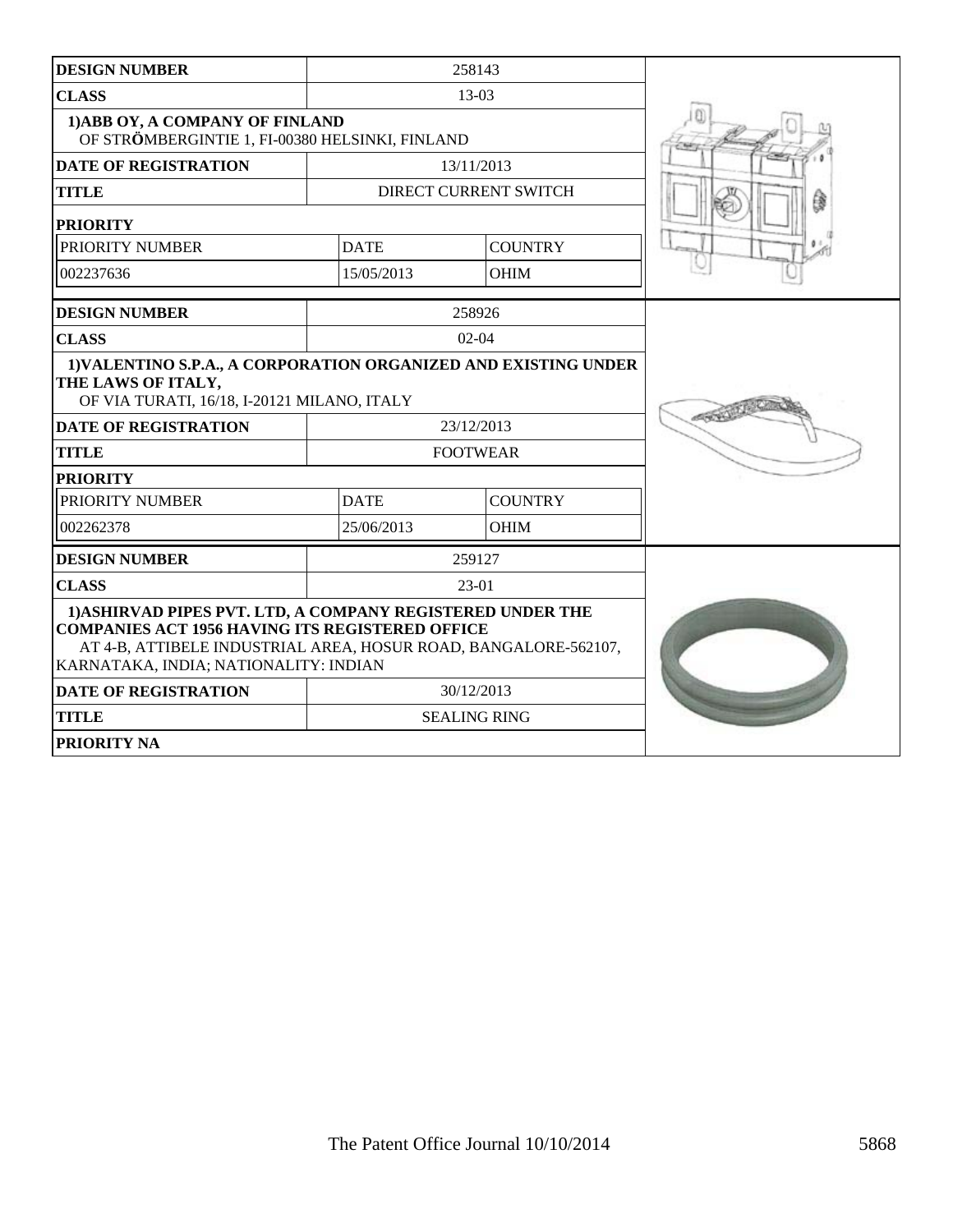| <b>DESIGN NUMBER</b>                                                                                                                                                                                                     | 258394                      |  |
|--------------------------------------------------------------------------------------------------------------------------------------------------------------------------------------------------------------------------|-----------------------------|--|
| <b>CLASS</b>                                                                                                                                                                                                             | $23-02$                     |  |
| 1) ACRYSIL GMBH.; A COMPANY INCORPORATED UNDER THE LAW OF<br><b>INDIA; ADDRESS AT,</b><br>DARMSTADTER LANDSTRASSE 125, D-60598 FRANKFURT MAIN, GERMANY                                                                   |                             |  |
| <b>DATE OF REGISTRATION</b>                                                                                                                                                                                              | 26/11/2013                  |  |
| <b>TITLE</b>                                                                                                                                                                                                             | <b>WASH BASIN</b>           |  |
| PRIORITY NA                                                                                                                                                                                                              |                             |  |
| <b>DESIGN NUMBER</b>                                                                                                                                                                                                     | 256533                      |  |
| <b>CLASS</b>                                                                                                                                                                                                             | $12 - 11$                   |  |
| 1) TVS MOTOR COMPANY LIMITED, AN INDIAN COMPANY INCORPORATED<br>UNDER THE COMPANIES ACT, 1956, HAVING ITS REGISTERED OFFICE AT<br>JAYALAKSHMI ESTATES, 29 (OLD NO. 8) HADDOWS ROAD, CHENNAI 600006,<br>TAMIL NADU, INDIA |                             |  |
| <b>DATE OF REGISTRATION</b>                                                                                                                                                                                              | 17/09/2013                  |  |
| <b>TITLE</b>                                                                                                                                                                                                             | <b>HEADLAMP FOR SCOOTER</b> |  |
| PRIORITY NA                                                                                                                                                                                                              |                             |  |
| <b>DESIGN NUMBER</b>                                                                                                                                                                                                     | 259349                      |  |
| <b>CLASS</b>                                                                                                                                                                                                             | $12 - 11$                   |  |
| 1) HERO MOTOCORP LIMITED, A COMPANY INCORPORATED UNDER THE<br><b>INDIAN COMPANIES ACT, HAVING ITS OFFICE AT</b><br>34, COMMUNITY CENTRE, BASANT LOK, VASANT VIHAR, NEW DELHI-110<br>057                                  |                             |  |
| <b>DATE OF REGISTRATION</b>                                                                                                                                                                                              | 10/01/2014                  |  |
| <b>TITLE</b>                                                                                                                                                                                                             | <b>MOTORCYCLE</b>           |  |
| <b>PRIORITY NA</b>                                                                                                                                                                                                       |                             |  |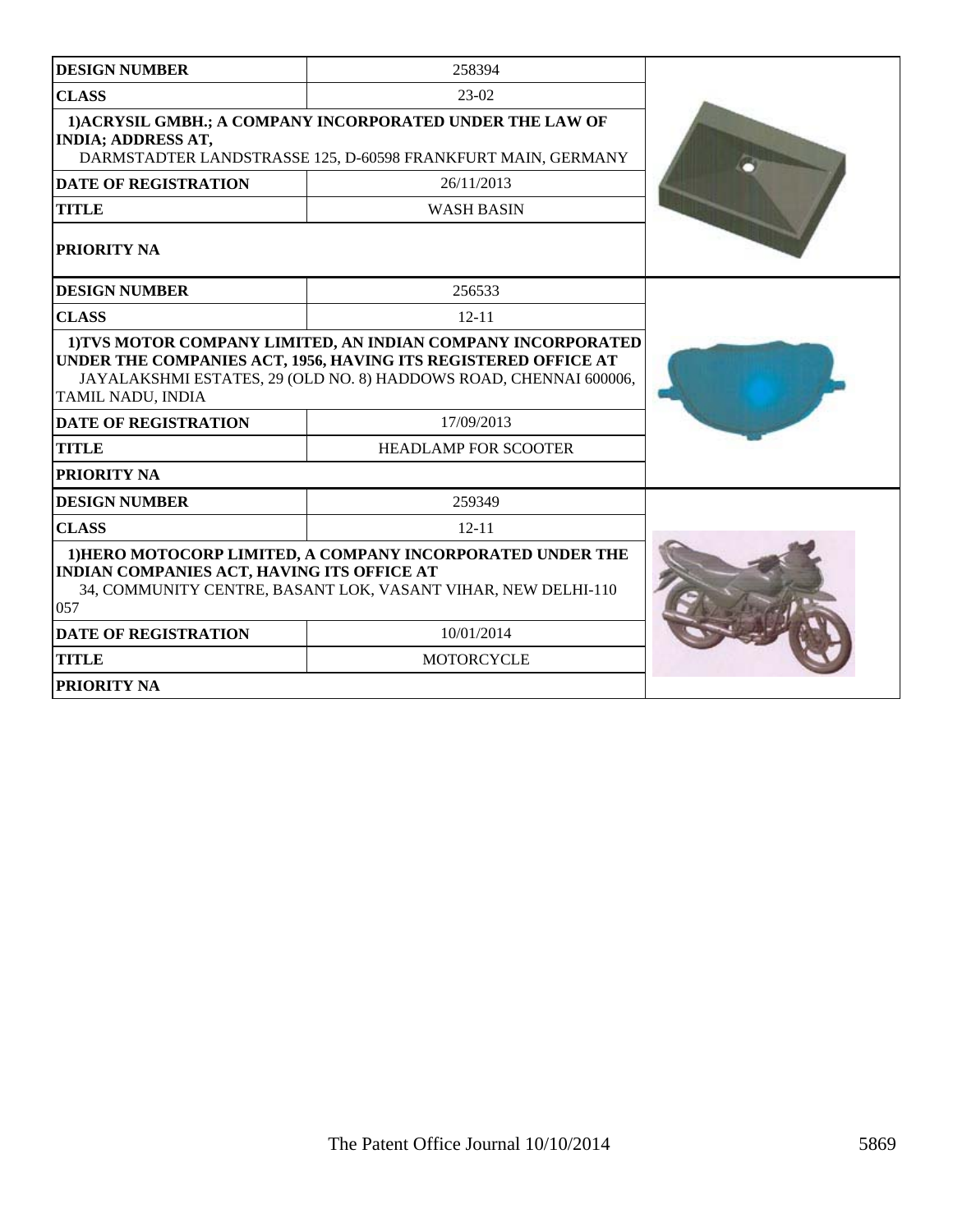| <b>DESIGN NUMBER</b>                                                                                                                                                                                     |             |                                   | 258051            |                |  |
|----------------------------------------------------------------------------------------------------------------------------------------------------------------------------------------------------------|-------------|-----------------------------------|-------------------|----------------|--|
| <b>CLASS</b>                                                                                                                                                                                             |             | 13-02                             |                   |                |  |
| 1) BROGAN, HUGH, HAVING OFFICE AT<br>THE FLAT, BROOKVILLE, MAIN ROAD, BALLABEG, IM9 4LE,<br>ISLE OF MAN, UNITED KINGDOM                                                                                  |             |                                   |                   |                |  |
| <b>DATE OF REGISTRATION</b>                                                                                                                                                                              |             | 08/11/2013                        |                   |                |  |
| <b>TITLE</b>                                                                                                                                                                                             |             | <b>BATTERY PACK WITH MULTIPLE</b> | <b>CONNECTORS</b> |                |  |
| <b>PRIORITY</b>                                                                                                                                                                                          |             |                                   |                   |                |  |
| PRIORITY NUMBER                                                                                                                                                                                          |             | <b>DATE</b>                       |                   | <b>COUNTRY</b> |  |
| EU 002234369                                                                                                                                                                                             |             | 08/05/2013                        |                   | <b>OHIM</b>    |  |
| <b>DESIGN NUMBER</b>                                                                                                                                                                                     |             |                                   | 259557            |                |  |
| <b>CLASS</b>                                                                                                                                                                                             |             |                                   | 24-99             |                |  |
| 1)C. R. BARD, INC., A CORPORATION ORGANIZED AND EXISTING<br>UNDER THE LAWS OF THE STATE OF NEW JERSEY,<br>OF 730 CENTRAL AVENUE, MURRAY HILL, NEW JERSEY 07974,<br>U.S.A.<br><b>DATE OF REGISTRATION</b> |             |                                   | 22/01/2014        |                |  |
|                                                                                                                                                                                                          |             |                                   |                   |                |  |
| <b>TISSUE MARKER FOR</b><br><b>TITLE</b><br><b>INTRACORPOREAL SITE</b><br><b>IDENTIFICATION</b>                                                                                                          |             |                                   |                   |                |  |
| <b>PRIORITY</b><br>PRIORITY NUMBER                                                                                                                                                                       |             | <b>DATE</b>                       |                   | <b>COUNTRY</b> |  |
| 29/467,897                                                                                                                                                                                               |             | 24/09/2013                        |                   | U.S.A.         |  |
| <b>DESIGN NUMBER</b>                                                                                                                                                                                     |             |                                   |                   |                |  |
|                                                                                                                                                                                                          |             | 254226                            |                   |                |  |
| <b>CLASS</b><br>1) CHRISTIAN DIOR COUTURE, A FRENCH<br>PUBLIC LIMITED COMPANY OF<br>30 AVENUE MONTAIGNE, 75008 PARIS, FRANCE                                                                             |             | 07-99                             |                   |                |  |
| <b>DATE OF</b><br><b>REGISTRATION</b>                                                                                                                                                                    |             | 31/05/2013                        |                   |                |  |
| <b>TITLE</b>                                                                                                                                                                                             |             | <b>SHOE TREE FOR SNEAKER</b>      |                   |                |  |
| <b>PRIORITY</b>                                                                                                                                                                                          |             |                                   |                   |                |  |
| PRIORITY NUMBER                                                                                                                                                                                          | <b>DATE</b> | <b>COUNTRY</b>                    |                   |                |  |
| DM/080 418                                                                                                                                                                                               |             | 06/12/2012<br><b>WIPO</b>         |                   |                |  |